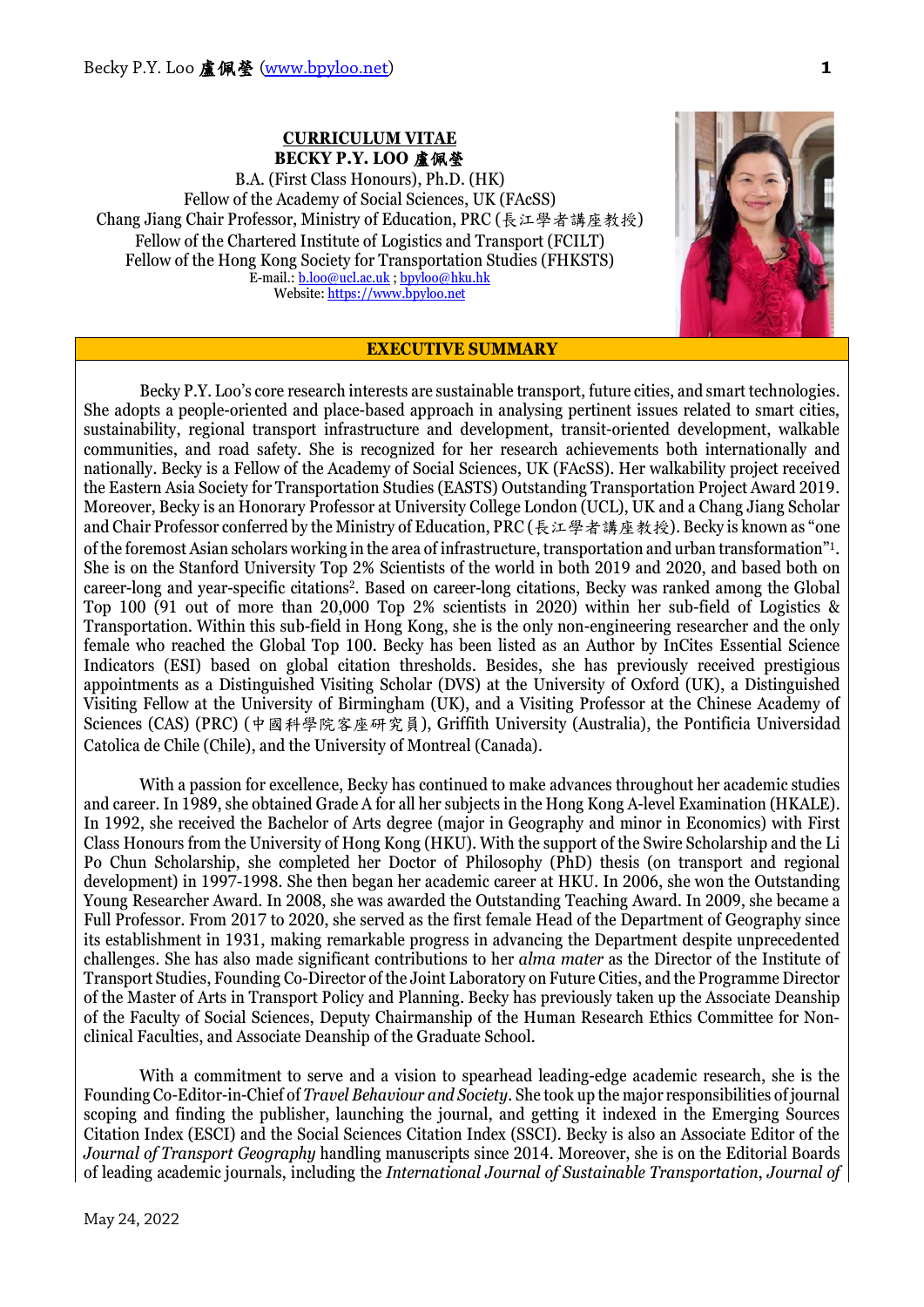*Transport and Land Use*, *Journal of Urban Technology*, *International Journal of Shipping and Transport Logistics*, *Municipal Engineer*, *Sustainable Cities and Society*, *Transportmetrica A: Transport Science,* and 地理研究 (*Geographical Research*). As a leading international scholar, she has been invited to evaluate research grant applications for major research grant councils in Hong Kong, elsewhere in China, Europe, the Middle East, North America, and South America. Furthermore, she has served as an invited Research Grant Panel Member of the European Research Council (ERC) Advanced Grants (for established and leading researchers pursuing ground-breaking and high-risk projects of about Euro 2.5 million per project), in four rounds. Beyond Hong Kong, she has served as an external assessor for recruitment/promotion for leading universities, including the University of Melbourne in Australia; Simon Fraser University in Canada; East China Normal University, Peking University, and Tsinghua University in mainland China; Hebrew University in Israel; University of Birmingham and Liverpool University in the UK; the National University of Singapore in Singapore, and the University of Alabama and John Hopkins University in the USA. Her research postgraduate students have included Hong Kong PhD Fellowship Scheme (HKPFS), HKU Presidential PhD Scholarship (HKU-PS), and University Postgraduate Fellowship (UPF) awardees. Her PhD graduate has obtained the prestigious Research Grant Council Postdoctoral Fellowship Scheme (PDFS) award.

Becky has taken three intermittent career breaks from 2004 to 2009 for giving birth, breastfeeding, and taking care of her three children. While maintaining a balanced family and work life, she is keen to contribute to the betterment of society through dedicated unpaid services. Her services to geographical education and the transport profession included serving as the Chairperson of the Hong Kong Geographical Association (HKGA), President of the Chartered Institute of Logistics and Transport in Hong Kong (CILTHK), Vice-Chairperson of the Commission on Transport and Geography of the International Geographical Union (IGU), an International Vice-President of CILT International, and a member of the Statistical Methods Committee (ABJ80) of the Transportation Research Board (TRB), (US) National Academies of Sciences, Engineering, and Medicine. She was a member of the winning teams of the Most Outstanding Community Partnership Award 2011 and the Outstanding Health Promotion Project Award 2015. In 2016, she was awarded the Pegasus Medal by CILT International. In 2017, she received the CILTHK President Award. To promote a healthier lifestyle, she has taken up the role of the Vice-President of the HKU Staff Association to promote work-life balance among staff.

In recognition of her outstanding contribution to the community, Becky has been appointed a Justice of the Peace (JP) by the Hong Kong Special Administrative Region Government. Her current and past public service included serving on the Appeal Tribunal Panel, the Assessment Panel of the Innovation and Technology Fund for Better Living, the Aviation Development and Three-runway System Advisory Committee, the Common Spatial Data Advisory Committee, the Harbourfront Commission, the Hong Kong Air Transport Licensing Authority, the Lantau Development Advisory Committee, the Road Safety Council, and the Transport Advisory Committee. She served for six years as an appointed member of the Board of Directors of the Ocean Park Corporation from 2011 to 2017. Being passionate about environmental conservation, she remains a Trustee of the Ocean Park Conservation Foundation. Moreover, being committed to the building of an inclusive society, she also serves on the Committee on Accessible Transport and Travel of the Hong Kong Society for Rehabilitation.

<sup>1</sup> <https://www.birmingham.ac.uk/research/activity/ias/distinguished-visiting-fellows/2015/loo.aspx> <sup>2</sup> <https://elsevier.digitalcommonsdata.com/datasets/btchxktzyw/3>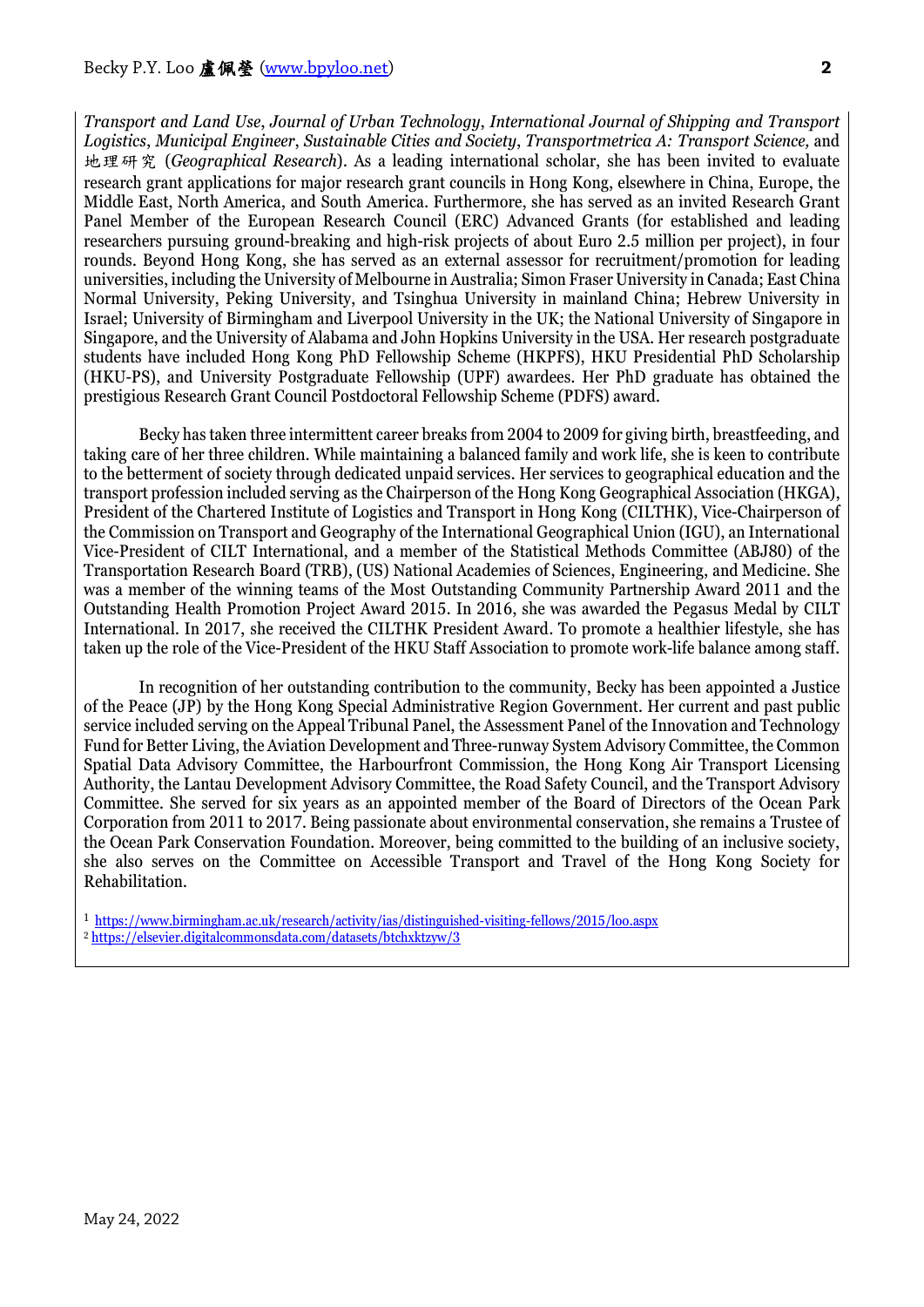#### **means "Representative"**

#### **I) Research**

Becky's research can broadly be classified into four major directions: **(i)** transit-oriented development, walkability, travel behaviour, and urban forms; **(ii)** road safety and spatial analysis, **(iii)** sustainability, regional development, and transport decarbonisation, and **(iv)** smart cites and data analytics.

#### **I.1) SCHOLARLY BOOKS AND MONOGRAPHS**

- **1. Loo, Becky P.Y.** (2018) *[Unsustainable Transport and Transition in China](https://www.routledge.com/Unsustainable-Transport-and-Transition-in-China/Loo/p/book/9781138934511)*. London and New York: Routledge (ISBN 9781138934511)[. Reviews.](https://www.routledge.com/Unsustainable-Transport-and-Transition-in-China/Loo/p/book/9781138934511) Discount Flyer.  $\bullet$  (iii)
- **2. Loo, Becky P.Y.** and Tessa Kate Anderson. (2016) *[Spatial Analysis Methods of Road Traffic](http://www.crcpress.com/product/isbn/9781439874127)  [Collisions](http://www.crcpress.com/product/isbn/9781439874127)*. Boca Raton: CRC Press (ISBN 9781439874127 - CAT# K13435)[. Reviews.](https://www.crcpress.com/Spatial-Analysis-Methods-of-Road-Traffic-Collisions/Loo-Anderson/9781439874127) (ii)
- 3. **Loo, Becky P.Y.** and Claude Comtois, Editors. (2015) *[Sustainable Railway Futures: Issues and](http://www.ashgate.com/isbn/9781409452447)  [Challenges](http://www.ashgate.com/isbn/9781409452447)*. Surrey: Ashgate (ISBN 978-1-4094-5244-7)[. Reviews.](http://www.ashgate.com/isbn/9781409452447) (iii)
- 4. **Loo, Becky P.Y.** (2012) *[The E-society](https://www.novapublishers.com/catalog/product_info.php?products_id=22244)*. New York: Nova Science (ISBN 978-1-61209-831-9). [Reviews.](http://web.hku.hk/%7Ebpyloo/) (iv)

#### **I.2) JOURNAL ARTICLES AND BOOK CHAPTERS**

*Names of students/former students are typed in italics.* \* denotes corresponding author.

#### *2022 and Online First*

- *10. Fan, Zhuangyuan*, Fan Zhang and **Becky P.Y. Loo**\* (Online First) "Rhythm of transit stations: Uncovering the activity-travel dynamics of transit-oriented development in the U.S." *IEEE Transactions on Intelligent Transportation Systems. [DOI: 10.1109/TITS.2021.3115103](https://ieeexplore.ieee.org/document/9586765)* (IF<sub>2020</sub>=6.492) [Top 10%<sup>14</sup>] (i)
- 11. Hess, S.\*, E. Lancsar, P. Mariel, J. Meyerhoff, F. Song, E. van den Broek-Altenburg, O.A. Alaba, G. Amaris, J. Arellana, L.J. Basso, J. Benson, L. Bravo-Moncayo, O. Chanel, S. Choi, R. Crastes, H.B. Cybis, Z.Dorner, P. Falco, L. Garzón-Pérez, K. Glass, L.A. Guzman, *Z. Huang*, E. Huynh, B. Kim, A. Konstantinus, I. Konstantinus, A.M. Larranaga, A. Longo, **B.P.Y. Loo**, H.T. Moyo, M. Oehlmann, V. O'Neill, J. de Dios Ortúzar, M.J. Sanz Sánchez, O.L. Sarmiento, S. Tucker, Y. Wang, Y. Wang, E.J.D. Webb, J. Zhang, and M. Zuidgeest (2022) "The path towards herd immunity: Predicting COVID-19 vaccination uptake through results from a stated choice study across six continents" *Social Science and Medicine* 298: 114800 (IF2020=4.634) [DOI: 10.1016/j.socscimed.2022.114800](https://doi.org/10.1016/j.socscimed.2022.114800) **[Top 10%19] (Open Access)** (iv)
- 12. *Huang, Zhiran* and **Becky P.Y. Loo**\* (Online First) "Urban traffic congestion in twelve large metropolitan cities: A thematic analysis of local news contents, 2009-2018" *International Journal of Sustainable Transportation* [DOI: 10.1080/15568318.2022.2076633 \(](https://www.tandfonline.com/doi/full/10.1080/15568318.2022.2076633)IF<sub>2020</sub>=3.929) (iv)
- 13. **Loo, Becky P.Y.** and *Zhiran Huang*\* (2022) "Spatio-temporal variations of traffic congestion under work from home (WFH) arrangements: Lessons learned from COVID-19." *Cities* 124: 103610 [DOI:](https://doi.org/10.1016/j.cities.2022.103610)  [10.1016/j.cities.2022.103610](https://doi.org/10.1016/j.cities.2022.103610) (IF2020=5.835) **[Top 10%13] (Open Access)** (i)
- *14. Tsoi, Ka Ho* and **Becky P.Y. Loo\*** (2022) "Bus bunching from a stop-based perspective: Insights from visual analytics." *Proceedings of the Institution of Civil Engineers- Municipal Engineer* 175(1): 2-15. [DOI:](https://doi.org/10.1680/jmuen.21.00026)  [10.1680/jmuen.21.00026](https://doi.org/10.1680/jmuen.21.00026) (IF2020/SCIE=0.681) (iv)
- *15. Tsoi, Ka Ho,* **Becky P.Y. Loo\***, Gil Tal and Daniel Sperling (2022) "Pioneers of electric mobility: Lessons about transport decarbonisation from two bay areas." *Journal of Cleaner Production* 330: 129866. [DOI:](https://doi.org/10.1016/j.jclepro.2021.129866)  [10.1016/j.jclepro.2021.129866](https://doi.org/10.1016/j.jclepro.2021.129866) (IF2020=9.297) **[Top 10%3 & 7] (Open Access)** (iii)
- *16. Wang, Bo*, **Becky P.Y. Loo**\* and Gengzhi Huang (Online First) "Becoming smarter through smart city pilot projects: Experiences and lessons from China since 2013." *Journal of Urban Technology* [DOI:](https://doi.org/10.1080/10630732.2021.1962695) [10.1080/10630732.2021.1962695](https://doi.org/10.1080/10630732.2021.1962695) (IF2020=5.465) **[Top 10%13]** (iv)
- 17. Yan, Wei, S.C. Wong, **Becky P.Y. Loo**, *Connor Y.H. Wu*, Helai Huang, Xin Peng and Fanyu Meng\* (Online first) "An assessment of the effect of green signal countdown timers on drivers' behavior and on road safety at intersections, based on driving simulator experiments and naturalistic observation studies." *Journal of Safety Research [DOI: 10.1016/j.jsr.2022.04.001](https://doi.org/10.1016/j.jsr.2022.04.001)* (IF<sub>2020</sub>=3.487) (ii)

<sup>5-9.</sup> **Loo, Becky P.Y.**, P.C. Lai and Hui Lin (2006) *Integrating Transportation and Geographic Information Systems: A Problem-solving Approach*. Hong Kong: Institute of Space and Earth Information Science, CUHK. Six books in total (ISBN 978-988-98785-2-8/ 3-5/ 4-2/ 5-9/ 6-6) (ii)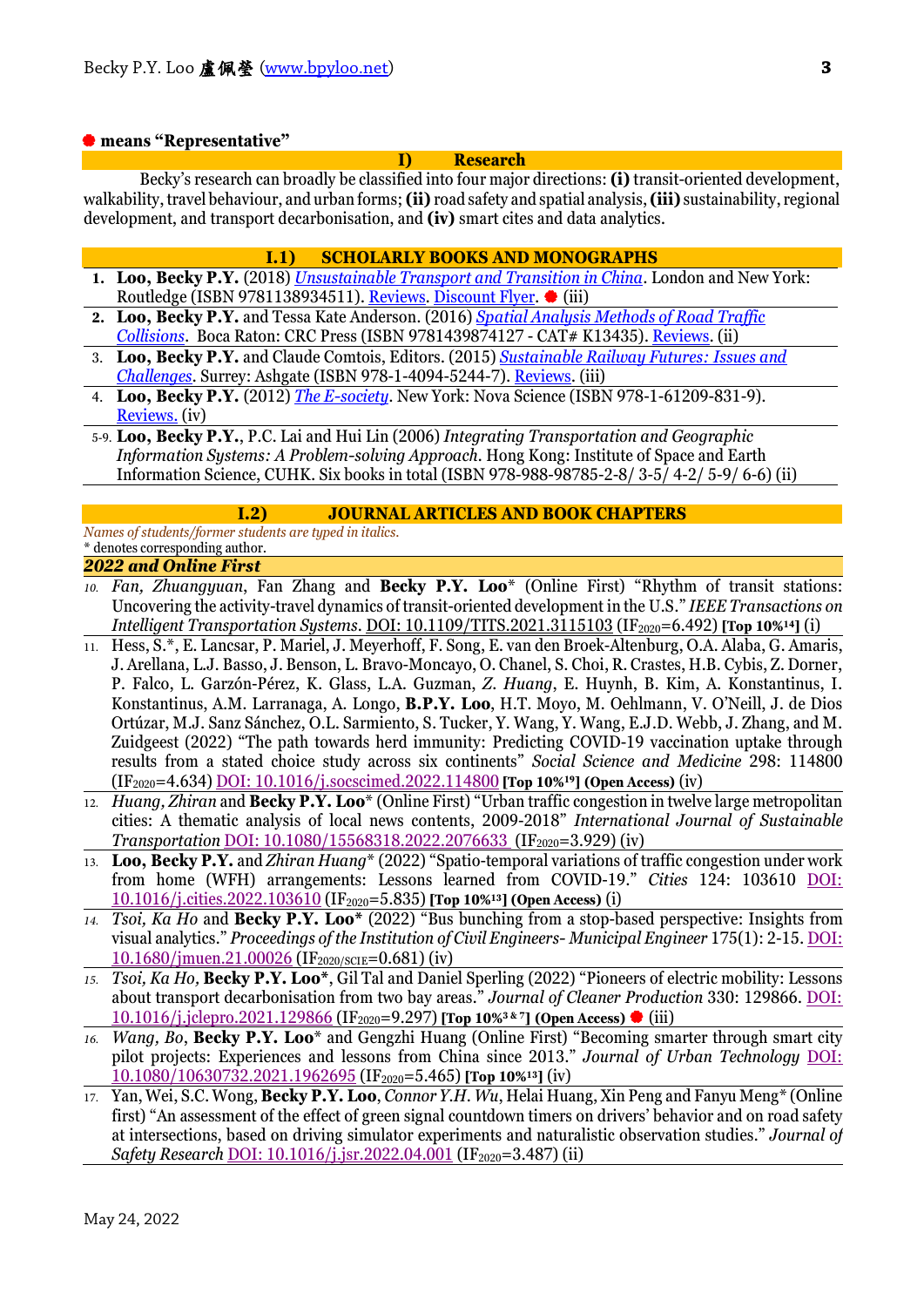*18. Zhang, Feiyang,* **Becky P.Y. Loo\*** and *Bo Wang* (Online First) "Aging in place: From the neighborhood environment, sense of community to life satisfaction." *Annals of the American Association of Geographers* [DOI: 10.1080/24694452.2021.1985954](https://doi.org/10.1080/24694452.2021.1985954) (IF<sub>2020</sub>=4.683) (i)

```
2021
```
- *19. Fan, Zhuangyuan* and **Becky P.Y. Loo\*** (2021) "Street life and pedestrian activities in smart cities: Opportunities and challenges for computational urban science" *Computational Urban Science* 1:26*.*  [DOI:10.1007/s43762-021-00024-9](https://doi.org/10.1007/s43762-021-00024-9) **(Open Access)** (iv)
- *20.* Lam, Yun Fat\*, Jeffrey M.H. Chang, **Becky P.Y. Loo**, Hongsheng Zhang, Kenneth K.M. Leung and Kay Axhausen (2021) "Screening approach for short-term PM2.5 health co-benefit: A case study from 15 metropolitan cities around the world during the CO-VID-19 pandemic." *Atmosphere* 13(1): 18 [DOI:](https://doi.org/10.3390/atmos13010018) [10.3390/atmos13010018](https://doi.org/10.3390/atmos13010018)(IF2020=2.686) **(Open Access)** (i)
- 21. *Leung, Kevin Y.K.*\*, **Becky P.Y. Loo**, K.L. Tsui, F.L. So and Ellen Fok (2021) "To cross or not to cross: A closer look at children's decision-making on the road." *Transportation Research Part A: Policy and Practice* 149: 1-11. DOI: [10.1016/j.tra.2021.04.011](https://doi.org/10.1016/j.tra.2021.04.011) (IF<sub>2020</sub>=5.594) **[Top 10%<sup>2</sup>]** (ii)
- 22. **Loo**, **Becky P.Y.\*** (2021) "Walking towards a happy city." *Journal of Transport Geography* 93: 103078. DOI: [10.1016/j.jtrangeo.2021.103078](https://doi.org/10.1016/j.jtrangeo.2021.103078) (IF<sub>2020</sub>=4.986) **[Top 10%<sup>2</sup>] ♦</sup> (Open Access)** (i)
- 23. **Loo, Becky P.Y.** and *Zhiran Huang*\* (2021) "Delineating traffic congestion zones in cities: An effective approach based on GIS." *Journal of Transport Geography* 94: 103108. [DOI:](https://doi.org/10.1016/j.jtrangeo.2021.103108) [10.1016/j.jtrangeo.2021.103108](https://doi.org/10.1016/j.jtrangeo.2021.103108) (IF2020=4.986) **[Top 10%2]** (iv)
- 24. **Loo**, **Becky P.Y.** *Ka Ho Tsoi*, Paulina P.Y. Wong and Poh Chin Lai\* (2021) "Identification of superspreading environment under COVID-19 through human mobility data." *Scientific Reports* 11, 4699. [DOI: 10.1038/s41598-021-84089-w](https://doi.org/10.1038/s41598-021-84089-w) (IF<sub>2020</sub>=4.379) **♦ (Open Access)** (iv)
- 25. **Loo, Becky P.Y.\***, *Feiyang Zhang*, Janet H Hsiao, Antoni B. Chan and Hui Lan (2021) "Applying the Hidden Markov Model to analyse urban mobility patterns: An interdisciplinary approach." *Chinese Geographical Science* 31: 1-13. *[DOI:10.1007/s11769-021-1173-0](http://link.springer.com/article/10.1007/s11769-021-1173-0)* (IF<sub>2020</sub>=2.892) (iv)
- 26. Olsen, Jonathan R.\*, *Kevin Y.K. Leung*, Natalie Nicholls and **Becky P.Y. Loo** (2021) "Do neighbourhood characteristics matter in understanding school children's active lifestyles? A cross-region multi-city comparison of Glasgow, Edinburgh and Hong Kong." *Children's Geographies* 19(4): 488-504. [DOI:](https://doi.org/10.1080/14733285.2020.1828826)  [10.1080/14733285.2020.1828826](https://doi.org/10.1080/14733285.2020.1828826) (IF2020=2.291) **(Open Access)** (i)
- 27. Swift, Anthony, Long Cheng\*, **Becky P.Y. Loo**, Mengqiu Cao and Frank Witlox (2021) "Step-free railway station access in the UK: The true value of inclusive design." *European Transport Research Review* 13: 45. [DOI: 10.1186/s12544-021-00504-3](https://doi.org/10.1186/s12544-021-00504-3) (IF2020=2.415) **(Open Access)** (i)
- *28. Tsoi, Ka Ho,* **Becky P.Y. Loo\*** and David Banister (2021) ""Mind the (Policy-Implementation) gap": Transport decarbonisation policies and performances of leading global economies (1990-2018)." *Global Environmental Change- Human and Policy Dimensions* 68: 102250. [DOI:](https://doi.org/10.1016/j.gloenvcha.2021.102250)  [10.1016/j.gloenvcha.2021.102250](https://doi.org/10.1016/j.gloenvcha.2021.102250) (IF2020=9.523) **[Top 10%3,4 & 6]** (iii)
- *29. Tsoi, Ka Ho* and **Becky P.Y. Loo\*** (2021) "Cutting the loss: International benchmarking of a sustainable ferry business model" *Transportation Research Part A: Policy and Practice* 145: 167-188. [DOI:](https://doi.org/10.1016/j.tra.2021.01.007) [10.1016/j.tra.2021.01.007](https://doi.org/10.1016/j.tra.2021.01.007) (IF2020=5.594) **[Top 10%2]**  (iii)
- 30. *Tsoi, Ka Ho* and **Becky P.Y. Loo\*** (2021) "Public transport and the environment." In *[The Routledge](https://www.routledge.com/The-Routledge-Handbook-of-Public-Transport/Mulley-Nelson-Ison/p/book/9780367418724)  [Handbook of Public Transport](https://www.routledge.com/The-Routledge-Handbook-of-Public-Transport/Mulley-Nelson-Ison/p/book/9780367418724)*. Edited by Corinne Mulley, John Nelson and Stephen Ison. London and New York: Routledge, pp. 93-106. (iii)
- 31. *Zhang, Feiyang* and **Becky P.Y. Loo\*** (2021) "Transport demand management." In *[International](https://www.elsevier.com/books/international-encyclopedia-of-transportation/vickerman/978-0-08-102671-7)  [Encyclopedia of Transportation](https://www.elsevier.com/books/international-encyclopedia-of-transportation/vickerman/978-0-08-102671-7)*, volume 4, Edited by Roger W. Vickerman. UK: Elsevier, pp. 537-543. [DOI: 10.1016/B978-0-08-102671-7.10380-X](https://doi.org/10.1016/B978-0-08-102671-7.10380-X) (i)
- *32.* Zhang, Hongsheng, Yinyi Lin, Shan Wei, **Becky P.Y. Loo**, P.C. Lai, Yun Fat Lam\*, Luoma Wan and Yu Li (2021) "Global association among satellite-derived nitrogen dioxide and lockdown policies under the COVID-19 pandemic." *Science of the Total Environment*, 761: 144148. [DOI:](https://doi.org/10.1016/j.scitotenv.2020.144148)  [10.1016/j.scitotenv.2020.144148](https://doi.org/10.1016/j.scitotenv.2020.144148) (IF2020=7.963) **[Top 10%3] (Open Access)** (i)

*<sup>2020</sup>*

*<sup>33.</sup> Lam, Winnie W.Y.*, **Becky P.Y. Loo**\* and Rathi Mahendran (2020) "Neighbourhood environment and depressive symptoms among the elderly in Hong Kong and Singapore." *International Journal of Health Geographics* 19:48. [DOI:10.1186/s12942-020-00238-w](https://doi.org/10.1186/s12942-020-00238-w) (IF<sub>2020</sub>=3.918) **(Open Access)** (i)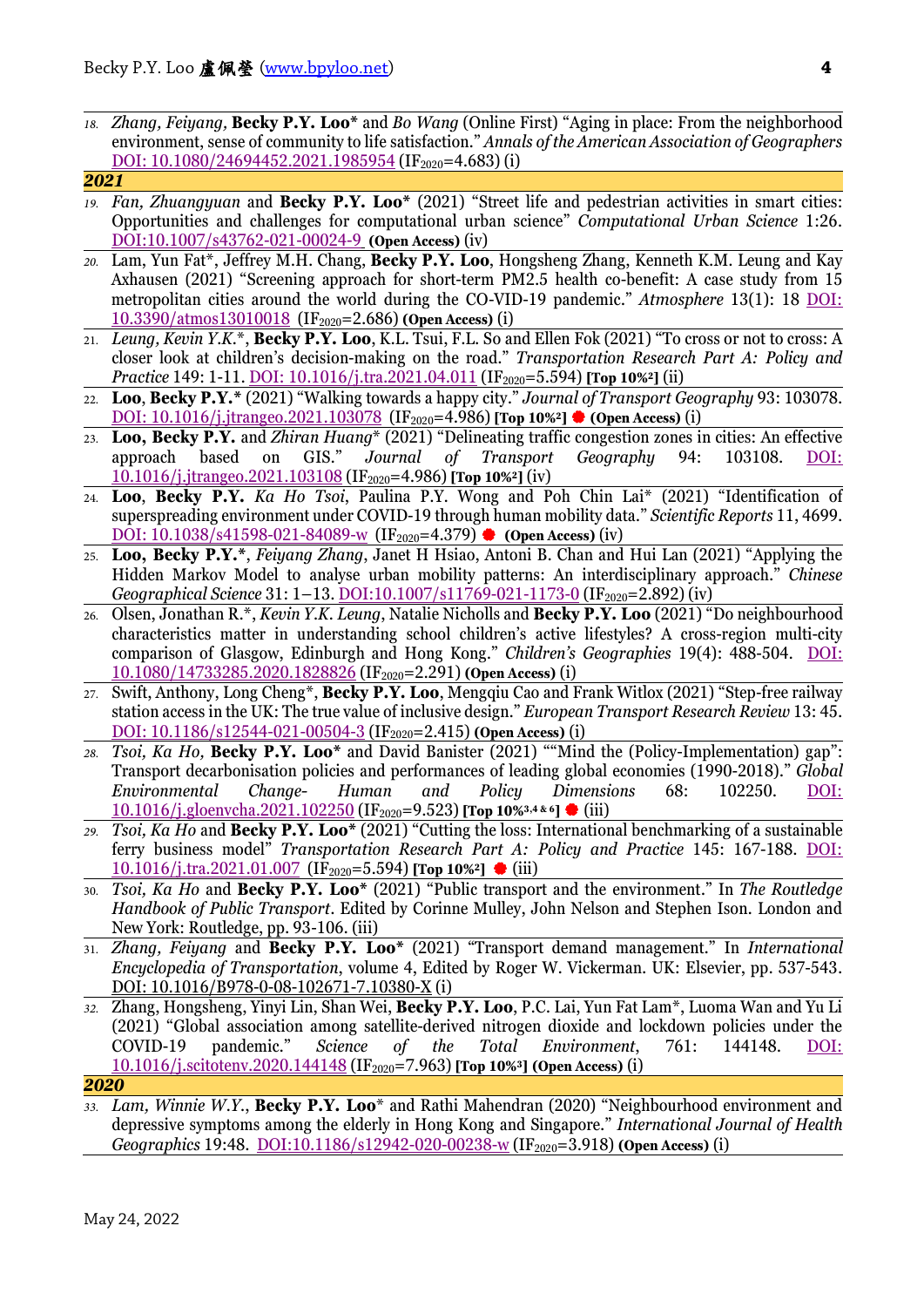- 34. *Leung, Kevin Y.K.* \* and **Becky P.Y. Loo** (2020) "Determinants of children's active travel to school: A case study in Hong Kong." *Travel Behaviour and Society* 21: 79-89. [DOI: 10.1016/j.tbs.2020.05.009](https://doi.org/10.1016/j.tbs.2020.05.009)  $(IF<sub>2020</sub>=4.983)$  $(i)$
- 35. **Loo, Becky P.Y.** (2020) "Transport, Urban". In: *International Encyclopedia of Human Geography*, Second Edition, ed. Kobayashi, A. (Oxford: Elsevier), vol. 13, pp. 457–462. [https://dx.doi.org/10.1016/B978-0-08-102295-5.10352-X.](https://dx.doi.org/10.1016/B978-0-08-102295-5.10352-X) ISBN: 9780081022955 (i)
- 36. **Loo, Becky P.Y.**, *Kevin Y.K. Leung*\* and Fasi C.H. Chan (2020) "How short-term cycling training promotes cycling among schoolchildren in high-density cities." *International Journal of Sustainable Transportation* 14(11): 872-885. *DOI:* 10.1080/15568318.2019.1642971 (IF<sub>2020</sub>=3.929) (ii)
- 37. **Loo, Becky P.Y.**, *Ka Ho Tsoi\** and David Banister (2020) "Recent experiences and divergent pathways to transport decoupling." *Journal of Transport Geography* 88: 102826. [DOI:](https://doi.org/10.1016/j.jtrangeo.2020.102826)  [10.1016/j.jtrangeo.2020.102826](https://doi.org/10.1016/j.jtrangeo.2020.102826) (IF2020=4.986) **[Top 10%2]** (iii)
- *38.* Satria, Romi, *Ka Ho Tsoi*\*, Maria Castro and **Becky P.Y. Loo** (2020) "A combined approach to address road traffic crashes beyond cities: Hot zone identification and countermeasures in Indonesia." *Sustainability* 12, 1801: 1-19. *DOI:10.3390/su12051801* (IF<sub>2020</sub>=3.251) **(Open Access)** (ii)
- 39. *Tsoi, Ka Ho* and **Becky P.Y. Loo\*** (2020) "Generational change and travel" in *[Handbook of Sustainable](https://www.e-elgar.com/shop/gbp/catalog/product/view/id/16860/s/handbook-of-sustainable-transport-9781789900460/)  [Transport](https://www.e-elgar.com/shop/gbp/catalog/product/view/id/16860/s/handbook-of-sustainable-transport-9781789900460/)*. Edited by Carey Curtis. Edward Elgar, pp. 357-367. (i)
- *40. Wang, Bo,* **Becky P.Y. Loo**\*, Feng Zhen and Guangliang Xi (2020) "Urban resilience from the lens of social media data: Responses to urban flooding in Nanjing, China." *Cities* 106: 102884. [DOI:](https://doi.org/10.1016/j.cities.2020.102884) [10.1016/j.cities.2020.102884](https://doi.org/10.1016/j.cities.2020.102884) (IF2020=5.835) **[Top 10%13] (Open Access)** (iv)
- *41. Wang Bo*, **Becky P.Y. Loo\*,** and Li Lu (2020) "Situating high-speed railway (HSR) stations within local urban contexts: Passenger satisfaction about intermodal integration at the Hong Kong HSR Station." *Built Environment*, 46(3): 362-378. [DOI: 10.2148/benv.46.3.362](https://doi.org/10.2148/benv.46.3.362) (i)
- *2019*
- *42.* Chu, Kai-Fung\*, Albert Y.S. Lam, **Becky P.Y. Loo** and Victor O.K. Li (2019) "Public transport waiting time estimation using semi-supervised graph convolutional networks."*[2019 IEEE Intelligent](https://ieeexplore.ieee.org/document/8917286)  [Transportation Systems Conference,](https://ieeexplore.ieee.org/document/8917286)* art. no. 8917286, pp. 2259-2264 (iv)
- 43. Grubenmann, T., *K.H. Tsoi* and **Becky P.Y. Loo** (2019) "Hotzone generation add-in for ArcGIS." Available a[t http://arcg.is/1T0bKv](http://arcg.is/1T0bKv) **(Free download)** (ii)
- *44.* Huang, Xiaoting, **Becky P.Y. Loo\***, Ying Zhao and *Alice S.Y. Chow* (2019) "Incorporating personal experience in free-choice environmental learning: Lessons from a zoological theme park.*" Environmental Education Research* 25(8): 1250-1266. <u>[DOI: 10.1080/13504622.2019.1569203](https://doi.org/10.1080/13504622.2019.1569203)</u> (IF<sub>2020</sub>=3.512) (i)
- 45. *Leung, Kevin Y.K.*, Sebastian Astroza, **Becky P.Y. Loo\***, Chandra R. Bhat (2019) "An environment-people interactions framework for analysing children's extra-curricular activities and active transport." *Journal of Transport Geography* 74: 341-358. [DOI:10.1016/j.jtrangeo.2018.12.015](https://doi.org/10.1016/j.jtrangeo.2018.12.015) (IF<sub>2020</sub>=4.986) **[Top 10%**<sup>2</sup>] (i)
- 46. **Loo, Becky P. Y.\*** and *Alhassan Siiba* (2019) "Active transport in Africa and beyond: Towards a strategic framework." *Transport Reviews* 39(2): 181-203. **DOI: 10.1080/01441647.2018.1442889** (IF<sub>2020</sub>=9.643) **[Top 10%10]** (i)
- *47.* **Loo, Becky P.Y.\*** and Winnie S.M. Tang (2019) "'Mapping' smart cities." *Journal of Urban Technology* 26(2): 129-146. *[DOI: 10.1080/10630732.2019.1576467](https://www.doi.org/10.1080/10630732.2019.1576467)* (IF<sub>2020</sub>=5.465) **[Top 10%**<sup>13</sup>**]** (iv)
- 48. Nair, G.S., C.R. Bhat\*, R.M. Pendyala, **Becky P.Y. Loo** and W.H.K. Lam (2019) "On the use of probit cased models for ranking data analysis." *Transportation Research Record 2673(4): 229-240.*  [DOI:10.1177/0361198119838987](https://doi-org.eproxy.lib.hku.hk/10.1177/0361198119838987) (IF2020/SCIE=1.560) **(Open Access)** (i)
- 49. *Wang, Bo* and **Becky P.Y. Loo\*** (2019) "Travel time use and its impact on high-speed-railway passengers' travel satisfaction in the E-society." *International Journal of Sustainable Transportation* 23(3): 197-209. [DOI: 10.1080/15568318.2018.1459968](https://doi.org/10.1080/15568318.2018.1459968) (IF<sub>2020</sub>=3.929) (iii)
- 50. *Wang, Bo*, **Becky P.Y. Loo\***, Yanqin Cao and Feng Zhen (2019) "中国养老政策演进及智慧社会下居家 养老发展对策探索"(An overview of China's policy on older adults and towards a new framework of supporting aging-in-place in the e-society)科技导报 *(Science & Technology Review*) 37(6): 6-12. [DOI:](https://doi.org/10.3981/j.issn.1000-7857.2019.06.001)  [10.3981/j.issn.1000-7857.2019.06.001](https://doi.org/10.3981/j.issn.1000-7857.2019.06.001) (CSCD; IF=0.565) (iv)

*<sup>2018</sup>*

<sup>51.</sup> Bryson, John R.\*, Rachel A. Mulhall, Meng Song, **Becky P.Y. Loo**, Richard J. Dawson and Christopher D.F. Rogers (2018) "Alternative-substitute business models and the provision of local infrastructure: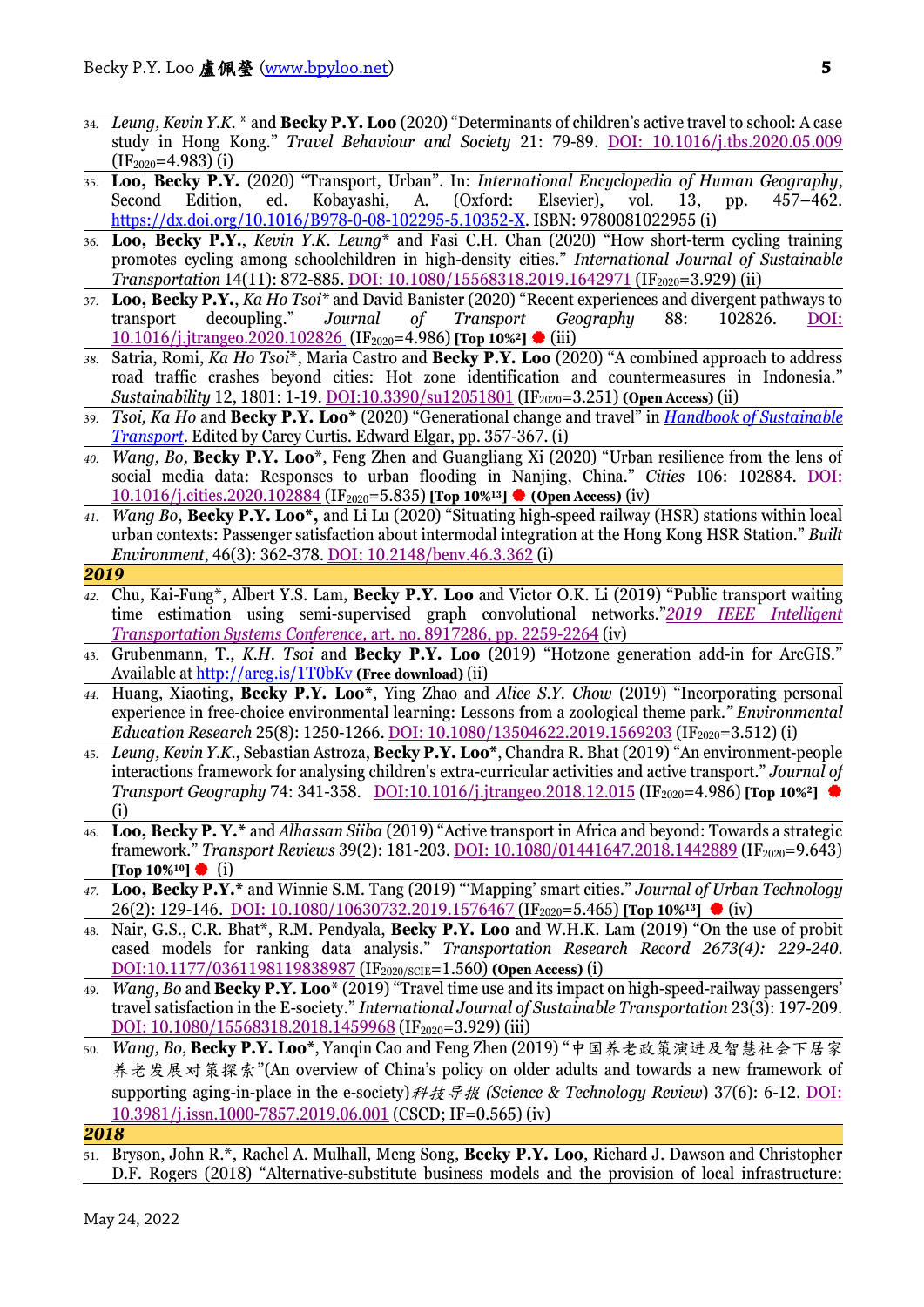Alterity as a solution to financialization and public-sector failure." *Geoforum* 95: 25-34. [DOI:](https://doi.org/10.1016/j.geoforum.2018.06.022)  [10.1016/j.geoforum.2018.06.022](https://doi.org/10.1016/j.geoforum.2018.06.022) (IF2020=3.901) **(Open Access)** (i)

- 52. **Loo, Becky P.Y.\*** (2018) "Realising car-free developments within compact cities." *Proceedings of the Institution of Civil Engineers- Municipal Engineer* 171(ME1): 41-50. [DOI: 10.1680/jmuen.16.00060](http://dx.doi.org/10.1680/jmuen.16.00060)  $(IF_{2020/SCIE} = 0.681)$  (i)
- 53. **Loo, Becky P.Y.\***, John R. Bryson, Meng Song and Catherine Harris (2018) "Risking multi-billion decisions on underground railways: Land value capture, differential rent and financialization in London and Hong Kong." *Tunnelling and Underground Space Technology* 81: 403-412. [DOI:](https://doi.org/10.1016/j.tust.2018.07.011)  [10.1016/j.tust.2018.07.011](https://doi.org/10.1016/j.tust.2018.07.011) (IF2020/SCIE=5.915) **[Top 10%14] (Open Access)** (i)
- 54. **Loo, Becky P. Y.\*** and *Ka Ho Tsoi* (2018) "The sustainable transport pathway: A holistic strategy of five transformations." *Journal of Transport and Land Use* 11(1): 961-980. DOI: [10.5198/jtlu.2018.1354](http://dx.doi.org/10.5198/jtlu.2018.1354)  (IF2020=2.255) **(Open Access)** (iii)
- 55. **Loo, Becky P.Y.** and *Bo Wang*\* (2018) "Factors associated with the home-based e-working and eshopping in Nanjing, China." *Transportation* 45(2): 365-384. [DOI: 10.1007/s11116-017-9792-0](http://dx.doi.org/10.1007/s11116-017-9792-0) (IF2020=5.192) **[Top 10%14]** (iv)
- 56. **Loo, Becky P.Y.\*** and *Bo Wang* (2018) "从区域一体化看融合交通: 以粤港澳大湾区和港深广高铁线 为例."(The importance of integrated transport in fostering the formation of the Guangdong-Hong Kong-Macao Greater Bay Area) 地理科学进展 (*Progress in Geography*) 37(12): 1623-1632. [DOI:](http://dx.doi.org/10.18306/dlkxjz.2018.12.004)  [10.18306/dlkxjz.2018.12.004](http://dx.doi.org/10.18306/dlkxjz.2018.12.004) (CSSCI; CSCD; IF=3.720) **(Open Access)** (iii)
- 57. *Wang, Bo* and **Becky P.Y. Loo\*** (2018) "The hierarchy of cities in Internet news media and Internet search: Some insights from China." *Cities* 84: 121-133. <u>DOI:10.1016/j.cities.2018.07.013</u> (IF<sub>2020</sub>=5.835) **[Top 10%13]** (iv)
- 58. *Wang, Bo*, **Becky P.Y. Loo\*** and Feng Zhen (2018) "智慧社会下的城市地理学研究: 基于居民活动的 视 角 "(Urban geographical research in smart cities: Insights from residents' activities) 地理研究 (*Geographical Research*) 37: 2075-2086. (CSSCI; CSCD; IF=3.334) (iv)
- 59. *Wang, Bo*, Feng Zhen\*, and **Becky P.Y. Loo** (2018) "The role of distance in online social networks: A case study of urban residents in Nanjing, China." *Cities* 79: 37-44. [DOI: 10.1016/j.cities.2018.02.020](https://doi.org/10.1016/j.cities.2018.02.020) (IF2020=5.835) **[Top 10%13]** (iv)
- 60. *Wang, Bo*, Feng Zhen\* and **Becky P.Y. Loo** (2018) "美国《科技与未来城市报告》分析及对中国 智慧 城市建设的启示" (China's smart city development: Reflections after reading the American Report on 'Technology and Future of Cities')科技导报 (*Science & Technology Review*) 36(18): 1-10. (CSCD;  $IF=0.734$  $(iv)$
- **2017**
- 61. *Chow, Alice S.Y.\** and **Becky P.Y. Loo** (2017) "Higher education activities in the world cities: A spatial study of global leadership and connectivity." In: *Managing International Connectivity, Diversity of Learning and Changing Labour Markets: East Asian Perspective*, ed. by Ka Ho Mok (Singapore: Springer), pp. 91-104. (i)
- 62. Cui, Jianqiang, **Becky P.Y. Loo\***, and Dong Lin (2017) "Travel behaviour and mobility needs of older adults in an ageing and car-dependent society." *International Journal of Urban Sciences* 21(2): 109-128. [DOI: 10.1080/12265934.2016.1262785](http://dx.doi.org/10.1080/12265934.2016.1262785) (IF<sub>2020</sub>=2.242) (i)
- 63. *Leung, Kevin Y.K.* and **Becky P.Y. Loo\*** (2017) "Association of children's mobility and wellbeing: A case study in Hong Kong." *Travel Behaviour and Society* 9: 95-104. [DOI:10.1016/j.tbs.2017.07.004](http://dx.doi.org/10.1016/j.tbs.2017.07.004)  $(IF<sub>2020</sub>=4.983)$  $(i)$
- 64. *Li, Linna* and **Becky P.Y. Loo\*** (2017) "Geography of railroads." In: *Handbook on Geographies of Technology*, ed. by Barney Warf (Cheltenham: Edward Elgar), pp. 242-253. (iii)
- 65. *Li, Linna*\* and **Becky P.Y. Loo** (2017) "Mobility impairment, social engagement, and life satisfaction among the older population in China: A structural equation modelling analysis." *Quality of Life Research* 26(5): 1273-1282. [DOI: 10.1007/s11136-016-1444-x](http://dx.doi.org/10.1007/s11136-016-1444-x) (IF<sub>2020</sub>=4.147) (i)
- 66. *Li, Linna* and **Becky P.Y. Loo\*** (2017) "Rail transport: Passenger." In: *International Encyclopaedia of Geography*, ed. By Douglas Richardson, Noel Castree, Michael F. Goodchild, Audrey Kobayashi, Weidong Liu and Richard A. Marston (n.p.: John Wiley & Sons[\) DOI: 10.1002/9781118786352.wbieg0208](http://doi.org/10.1002/9781118786352.wbieg0208) (iii)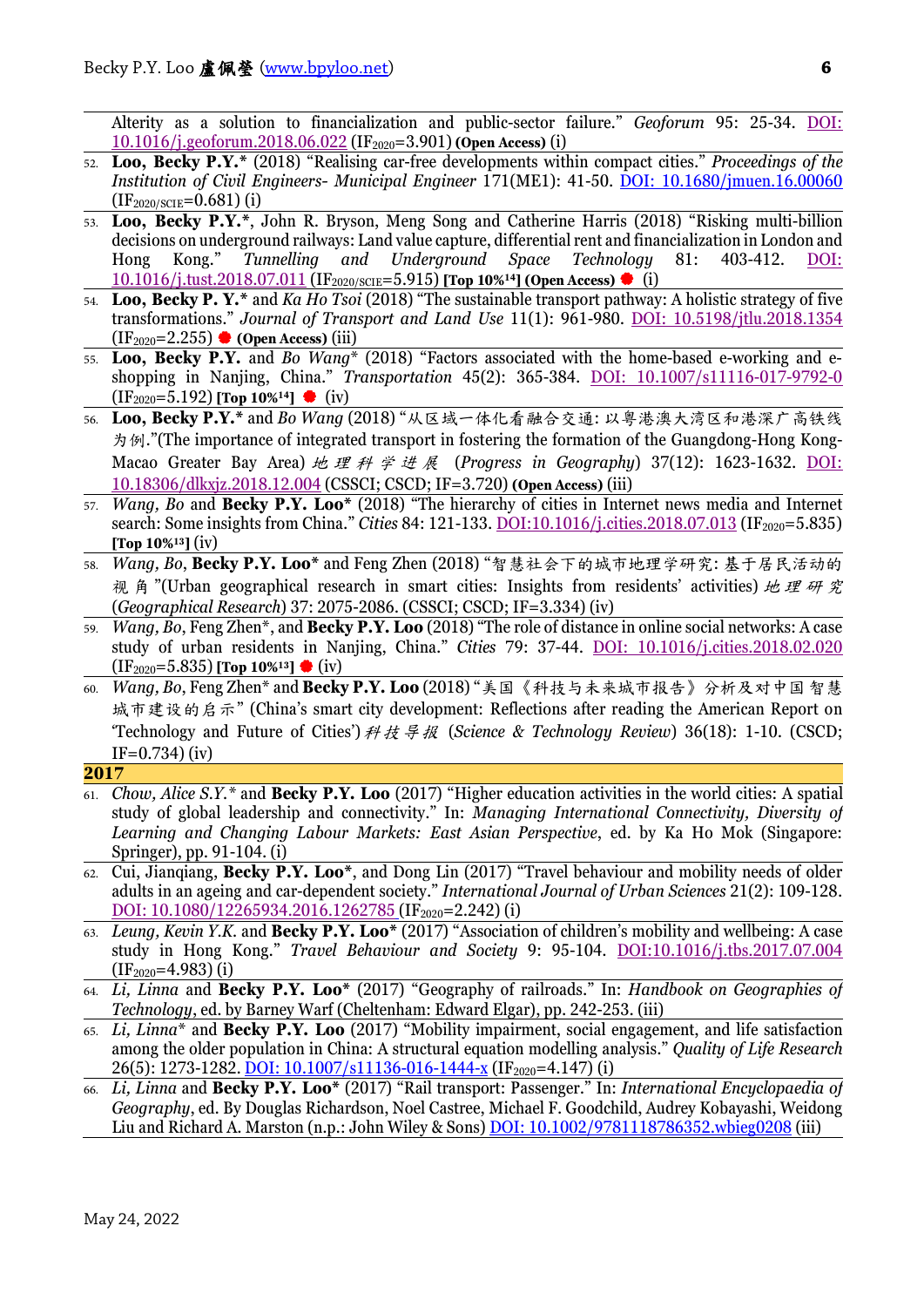- 67. *Li, Linna\** and **Becky P.Y. Loo** (2017) "Railway development and air patronage in China, 1993-2012: Implications for low-carbon transport." *Journal of Regional Science* 57(3): 507-522. [DOI:](http://dx.doi.org/10.1111/jors.12276)   $10.1111/jors.12276 (IF<sub>2020</sub>=2.713) (iii)$  $10.1111/jors.12276 (IF<sub>2020</sub>=2.713) (iii)$
- 68. **Loo, Becky P.Y.\***, *Amy H.T. Cheng*, and *Samantha L. Nichols* (2017) "Transit-oriented development on greenfield versus infill sites: Some lessons from Hong Kong." *Landscape and Urban Planning* 167: 37-48. DOI: 10.1016/*j*.landurbplan.2017.05.013 (IF<sub>2020</sub>=6.142) **[Top 10%**<sup>4, 6, 13, 15] ♦ (i)</sup>
- 69. **Loo, Becky P.Y.\*** and *Frederic du Verle* (2017) "Transit-oriented development in future cities: Towards a two-level sustainable mobility strategy." *International Journal of Urban Sciences* 21(Supp 1): 54-67. DOI:  $10.1080/12265934.2016.1235488$  (IF<sub>2020</sub>=2.242) (i)
- 70. **Loo, Becky P.Y.\***, *Winnie W.Y. Lam*, Rathi Mehandran, and Keiko Katagiri (2017) "How is the neighbourhood environment related to the health of seniors in Hong Kong, Singapore and Tokyo? Some insights for promoting ageing-in-place." *Annals of the American Association of Geographers* 107(4): 812- 828. **DOI:** 10.1080/24694452.2016.1271306 (IF<sub>2020</sub>=4.683) **(Open Access)** ♦ (i)
- 71. **Loo, Becky P.Y.\*** and *Kevin Y.K. Leung* (2017) "Transport resilience: The Occupy Central Movement in Hong Kong from another perspective." *Transportation Research Part A: Policy and Practice* 106: 100- 115[. DOI: 10.1016/j.tra.2017.09.003](https://doi.org/10.1016/j.tra.2017.09.003) (IF2020=5.594) **[Top 10%2]**  (i)
- 72. **Loo, Becky P.Y.\***, Rathi Mehandran, Keiko Katagiri and *Winnie W.Y. Lam* (2017) "Walking, neighbourhood environment and quality of life among older people." *Current Opinion in Environmental Sustainability* 25: 8-13. *DOI:* 10.1016/*j.cosust.2017.02.005* (IF<sub>2020/SCIE</sub>=6.984) (i)
- 73. **Loo, Becky P.Y.\*** and *Bo Wang* (2017) "Progress of e-development in China since 1998." *Telecommunications Policy* 41: 731-742. *DOI: 10.1016/j.telpol.2017.03.001* (IF<sub>2020</sub>=3.036) (iv)
- 74. *Wang, Bo* and **Becky P.Y. Loo\*** (2017) "Hubs of Internet entrepreneurs: The emergence of coworking offices in Shanghai, China." *Journal of Urban Technology* 24(3): 67-84. **<u>[DOI:10.1080/10630732.2017.1285124](http://dx.doi.org/10.1080/10630732.2017.1285124)</u> (IF<sub>2020</sub>=5.465) [Top 10%<sup>13</sup>] ● (iv)** [Reprinted in: *New Urban Geographies of the Creative and Knowledge Economies*, ed. by S. Armondi and S. Di Vita (London & New York: Routledge, 2018) (ISBN: 9780815358824)].
- 75. *Wu, Connor Y.H.* and **Becky P.Y. Loo\*** (2017) "Changes in novice motorcyclist safety in Hong Kong after the Probationary Driving License Scheme." *Transportmetrica A- Transport Science* 13(5): 435-448. [DOI:](http://dx.doi.org/10.1080/23249935.2017.1289277)  [10.1080/23249935.2017.1289277](http://dx.doi.org/10.1080/23249935.2017.1289277) (IF2020=3.496) (ii)

- 76. *Li, Linna\** and **Becky P.Y. Loo** (2016) "Impact analysis of airport infrastructure within a sustainability framework: Case studies on the Hong Kong International Airport." *International Journal of Sustainable Transportation* 10(9): 781-793. **DOI:** 10.1080/15568318.2016.1149647 (IF<sub>2020</sub>=3.929) (iii)
- 77. *Li, Linna\** and **Becky P.Y. Loo** (2016) "Towards people-centered integrated transport: A case study of Shanghai Hongqiao Comprehensive Transport Hub." *Cities* 58: 50-58. [DOI: 10.1016/j.cities.2016.05.003](http://dx.doi.org/10.1016/j.cities.2016.05.003) (IF2020=5.835) **[Top 10%13]** (iii)
- 78. *Li, Linna* and **Becky P.Y. Loo\*** (2016) "中国客运交通的碳排放地理特征与展望**"** (Carbon dioxide emissions from urban transport in China: Geographical characteristics and future challenges)地理研究 (*Geographical Research*) 25(7): 1230-1242. [DOI: 10.11821/dlyj201607002](http://dx.doi.org/10.11821/dlyj201607002) (SSCI; IF=3.824) (iii)
- 79. **Loo, Becky P.Y.\*** and David Banister (2016) "Decoupling transport from economic growth: Extending the debate to include environmental and social externalities." *Journal of Transport Geography* 57: 134- 144. [DOI: 10.1016/j.jtrangeo.2016.10.006](http://dx.doi.org/10.1016/j.jtrangeo.2016.10.006) (IF2020=4.986) **[Top 10%2]** (iii)
- 80. **Loo, B.P.Y.\*** and K.L. Tsui (2016) "Contributory factors to critically wrong road-crossing judgments among older people: An integrated research study." *Hong Kong Journal of Emergency Medicine* 23(1):13- 24. [PDF](http://www.hkjem.com/2016-january/original-article/contributory-factors-critically-wrong-road-crossing-judgements-among) (IF2020/SCIE=0.486) **(Open Access)** (ii)
- 81. *Wu, Connor Y.H.\** and **Becky P.Y. Loo** (2016) "Motorcycle safety among motorcycle taxi drivers and nonoccupational motorcyclists in developing countries: A case study of Maoming, South China." *Traffic Injury Prevention 17(2): 170-175.* [DOI: 10.1080/15389588.2015.1048336](http://dx.doi.org/10.1080/15389588.2015.1048336) (IF<sub>2020</sub>=1.491) (ii)
- 82. *Yang, Zi\** and **Becky P.Y. Loo** (2016) "Land use and traffic collisions: A link-attribute analysis using Empirical Bayes Method." *Accident Analysis and Prevention* 95: 236-249. [DOI:](http://dx.doi.org/10.1016/j.aap.2016.07.002)  [10.1016/j.aap.2016.07.002](http://dx.doi.org/10.1016/j.aap.2016.07.002) (IF2020=4.993) **[Top 10%5, 9, 17]** (ii)
- 83. *Yao, Shenjun* and **Becky P.Y. Loo\*** (2016) "Safety in numbers for cyclists beyond national-level and citylevel Data: A study on the non-linearity of risk within the city of Hong Kong." *Injury Prevention* 22: 379- 385[. DOI: 10.1136/injuryprev-2016-041964](http://dx.doi.org/10.1136/injuryprev-2016-041964) (IF2020=2.399) **(Open Access)** (ii)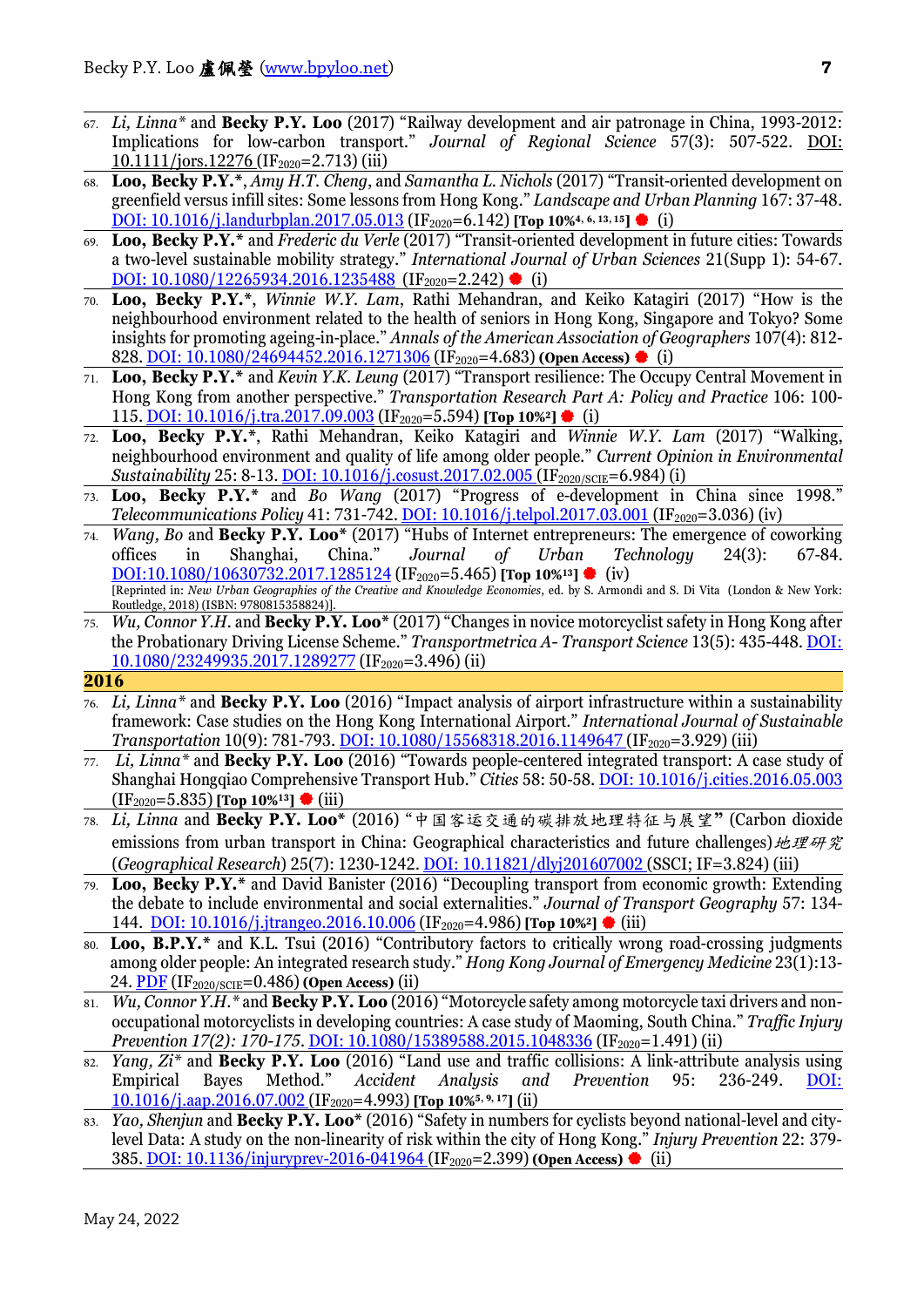84. *Yao, Shenjun*, **Becky P.Y. Loo\*** and *Bruce Zi Yang* (2016) "Traffic collisions in space: Four decades of advancement in applied GIS." *Annals of GIS* 22(1): 1-14. DOI: [10.1080/19475683.2015.1085440](http://dx.doi.org/10.1080/19475683.2015.1085440)  $(IF<sub>2020</sub>=0.74)$  (ii) *2015*

## 85. Cheng, Yuk-shing, **Becky P.Y. Loo** and Roger Vickerman<sup>\*</sup> (2015) "High-speed rail networks and economic integration in China and Europe." *Travel Behaviour and Societu* 2(1): 1-14. DOI: integration in China and Europe." *Travel Behaviour and Society* 2(1):  $10.1016$ /j.tbs.2014.07.002 (IF<sub>2020</sub>=4.983) (iii)

- 86. *Chow, Alice S.Y.\** and **Becky P.Y. Loo** (2015) "Applying a world-city network approach to globalizing higher education: Conceptualization, data collection and the list of world cities." *Higher Education Policy* 28: 107-126. [DOI:10.1057/hep.2014.31](http://dx.doi.org/10.1057/hep.2014.31) (IF<sub>2020</sub>=3.629) (i)
- 87. *Li, Linna* and **Becky P.Y. Loo\*** (2015) "The promotion of social equity through railways." In: *Sustainable Railway Futures: Issues and Challenges*, ed. **Becky P.Y. Lo**o and Claude Comtois (Surrey: Ashgate): 129- 144. (iii)
- 88. **Loo, Becky P.Y.\*** (2015) "Prospects for sustainable railways." In: *Sustainable Railway Futures: Issues and Challenges*, ed. **Becky P.Y. Loo** and Claude Comtois (Surrey: Ashgate): 3-19. (iii)
- 89. **Loo, Becky P.Y.\*** and *Winnie W.Y. Lam* (2015) "Does neighbourhood count in affecting children's journeys to schools?" *Children's Geographies* 13(1): 89-113. [DOI:10.1080/14733285.2013.828450](http://dx.doi.org/10.1080/14733285.2013.828450)  $(IF_{2020}=2.291)$  (i)
- 90. Schepers, Paul\*, Niels Agerholm, Emmanuelle Amoros, Rob Benington, Torkel Bjørnskau, Stijn Dhondt, Bas de Geus, Carmen Hagemeister, **Becky P.Y. Loo** and Anna Niska (2015) "An international review of the hidden problem of single-bicycle crashes." *Injury Prevention* 21: e138-e143. [DOI: 10.1136/injuryprev-](http://dx/doi.org/10.1136/injuryprev-2013-040964)[2013-040964](http://dx/doi.org/10.1136/injuryprev-2013-040964) (IF2020=2.399) **(Open Access)** (ii)
- 91. *Yao, Shenjun*, **Becky P.Y. Loo\*** and *Winnie W.Y. Lam* (2015) "Measures of pedestrian activity-based exposure to the risk of vehicle-pedestrian collisions: Space-time path vs potential path tree methods." Accident Analysis and Prevention 75: 320-332. [DOI:10.1016/j.aap.2014.12.005](http://dx.doi.org/10.1016/j.aap.2014.12.005) (IF<sub>2020</sub>=4.993) [Top **10%5, 9, 17]** (ii)

#### **2014**

- 92. *Lam, Winnie W.Y.*\* and **Becky P.Y. Loo** (2014) "Determinants of children's independent mobility in Hong Kong." *Asian Transport Studies* 3(2): 250-268. (i)
- 93. *Lam, Winnie W.Y.\**, *Shenjun Yao* and **Becky P.Y. Loo** (2014) "Pedestrian exposure measures: A timespace framework." *Travel Behaviour and Society* 1(1): 22-30. [DOI: 10.1016/j.tbs.2013.10.004](http://dx.doi.org/10.1016/j.tbs.2013.10.004)  $(IF<sub>2020</sub>=4.983)$  (ii)
- 94. *Li, Linna* and **Becky P.Y. Loo\*** (2014) "Alternative and transitional energy sources for urban transportation." *Current Sustainable/Renewable Energy Reports* 1(1): 19-26. [DOI: 10.1007/s40518-](http://dx.doi.org/10.1007/s40518-014-0005-6) [014-0005-6](http://dx.doi.org/10.1007/s40518-014-0005-6) (iii)
- <sup>95.</sup> **Loo, Becky P.Y.**\*, *Linna Li*, Voula Psaraki and Ioanna Pagoni (2014) "CO<sub>2</sub> emissions associated with hubbing activities in air transport: An international comparison." *Journal of Transport Geography* 34: 185-193[.DOI: 10.1016/j.jtrangeo.2013.12.006](https://doi.org/10.1016/j.jtrangeo.2013.12.006) (IF2020=4.986) **[Top 10%2]** (iii)

- 96. Guo, Z.\* and **Becky P.Y. Loo** (2013) "Pedestrian environment and route choice: Evidence from New York City and Hong Kong." *Journal of Transport Geography* 28: 124-136. [DOI:](http://dx.doi.org/10.1016/j.trangeo.2012.11.013)  [10.1016/j.trangeo.2012.11.013](http://dx.doi.org/10.1016/j.trangeo.2012.11.013) (IF2020=4.986) **[Top 10%2]** (i)
- 97. *Lam, Winnie W.Y.*, **Becky P.Y. Loo\*** and *Shenjun Yao* (2013) "Towards exposure-based time-space pedestrian crash analysis in facing the challenges of ageing societies in Asia." *Asian Geographer* 30(2): 105- 125[. DOI: 0.1080/10225706.2012.735436](http://dx.doi.org/10.1080/10225706.2012.735436) (IF<sub>2020</sub>=0.62) (ii)
- 98. **Loo, Becky P.Y.\***, C.B. Chow, M. Leung, T.H.J., Kwong, S.F.A. Lai and Y.H. Chau (2013) "Multidisciplinary efforts toward sustained road safety benefits: Integrating place-based and people-based safety analyses." *Injury Prevention* 19: 58-63. [DOI: 10.1136/injuryprev-2012-040400](http://dx.doi.org/10.1136/injuryprev-2012-040400) (IF<sub>2020</sub>=2.399) (ii)
- Loo, Becky P.Y.\* and *Winnie W.Y. Lam* (2013) "A multilevel investigation of differential individual mobility of working couples with children: A case study of Hong Kong." *Transportmetrica A- Transport Science* 9(7): 629-652. **DOI:** 10.1080/18128602.2011.643509 (IF<sub>2020</sub>=3.496) (i)
- 100. **Loo, Becky P.Y.\*** and *S. Yao* (2013) "The identification of traffic crash hot zones under the link-attribute and event-based approaches in a network-constrained environment." *Computers Environment and Urban Systems* 41: 249-261. DOI: 10.1016/*i.compenvurbsys.* 2013. 07.001 (IF<sub>2020</sub>=5.324) **[Top 10%** € (ii)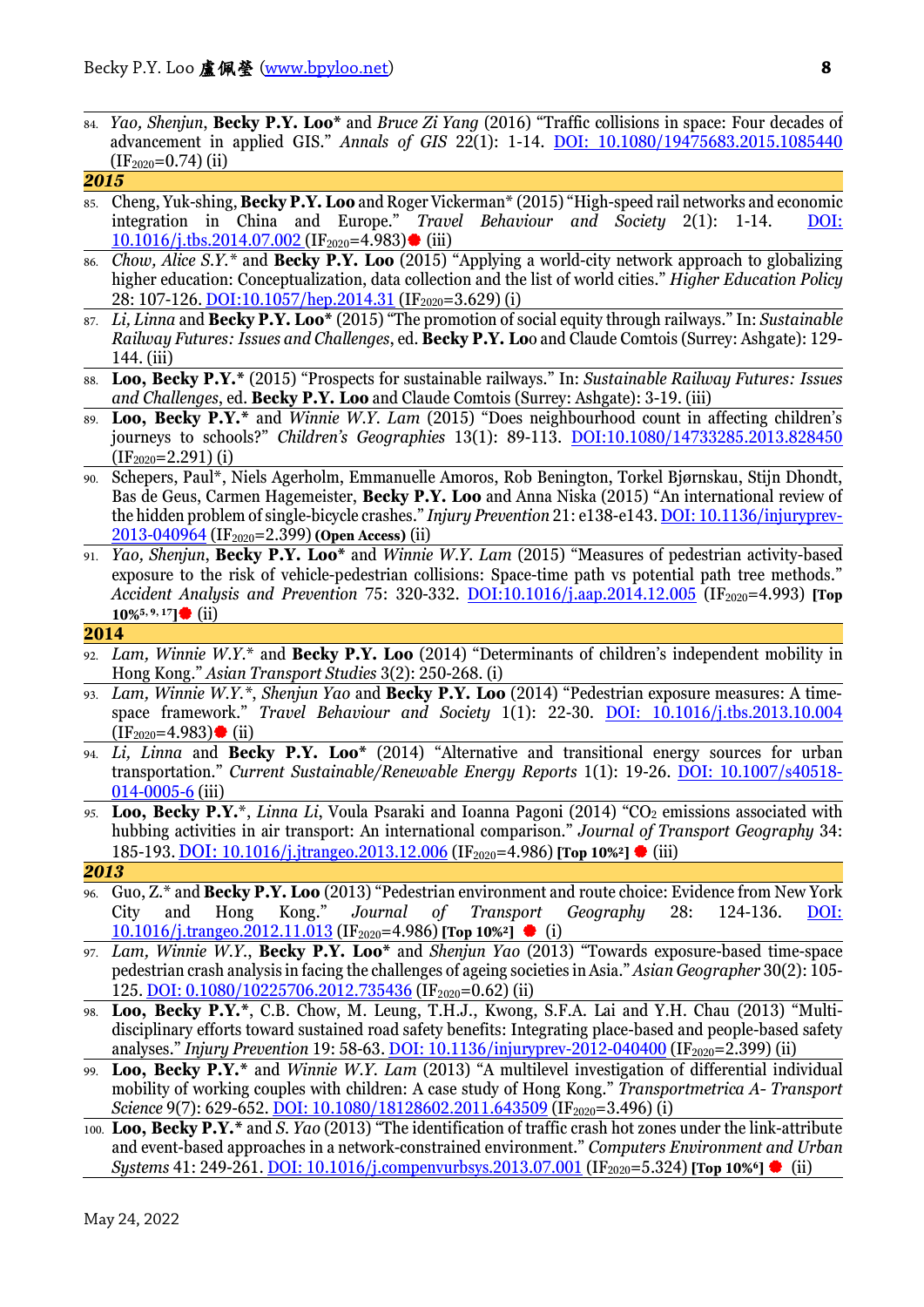- 101. Chen, Cynthia\*, Haiyun Lin, and **Becky P.Y. Loo** (2012) "Exploring the impacts of safety culture on immigrants' vulnerability in non-motorized crashes: A cross-sectional study." *Journal of Urban Health-Bulletin of the New York Academy of Medicine* 89(1): 138-152. [DOI:10.1007/s11524-011-9629-7](http://dx.doi.org/10.1007/s11524-011-9629-7) (IF2020/SCIE=3.671) (ii)
- 102. **Loo, Becky P.Y.\*** and *Winnie W.Y. Lam* (2012) "Geographic accessibility around elderly health care facilities in Hong Kong: A micro-scale walkability assessment." *Environment and Planning B- Planning and Design* 39(4): 629-646. [DOI:10.1068/b36146](http://dx.doi.org/10.1068/b36146) (Renamed as *Environment and Planning B- Urban Analytics and City Science*,  $IF_{2020} = 3.619$  (i)
- 103. **Loo, Becky P.Y.\*** and *Linna Li* (2012) "Carbon dioxide emissions from passenger transport in China since 1949: Implications for developing sustainable transport." [DOI:10.1016/j.enpol.2012.07.044](http://dx.doi.org/10.1016/j.enpol.2012.07.044) (IF<sub>2020</sub>=6.142) [Top 10%<sup>2</sup>] ♦ (iii)
- 104. **Loo, Becky P.Y.\*** and *Y.L. Ngan* (2012) "Developing mobile telecommunications to narrow digital divide in developing countries?: Some lessons from China." *Telecommunications Policy* 36(10-11): 888-900. DOI:  $10.1016$ /j.telpol.2012.07.015 (IF<sub>2020</sub>=3.036) (iv)
- 105. **Loo, Becky P.Y.\*** and *Shenjun Yao* (2012) "Geographical information systems." In: *Injury Research: Theories, Methods, and Approaches*, ed. Guohua Li and Susan P. Baker (New York: Springer), pp. 447- 463. (ii)
- 106. Wong, S.C., N.N. Sze\*, **Becky P.Y. Loo**, *Alice S.Y. Chow*, H.K. Lo and W.T. Hung (2012) "Performance evaluations of the spiral-marking roundabouts in Hong Kong." *Journal of Transportation Engineering* 138: 1377-1387. [DOI: 10.1061/\(ASCE\)TE.1943-5436.0000433](http://dx.doi.org/10.1016/(ASCE)TE.1943-5436.0000433) (Renamed as *Journal of Transportation Engineering Part A- Systems*, IF<sub>2020/SCIE</sub>=1.774) (ii)
- 107. *Yao, Shenjun* and **Becky P.Y. Loo\*** (2012) "Identification of hazardous road locations for pedestrians." *Procedia Engineering* 45: 815-823. [DOI: 10.1016/j.proeng.2012.08.244](http://dx.doi.org/10.1016/j.proeng.2012.08.244) (ii)

- 108. Hau, Timothy D.\*, **Becky P.Y. Loo**, K.I. Wong and S.C. Wong (2011) "An estimation of efficient timevarying tolls for cross-harbor tunnels in Hong Kong." *Singapore Economic Review* 56(4): 467-488. [DOI:](http://dx.doi.org/10.1142/S0217590811004432)  [10.1142/S0217590811004432](http://dx.doi.org/10.1142/S0217590811004432) (IF2020=1.184) (i)
- 109. **Loo, Becky P.Y.\***, *W.S. Cheung* and *Shenjun Yao* (2011) "The rural-urban divide in road safety: The case of China." *The Open Transportation Journal* 5: 9-20. [DOI: 10.2174/1874447801105010009](http://www.benthamscience.com/open/totj/V005-GenArt.htm) (ii)
- 110. **Loo, Becky P.Y.\*** and *Alice S.Y. Chow* (2011) "Jobs-housing balance in an era of population decentralization: An analytical framework and a case study." *Journal of Transport Geography* 19: 552- 562. [DOI:10.1016/j.jtrangeo.2010.06.004](http://dx.doi.org/10.1016/j.jtrangeo.2010.06.004) (IF2020=4.986) **[Top 10%2]** (i)
- 111. **Loo, Becky P.Y.** and *Alice S.Y. Chow*\* (2011) "Spatial re-structuring to facilitate shorter commuting: An example of the relocation of Hong Kong International Airport." *Urban Studies* 48(8): 1681-1694. [DOI:](http://dx.doi.org/10.1177/0042098010375319)   $10.1177/0042098010375319$  (IF<sub>2020</sub>=4.663) (i)
- 112. **Loo, Becky P.Y.\***, *Shenjun Yao*, Jianping Wu, Bailang Yu and Haidong Zhong (2011) "基于 GIS 的道路 热区鉴别方法." (Identification method of road hot zones based on GIS) 交通运输工程学报 (*Journal of Traffic and Transportation Engineering)* (in Chinese) 11(4): 97-102. (ii)
- *2010*
- 113. **Loo, Becky P.Y.\*** (2010) **"**Cross-boundary container truck congestion: The case of the Hong Kong-Pearl River Delta region." *Transportation* 37(2): 257-274. [DOI: 10.1007/s11116-009-9246-4](http://dx.doi.org/10.1007/s11116-009-9246-4) (IF2020=5.192) **[Top 10%14]** (i)
- 114. **Loo, Becky P.Y.\*** (2010) "Metro systems." In: *A Dictionary of Transport Analysis*, ed. Kenneth Button, Henry Vega and Peter Nijkamp (Cheltenham: Edward Elgar), pp. 259-261. (i)
- 115. **Loo, Becky P.Y.\***, H.W. Ho, S.C. Wong and Peng Zhang (2010) "Using the continuum equilibrium approach to solve airport competition problems: Computational and application issues." In: *Computational Models, Software Engineering, and Advanced Technologies in Air Transportation: Next Generation Applications,* ed. W. Li, A.G. de Barros and I.R. de Oliveira (New York: IGI Global), pp. 88- 108. [DOI:10.4018/978-1-60566-800-0.ch006](http://dx.doi.org/10.4018/978-1-60566-800-0.ch006) (iii)
- 116. **Loo, Becky P.Y.\***, Cynthia Chen and *Eric T.H. Chan* (2010) "Rail-based transit-oriented development: Lessons from New York City and Hong Kong." *Landscape and Urban Planning* 97: 202-212. [DOI:10.1016/j.landurbplan.2010.06.002](http://dx.doi.org/10.1016/j.landurbplan.2010.06.002) (IF<sub>2020</sub>=6.142) **[Top 10%**<sup>4, 6, 13, 15] ♦ (i)</sup>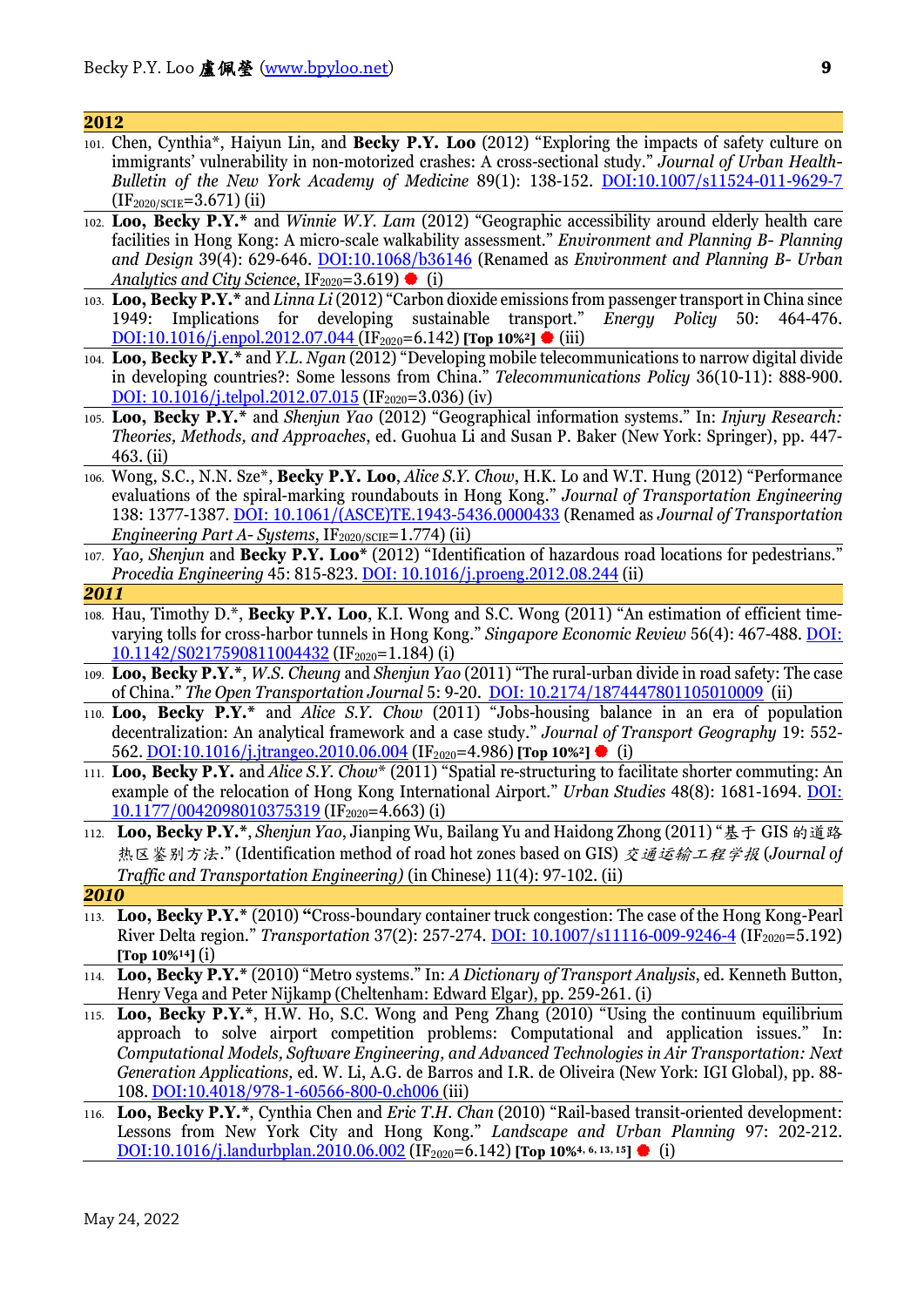- 117. **Loo, Becky P.Y.\*** and *Amy C.H. Cheng* (2010) **"**Are there useful yardsticks of population and income level for building metro systems? Some worldwide evidences." *Cities* 27: 299-306. [DOI:](http://dx.doi.org/10.1016/j.cities.2010.02.003)  [10.1016/j.cities.2010.02.003.](http://dx.doi.org/10.1016/j.cities.2010.02.003) (IF2020=5.835) **[Top 10%13]** (i)
- 118. **Loo, Becky P.Y.\*** and K.L. Tsui (2010) "Bicycle crash casualties in a highly motorized city." *Accident*  Analysis and Prevention 42: 1902-1907. [DOI:10.1016/j.aap.2010.05.011](http://dx.doi.org/10.1016/j.aap.2010.05.011) (IF<sub>2020</sub>=4.993) **[Top 10%**<sup>5, 9,</sup> **17]** (ii)

#### *2009*

- 119. **Loo, Becky P.Y.\*** (2009) "Challenges of airports in multi-airport regions (MARs)." In: *Airports: Performance, Risks, and Problems*, ed. P.B. Larauge and M.E. Castille (New York: Nova Science), pp. 189- 197. (iii)
- 120. **Loo, Becky P.Y.\*** (2009) "How would people respond to a new railway extension? The value of questionnaire surveys." *Habitat International* 33: 1-9. DOI: [10.1016/j.habitatint.2008.02.002](http://dx.doi.org/10.1016/j.habitatint.2008.02.002) (IF2020=5.369) **[Top10%13]** (i)
- 121. **Loo, Becky P.Y.\*** (2009) "The identification of hazardous road locations: A comparison of the black site and hot zone methodologies in Hong Kong." *International Journal of Sustainable Transportation* 3: 187- 202. DOI:  $10.1080/15568310801915583$  (IF<sub>2020</sub>=3.929) (ii)
- 122. **Loo, Becky P.Y.\*** (2009) "Transport infrastructure: Postal and telecommunication services." In: *Encyclopaedia of Modern China*, Volume 3, ed. David Pong (Farmington Hills: Gale), pp. 608-609. (i)
- 123. **Loo, Becky P.Y.\*** (2009) "Transport, Urban." In: *The International Encyclopaedia of Human Geography*, Volume 1, ed. Rob Kitchin and Nigel Thrift (Oxford: Elsevier), pp. 465-469. [DOI:10.1016/B978-008044910-4.01039-7](http://dx.doi.org/10.1016/B978-008044910-4.01039-7) (i)
- 124. **Loo, Becky P.Y.\*** and *Alice S.Y. Chow* (2009) "The relevance of transport-development strategies to understanding travel behaviour and transport sustainability in Hong Kong." *Asian Geographer* 26: 67-82. [DOI:10.1080/10225706.2009.9684144](http://dx.doi.org/10.1080/10225706.2009.9684144) (IF<sub>2020</sub>=0.62) (i)
- 125. **Loo, Becky P.Y.\*** and K.L. Tsui (2009) "Pedestrian injuries in an ageing society: Insights from hospital trauma registry." *Journal of Trauma* 66: 1196-1201. [DOI: 10.1097/TA.0b013e31817fdef6](http://dx.doi.org/10.1097/TA.0b013e31817fdef6) (Renamed as *Journal of Trauma and Acute Care Surgery*,  $IF_{2020/SCIE} = 3.313$ .  $\bullet$  (ii)

*2008*

- 126. **Loo, Becky P.Y.\*** (2008) "Passengers' airport choice within multi-airport regions (MARs): Some insights from a stated preference survey at the Hong Kong International Airport." *Journal of Transport Geography* 16: 117-125. [DOI:10.1016/j.jtrangeo.2007.05.003](http://dx.doi.org/10.1016/j.jtrangeo.2007.05.003) (IF2020=4.986) **[Top 10%2]** (iii)
- 127. **Loo, Becky P.Y.\*** and *Alice S.Y. Chow* (2008) "Changing urban form in Hong Kong: What are the challenges on sustainable transportation?" *International Journal of Sustainable Transportation* 2(3): 177-193. <u>DOI: [10.1080/15568310701517331](http://dx.doi.org/10.1080/15568310701517331)</u> (IF<sub>2020</sub>=3.929) (i)
- Loo, Becky P.Y.<sup>\*</sup>, S.C. Wong and Timothy D. Hau (2008) "Choice or rank data in stated preference surveys?" *The Open Transportation Journal* 2: 74-79. [DOI:10.2174/1874447800802010074](http://dx.doi.org/10.2174/1874447800802010074) (i)
- 129. Lyons, Glenn\* and **Becky Loo.** (2008) "Transport directions to the future." In: *Transport Geographies: Mobilities, Flows and Spaces*, ed. Richard Knowles, Jon Shaw and Iain Docherty (Oxford: Blackwell), pp. 215-226. (iii)

- *130.* **Loo, Becky P.Y.\*** (2007) "Strategies of Internet development in the Asia-Pacific region." *Journal of Urban Technology* 14, no. 1: 3-22. *DOI: 10.1080/10630730701259821* (IF<sub>2020</sub>=5.465) **[Top 10%**<sup>13</sup>] (iv)
- *131.* **Loo, Becky P.Y.\*** (2007) "The role of paratransit: Some reflections based on the experience of residents' coach services in Hong Kong." *Transportation* 34: 471-486. [DOI: 10.1007/s11116-006-9111-7](http://dx.doi.org/10.1007/s11116-006-9111-7) (IF2020=5.192) **[Top 10%14]** (i)
- *132.* **Loo, Becky P.Y.\***, *Betty S.Y. Leung*, S.C. Wong and Hai Yang (2007) "Taxi license premiums in Hong Kong: Can their fluctuations be explained by taxi as a mode of public transport?" *International Journal of Sustainable Transportation* 1(4): 249-266. DOI: [10.1080/15568310600737600](http://dx.doi.org/10.1080/15568310600737600) (IF<sub>2020</sub>=3.929) (i)
- *133.* **Loo, Becky P.Y.\*** and K.L. Tsui (2007) "Factors affecting the likelihood of reporting road crashes resulting in medical treatment to the police." *Injury Prevention* 13: 186-189. [DOI:](http://dx.doi.org/10.1136/ip.2006.013458)   $10.1136$ /ip.2006.013458 (IF<sub>2020</sub>=2.399) (ii)
- *134.* **Loo, Becky P.Y.\***, S.C. Wong, W.T. Hung and Hong K. Lo (2007) "A Review of the road safety strategy in Hong Kong." *Journal of Advanced Transportation* 41(1): 3-37. DOI: [10.1002/atr.5670410103](http://dx.doi.org/10.1002/atr.5670410103)  $(IF<sub>2020/SCIF</sub>=2.419)$  (ii)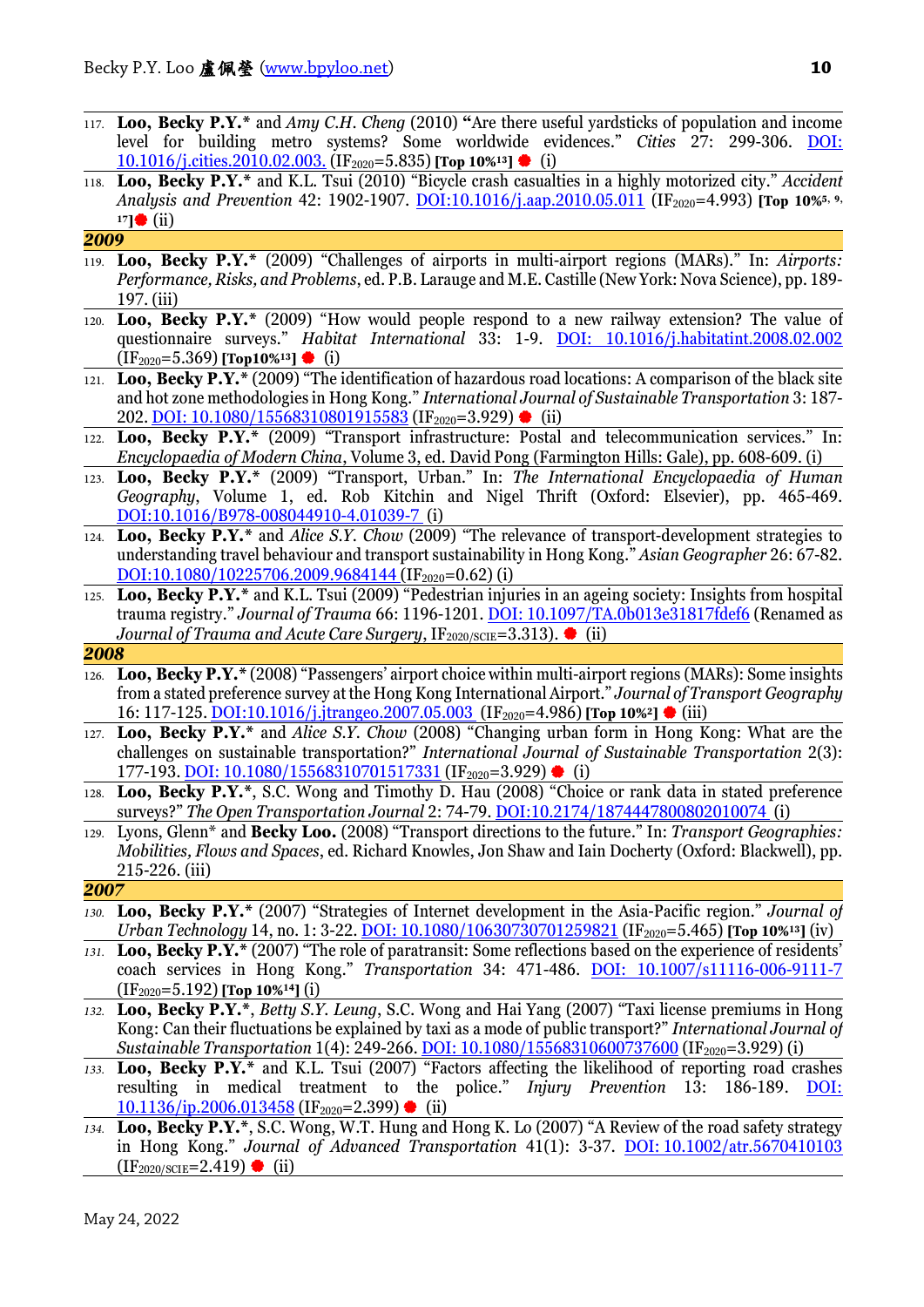| 2006 |                                                                                                                                                                                                                                                                                                                                                |
|------|------------------------------------------------------------------------------------------------------------------------------------------------------------------------------------------------------------------------------------------------------------------------------------------------------------------------------------------------|
|      | 135. Ho, H. W., S.C. Wong* and Becky P.Y. Loo (2006) "Combined distribution and assignment model for a<br>continuum traffic equilibrium problem with multiple user classes." Transportation Research Part B-<br>Methodological 40(8): 633-650. DOI:10.1016/j.trb.2005.09.003 (IF <sub>2020</sub> =5.596) [Top 10% <sup>2, 10, 14</sup> ] (iii) |
| 136. | Loo, Becky P.Y.* (2006) "Validating crash locations for quantitative spatial analysis: A GIS-based<br>approach." Accident Analysis and Prevention 38(5): 879-886. DOI:10.1016/j.aap.2006.02.012<br>$(IF2020=4.993)$ [Top 10% <sup>5, 9, 17</sup> ] (ii)                                                                                        |
|      | 137. Loo, Becky P.Y.* and S.Y. Chow (2006) "China's 1994 tax-sharing reforms: One system, differential<br>impact." Asian Survey 46(2): 215-237. Document URL (IF <sub>2020</sub> =0.774) (iii)                                                                                                                                                 |
|      | 138. Loo, Becky P.Y.* and S.Y. Chow (2006) "Sustainable urban transportation: Concepts, policies and<br>methodologies." Journal of Urban Planning and Development- ASCE 132(2):<br>76-79.<br>DOI:10.1061/(ASCE)0733-9488(2006)132:2(76) (Renamed as Journal of Urban Planning and<br><i>Development</i> , $IF_{2020} = 2.000$ (iii)            |
|      | 139. Loo, Becky P.Y.* and Dennis Y.N. Li (2006) "Developing metro systems in the People's Republic of<br>China: Policy and gaps." Transportation 33(2): 115-132. <b>DOI: 10.1007/s11116-005-3046-2</b><br>$(IF2020=5.192)$ [Top 10% <sup>14</sup> ] (i)                                                                                        |
| 140. | Loo, Becky P.Y.*, S.C. Wong and Timothy D. Hau (2006) "Introducing alternative fuel vehicles in Hong<br>Kong: Views from the public light bus industry." Transportation 33(6): 605-619. DOI: 10.1007/s11116-<br><u>006-7947-5</u> (IF <sub>2020</sub> =5.192) [Top 10% <sup>14</sup> ] ♦ (iii)                                                 |
|      | 141. Wong, S.C.*, Y.C. Du, L.J. Sun and Becky P.Y. Loo (2006) "Sensitivity analysis for a continuum traffic<br>equilibrium problem." Annals of Regional Science 40(3): 493-514. DOI:10.1007/s00168-006-0071-9<br>$(IF2020=2.646)$ (iii)                                                                                                        |
| 142. | Wong, S.C.*, N.N. Sze, W.T. Hung, Becky P.Y. Loo and Hong K. Lo (2006) "The effects of a traffic<br>guidance scheme for Auto-toll lanes on traffic safety at toll plazas." Safety Science 44(9): 753-770.<br>$\underline{DOI:}10.1016/j. ssci.2006.03.004$ (IF <sub>2020/SCIE</sub> =4.877) (ii)                                               |
| 143. | Wong, S.C., N.N. Sze, H.F. Yip, Becky P.Y. Loo, W.T. Hung and Hong K. Lo (2006) "Association between<br>setting quantified road safety targets and road fatality reduction." Accident Analysis and Prevention 38(5):<br>997-1005. DOI:10.1016/j.aap.2006.04.003 (IF <sub>2020</sub> =4.993) [Top 10% <sup>5, 9, 17</sup> ] (ii)                |
| 2005 |                                                                                                                                                                                                                                                                                                                                                |
|      | 144. Bie, J., H.K. Lo*, S.C. Wong, W.T. Hung and Becky P.Y. Loo. (2005) "Safety analysis of traffic<br>roundabout: A comparison between conventional and Alberta-type markings." Journal of Eastern Asia<br>Society for Transportation Studies 6: 3309-3324. (ii)                                                                              |
|      | 145. Ho, H.W., S.C. Wong*, Hai Yang and Becky P.Y. Loo (2005) "Cordon-based congestion pricing in a<br>continuum traffic equilibrium system." Transportation Research Part A: Policy and Practice 39: 813-834.<br>DOI:10.1016/j.tra.2005.02.017 (IF <sub>2020</sub> =5.594) [Top 10% <sup>2</sup> ] (i)                                        |
|      | 146. Loo, Becky P.Y.*, H.W. Ho and S.C. Wong (2005) "An application of the continuous equilibrium<br>modelling approach in understanding the geography of air passenger flows in a multi-airport region."<br>Applied Geography 25(2): 169-199. DOI:10.1016/j.apgeog.2005.03.008 (IF <sub>2020</sub> =4.240) (iii)                              |
|      | 147. Loo, Becky P.Y.*, W.T. Hung, Hong K. Lo and S.C. Wong (2005) "Road safety strategies: A comparative<br>framework and case studies." Transport Reviews 25(5): 613-639. DOI: 10.1080/01441640500115892<br>$(IF2020=9.643)$ [Top 10% <sup>10</sup> ] (ii)                                                                                    |
|      | 148. Loo, Becky P.Y.* and Kai Liu (2005) "A geographical analysis of potential railway load centers in China."<br><i>Professional Geographer</i> 57(4): 558-579. <b>DOI:10.1111/j.1467-9272.2005.00499.x</b> (IF <sub>2020</sub> =2.383) ♦<br>(iii)                                                                                            |
|      | 149. Loo, Becky P.Y.* and M.K. Tsui (2005) "Temporal and spatial patterns of vehicle-pedestrian crashes in<br>busy commercial and shopping areas: A case study of Hong Kong." Asian Geographer 24(1-2): 113-128.<br>$DOL:10.1080/10225706.2005.9684124$ (IF <sub>2020</sub> =0.62) (ii)                                                        |
|      | 150. Wong, S.C.*, N.N. Sze, Hong K. Lo, W.T. Hung and Becky P.Y. Loo (2005) "Would relaxing speed limits<br>aggravate safety? A case study of Hong Kong." Accident Analysis and Prevention 37(2): 377-388.<br>DOI:10.1016/j.aap.2004.09.008 (IF <sub>2020</sub> =4.993) [Top 10% <sup>5, 9, 17</sup> ] (ii)                                    |
| 2004 |                                                                                                                                                                                                                                                                                                                                                |
|      | 151. Ho, H.W., S.C. Wong* and Becky P.Y. Loo (2004) "Sequential optimization approach for the multi-class<br>user equilibrium problem in a continuous transportation system." Journal of Advanced Transportation                                                                                                                               |

38(3): 323-345. DOI**:**[10.1002/atr.5670380305](http://dx.doi.org/10.1002/atr.5670380305) (IF2020/SCIE=2.419) (iii)

May 24, 2022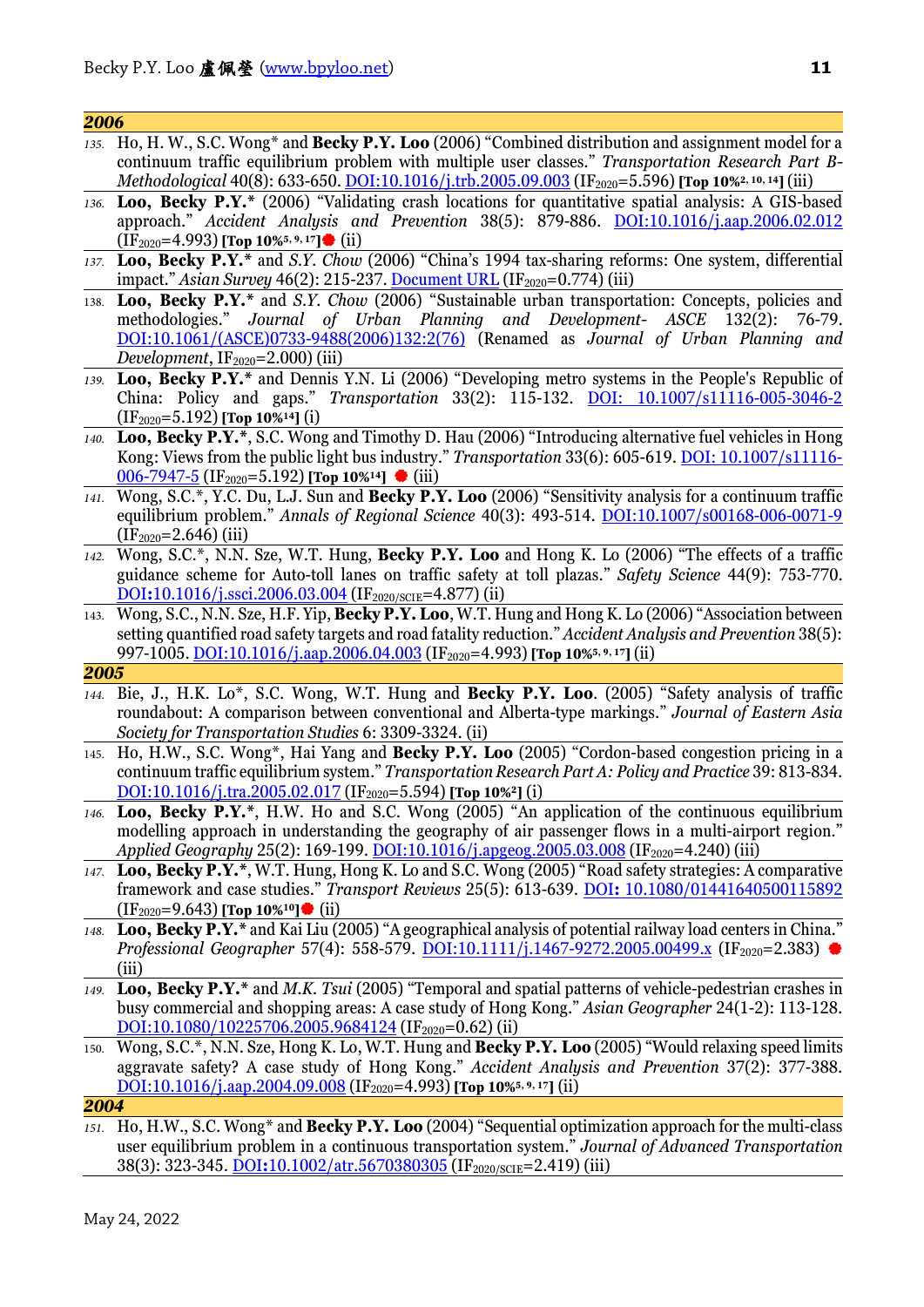- 152. **Loo, Becky P.Y.\*** (2004) "Export expansion in the People's Republic of China since 1978: A case study of the Pearl River Delta." *China Quarterly* 177: 133-154. [DOI: 10.1017/S0305741004000086](http://dx.doi.org/10.1017/S0305741004000086) (IF2020=3.154) **[Top 10%1]** (iii)
- *153.* **Loo, Becky P.Y.\*** (2004) "Telecommunications reforms in China: Towards an analytical framework." *Telecommunications Policy* 28(9-10): 697-714. *DOI:10.1016/j.telpol.2004.05.009* (IF<sub>2020</sub>=3.036) (iv)
- 154. **Loo, Becky P.Y.\*** (2004) "The Chinese information and telecommunications technology infrastructure: Who built it and for whom?" In: *Moving People, Goods and Information in the 21st Century*, ed. Richard Hanley (London: Routledge), pp. 143-158. (iv)
- *155.* Wong, S.C.\*, B.S.Y. Leung, **Becky P.Y. Loo**, W.T. Hung and H.K. Lo. (2004) "A qualitative assessment methodology for road safety policy strategies." *Accident Analysis and Prevention* 36(2): 281-293. [DOI:](http://dx.doi.org/10.1016/S0001-4575(03)00006-X)  [10.1016/S0001-4575\(03\)00006-X](http://dx.doi.org/10.1016/S0001-4575(03)00006-X) (IF2020=4.993) **[Top 10%5, 9, 17]** (ii)
- *2003*
- *156.* Ho, H.W., S.C. Wong\* and **Becky P.Y. Loo** (2003) "A continuous traffic equilibrium model with multiple user classes." *Journal of the Eastern Asia Society for Transportation Studies* 5: 2831-2845. (iii)
- *157.* **Loo, Becky P.Y.\*** (2003) "The rise of a digital community in the People's Republic of China." *Journal of Urban Technology* 10(1): 1-21. DOI:[10.1080/1063073032000086308](http://dx.doi.org/10.1080/1063073032000086308) (IF<sub>2020</sub>=5.465) **[Top 10%**<sup>13</sup>] (iv)
- *158.* **Loo, Becky P.Y.\*** (2003) "Tunnel traffic and toll elasticities in Hong Kong: Some recent evidence for international comparisons." *Environment and Planning A* 35(2): 249-276. [DOI:10.1068/a3590](http://dx.doi.org/10.1068/a3590) (Renamed as *Environment and Planning A- Economy and Space*, IF<sub>2020</sub>=4.056)  $\bullet$  (i)
- *159.* **Loo, Becky P.Y.\***, H.W. Ho and S.C. Wong (2003) "香港与珠江三角洲地区的机场竞争."(Competition among airports in the Pearl River Delta region) In: 提升大珠江三角洲国际竞争力研究(*Research on Raising the International Competitiveness of the Great Pearl River Delta*), ed. G. Chen, Y. Zhou, A.G.O. Yeh and V.F.S. Sit (Guangzhou: Zhongshan University Press) (in Chinese): 293-323. (iii)
- *2002*
- 160. **Loo, Becky P.Y.\*** (2002) "The potential impacts of strategic highways on new town development: A case study of Route 3 in Hong Kong." *Transportation Research Part A: Policy and Practice* 36: 41-63. [DOI:10.1016/S0965-8564\(00\)00036-7](http://dx.doi.org/10.1016/S0965-8564(00)00036-7) (IF2020=5.594) **[Top 10%2]** (i)
- *161.* **Loo, Becky P.Y.\*** (2002) "The role of stated preference methods in planning for sustainable urban transportation: The state of practice and future prospects." *Journal of Urban Planning and Development-ASCE* 128(4): 210-224. [DOI:10.1061/\(ASCE\)0733-9488\(2002\)128:4\(210\)](http://dx.doi.org/10.1061/(ASCE)0733-9488(2002)128:4(210)) (Renamed as *Journal of Urban Planning and Development*, IF<sub>2020</sub>=2.000) (iii)
- 162. **Loo, Becky P.Y.\*** (2002) "The textile and clothing industries under the Fifth Kondratieff Wave: Some insights from the case of Hong Kong." *World Development* 30(5): 847-872. [DOI:10.1016/S0305-](http://dx.doi.org/10.1016/S0305-750X(02)00005-0) [750X\(02\)00005-0](http://dx.doi.org/10.1016/S0305-750X(02)00005-0) (IF2020=5.278) **[Top 10%2]** (i)
- *163.* **Loo, Becky P.Y.\*** and B. Hook (2002) "Interplay of international, national and local factors in shaping container port development: A case study of Hong Kong." *Transport Reviews* 22(2): 219-245. **[DOI:10.1080/01441640110091486](http://dx.doi.org/10.1080/01441640110091486)** (IF<sub>2020</sub>=9.643) **[Top 10%<sup>10</sup>]** (iii)
- *164.* **Loo, Becky P.Y.\*** and *Agnes Y.P. Wong* (2002) "Internet development in Asia-Pacific: Spatial patterns and underlying locational factors." *Networks and Communication Studies* 16(3-4): 113-134. (iv)

- *165.* **Loo, Becky P.Y.\*** (2000) "An application of canonical correlation analysis in regional science: The interrelationships between transport and development in China's Zhujiang Delta." *Journal of Regional Science* 40(1): 141-171. **DOI:10.1111/0022-4146.00168** (IF<sub>2020</sub>=2.713) ● (iii)
- 166. **Loo, Becky P.Y.\*** (1999) "Development of a regional transport infrastructure: Some lessons from the Zhujiang Delta, Guangdong, China." *Journal of Transport Geography* 7: 43-63. DOI: [10.1016/S0966-](http://dx.doi.org/10.1016/S0966-6923(98)00037-4) [6923\(98\)00037-4](http://dx.doi.org/10.1016/S0966-6923(98)00037-4) (IF2020=4.986) **[Top 10%2]** (iii)
- *167.* **Loo, Becky P.Y.\*** (1998) "A re-examination of Lardy-Donnithorne Debate in the provincial context of Guangdong, 1949-1992." *Journal of Contemporary China* 7(17): 61-87. [DOI:](http://dx.doi.org/10.1080/10670569808724305) [10.1080/10670569808724305](http://dx.doi.org/10.1080/10670569808724305) (IF2020=3.748) **[Top 10%1]** (iii)
- 168. Gu, Shuzhong\* and **Becky P.Y. Loo** (1997) "中国区域粮食供需与农业政策." (China's regional grain balance and agricultural policy) In: 1997 中国区域发展报告 (Report on China's Regional Development 1997), ed. Lu Dadao and Victor F.S. Sit (Beijing: Commercial Press) (in Chinese), pp. 222-245. (iii)
- [In English version: Gu, Shuzhong and **Becky P.Y. Loo\*** (2001) "Agriculture and food supply policies." In: *China's Regional Disparity: Issues and Policies*, ed. Victor F.S. Sit and Dadao Lu (New York: Nova Science), pp. 183-198.]

*Before 2002*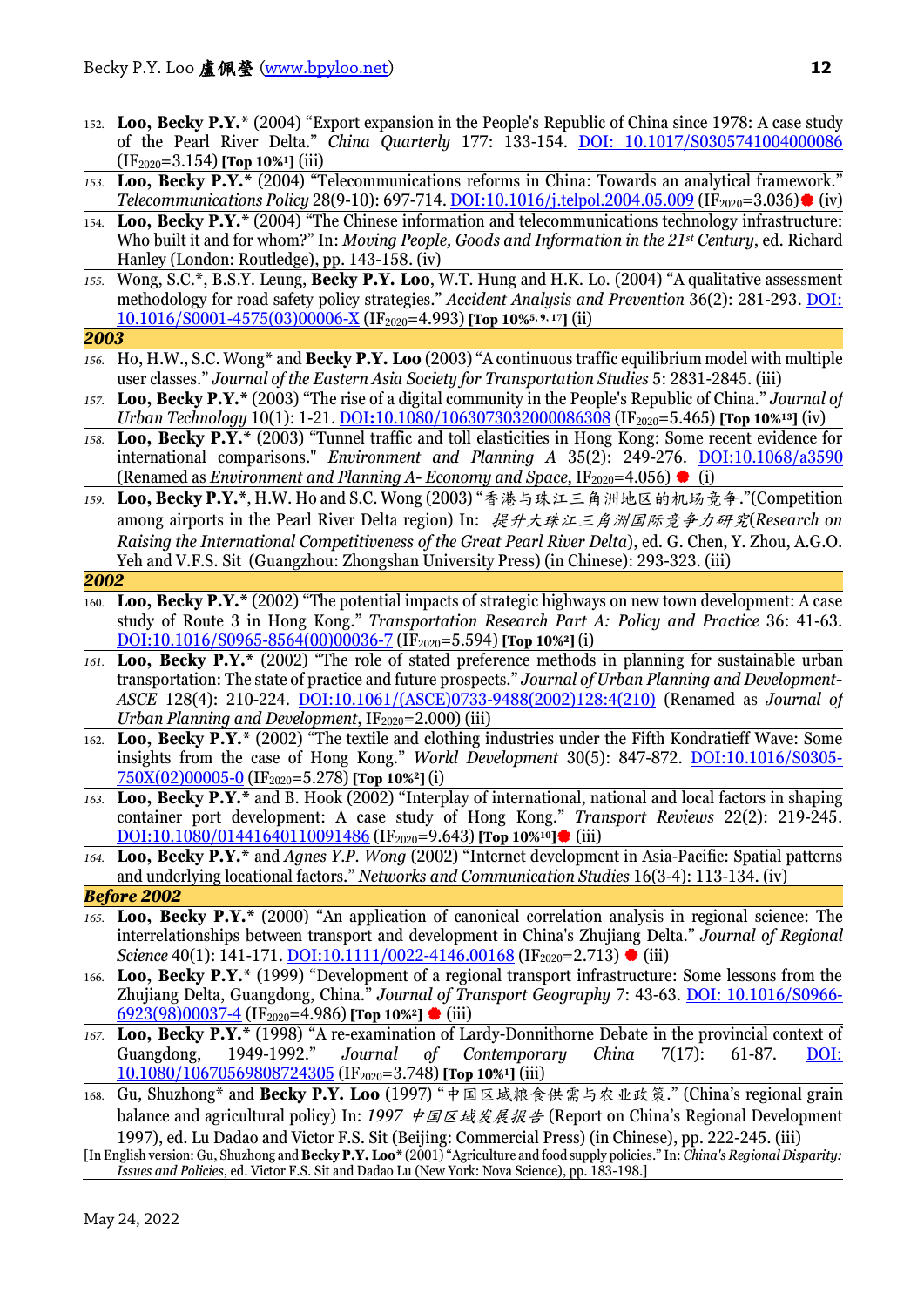- *169.* **Loo, Becky P.Y.\*** (1997) "Post-reform development in Zhujiang Delta: Growing equality or polarization?" *Asian Geographer* 16(1-2): 115-145. [DOI: 10.1080/10225706.1997.9684028](http://dx.doi.org/10.1080/10225706.1997.9684028)  $(IF<sub>2020</sub>=0.62)$  (iii)
- *170.* **Loo, Becky P.Y.** and C.K. Leung\* (1997) "论改革开放政策与珠江三角洲交通发展的关系." (Characteristics of transport infrastructural development in the Pearl River Delta under the Open Policy) 地理学报*(ACTA Geographica Sinica*) 52 Supplement: 28-38. (iii)
- 171. Pang, Xiaomin\* and Becky P.Y. Loo (1997) "地区经济技术合作的政策和实现." (Regional economic cooperation policy and its implementation) In: 1997 中国区域发展报告 (Report on China's Regional Development 1997) , ed. Lu Dadao and Victor F.S. Sit (Beijing: Commercial Press) (in Chinese), pp. 193- 221. (iii)
- [In English version: Pang, Xiaomin and **Becky P.Y. Loo\*** (2001) "Regional economic and technological cooperation." In: *China's Regional Disparity: Issues and Policies*, ed. Victor F.S. Sit and Dadao Lu (New York: Nova Science), pp. 105-130.]
- 172. Leung, C.K. and Becky P.Y. Loo\* (1994) "Has the Pearl River Delta been an export-oriented economy?"

*Journal of Chinese Geography* 4(3/4): 1-24. (iii)<br>Notes: First & Top 10% based on selected "categories". These subject categories are <sup>1</sup>Area Studies, <sup>2</sup>Economics, Notes: First & Top 10% based on selection on selection of these subject categories are 1-1-p<br>The 18 Subject categories are 1-1-p 10% based on selections of the subject of the subject of the Science of Technology, 8Health P <sup>12</sup>Urban Science, <sup>13</sup>Urban Studies, <sup>14</sup>Engineering, Civil, <sup>15</sup>Regional & Urban Planning, <sup>16</sup>Development Studies, <sup>17</sup>Public, **Environmental & Occupational Health, 18Construction & Building Technology, and 19Social Sciences, Biomedical. All rankings refer to SSCI, unless otherwise specified as SCIE.**

### **I.3) EDITORSHIP OR EDITORIAL BOARD MEMBERSHIP OF SCHOLARLY JOURNALS**

Founding Co-Editor-in-Chief, *Travel Behaviour and Society*, *Elsevier* (IF<sub>2020</sub>=4.983) ♦

Associate Editor, *Journal of Transport Geography*, *Elsevier* (IF<sub>2020</sub>=4.986) [Top 10%<sup>2</sup>]

Editorial Board Member, *[Sustainable Cities and Society,](https://www.journals.elsevier.com/sustainable-cities-and-society) Elsevier* (IF<sub>2020/SCIE</sub>=7.587) [Top 10%<sup>18</sup>] Editorial Board Member, *[International Journal of Sustainable Transportation,](http://www.tandfonline.com/toc/ujst20/current)* Taylor and Francis

 $(IF<sub>2020</sub>=3.929)$ 

Associate Editor, *Transportmetrica A: Transport Science*, Taylor and Francis (IF<sub>2020</sub>=3.496)

Editorial Board Member, *Journal of Urban Technology*, *Routledge* (IF<sub>2020</sub>=5.465) **[Top 10%13**]

Editorial Board Member, *[International Journal of Shipping and Transport Logistics,](http://www.inderscience.com/jhome.php?jcode=IJSTL)* InderScience  $(IF<sub>2020</sub>=1.500)$ 

Editorial Board Member, *Journal of Transport and Land Use*, University of Minnesota (IF<sub>2020</sub>=2.255) Editorial Panel Member, *Proceedings of the Institution of Civil Engineers- Municipal Engineer, ice/Institution of Civil Engineers* (IF<sub>2020/SCIE</sub>=0.680)

Editorial Board Member, 地理研究 (*Geographical Research*), Chinese Academy of Sciences, CAS, Institute of Geographic Sciences and Natural Resources Research 中国科学院地理科学与资源研究所(CSSCI)

Editorial Board Member, *GeoJournal,* Springer

Editorial Board Member, *[Injury Epidemiology,](http://www.injepijournal.com/)* SpringerOpen

Editorial Advisory Board, Emerald Transport and Sustainability series

Selected previous services to Editorial Boards: *Asian Geographer* (2011/04-2021/05), *Transportation* (2008/01-2015/01), *Open Transportation Journal* (2007/04-2014/12), *Open Geography Journal* (2007/12-2012/12) and *International Journal of Geosciences* (2011/09-2012/08).

### **I.4a) KEYNOTE/PLENARY SPEAKER IN INTERNATIONAL CONFERENCES**

173. *[International Symposium on High-speed Railways and Regional Development,](https://www.institute-of-transport-studies.hku.hk/international-symposium-on-high-speed-railway-and-regional-development) organized by the Institute of Transport Studies, the University of Hong Kong and Department of Geography and Planning, Liverpool University, and co-organized by the School of Geography and Environment, Jiangxi Normal University and Computational Urban Sciences, 10 May, 2021* **[Opening Keynote Speaker]**.

*Speech title: Location Matters: High-speed Railway Stations in City Evolution*

174. *[Bridging Transportation Researchers \(BRT\) Online Conference,](https://bridgingtransport.org/) co-sponsored by the University of Texas at Austin's Cockrell School of Engineering, Australia's Road Research Board (ARRB), Chinese Overseas Transportation Association (COTA), and eight U.S.'s Transportation Research Board (TRB) committees, 5-6 August, 2021* [**Headliner speakers**[, with Professor Hani Mahmassani,](https://bridgingtransport.org/btr3-headline-speakers/)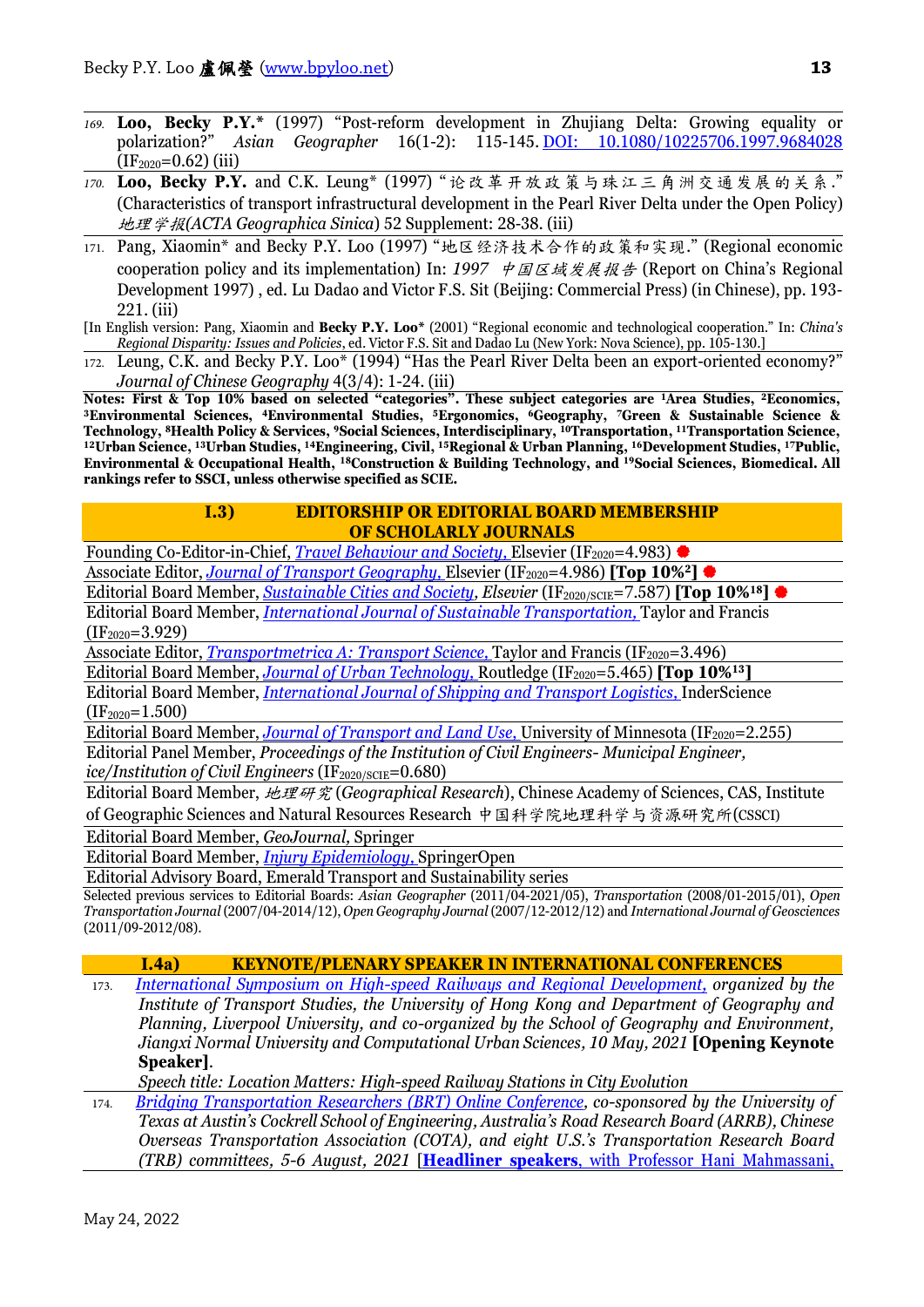|      | Professor David Hensher, Professor Donald Shoup, and Professor Mark Hickman                                                                |
|------|--------------------------------------------------------------------------------------------------------------------------------------------|
|      | (https://bridgingtransport.org/btr3-headline-speakers/)                                                                                    |
|      | Speech title: Transport in Compact Cities: The "New Normal" ●                                                                              |
| 175. | Provocations in Transport Lecture, UCL Centre for Transport Studies, Wilkins Building, Gustave                                             |
|      | Tuck Lecture Theatre, Gower Street, UCL, London, United Kingdom, January 22, 2020 [Invited                                                 |
|      | Speaker                                                                                                                                    |
|      | Speech title: Transport as an Experience●                                                                                                  |
| 176. | International Conference on Urban Computing and Smart Planning, Nanjing, China, October 12-                                                |
|      | 14, 2019 [Keynote Speaker with financial sponsorship]                                                                                      |
|      | Speech title: Smart Maps                                                                                                                   |
| 177. | Tourism Experimental Research Conference, Jinan, China, September 27-30, 2019 [Keynote                                                     |
|      | <b>Speaker</b> with financial sponsorship]                                                                                                 |
|      | Speech title: Travel Behaviour Research in an E-Society                                                                                    |
| 178. | New Perspectives on Holistic Rehabilitation and Social Inclusion towards 2030 邁向 2030 : 推動全                                                |
|      | 人復康與社會共融新思維. 28-29 March, 2019 [Invited Plenary Speaker]                                                                                   |
|      | Speech title: 殘疾人士的流動性: 科技與鄰里環境的重要性 (Mobility of Persons with Disabilities:                                                                |
|      | The Relevance of Technologies and Neighbourhood Environment)                                                                               |
| 179. | Bay Area Cities Transport Forum and 2018 International Forum on Transport Big Data Sharing &                                               |
|      | Collaboration, Shenzhen, China, December 7-8, 2018 [Invited Speaker with financial sponsorship]                                            |
|      | Speech title: 人, 街道与城市的有机结合 (Re-imagining People, Streets and Cities)                                                                      |
|      | Urban Mobility Transitions: Towards Sustainable and Liveable Cities UCL-HKU Symposium,                                                     |
| 180. | London, United Kingdom, November 28, 2018 [Invited Speaker and Panel Discussant]                                                           |
|      | Speech title: Walking Towards a Happy City                                                                                                 |
|      | International Academic Conference on "Belt and Road" and the Building of Guangzhou as a                                                    |
| 181. | Metropolitan City, Guangzhou, China, November 18, 2018 [Invited Speaker with financial                                                     |
|      | sponsorship]                                                                                                                               |
|      |                                                                                                                                            |
|      | Speech title: 国际大都市的区域交通建设初探: 以香港和广州为案例(Regional Transport                                                                                 |
|      | Infrastructure in Metropolitan Cities: Hong Kong and Guangzhou as Case Studies)                                                            |
| 182. | International Conference on Smart Society and Future Cities & 2018 Chinese Urban Geography                                                 |
|      | Annual Meeting, Nanjing, China, July 4-7, 2018 [Keynote Speaker with financial sponsorship]                                                |
|      | Speech title: 从最原始到最先进: 行走于智慧城市 (From the Most Basic to the Most Advanced:                                                                 |
|      | <b>Walking in Smart Cities)</b>                                                                                                            |
| 183. | Research Workshop & Doctoral Seminar "Comparative Analysis of Infrastructure Policy",                                                      |
|      | University of Bremen, Bremen, Germany, June 7, 2018. [Invited Speaker with financial                                                       |
|      | sponsorship, and followed by a Panel Discussion with Secretary of State Jens Deutschendorf, Senator                                        |
|      | of Civil Engineering, Environment and Transportation of the Free Hanseatic City of Bremen]                                                 |
|      | Speech title: Walkability of Cities: Flipping the Cityscape for People                                                                     |
| 184. | Invited Seminar, Deutsches Zentrum für Luft- und Raumfahrt e.V. (DLR) (Germany Aerospace                                                   |
|      | Centre), Institute of Transport Research in Berlin-Adlershof, Berlin, Germany, June 4, 2018.                                               |
|      | [Invited Speaker with financial sponsorship]                                                                                               |
|      | Speech title: Challenges of Walkability in Cities<br>KST-HKSTS Joint Workshop on Transportation Research. Organized by Department of Civil |
| 185. | Engineering & Institute of Transport Studies, HKU; Hong Kong Society for Transportation Studies                                            |
|      | (HKSTS); Korean Society of Transportation (KST). 8 December, 2017 [Invited Speaker]                                                        |
|      | Speech title: Making a City Walkable                                                                                                       |
|      | Conference on "Mobility and Energy Systems in Smart Cities of the Future" in the Framework of the                                          |
| 186. | Festival Zurich meets Hong Kong, October 27, 2017. [Invited Speaker by the City of Zurich]                                                 |
|      | Speech title: The Relevance of People and Place in Smart Mobility                                                                          |
|      | First Eastern Asia Society for Transportation Studies (EASTS) PhD and Early Career Researcher                                              |
| 187. | Accelerator Forum, Ho Chi Minh City, Vietnam. September 17, 2017. [Keynote Speaker and                                                     |
|      | mentor with financial sponsorship]                                                                                                         |
|      | Speech title: Taking Ownership of Your Own Research: Some Possible Directions                                                              |
|      | World Symposium on Transport and Land Use Research 2017, Brisbane, Queensland, Australia.                                                  |
| 188. |                                                                                                                                            |
|      | July 3-6, 2017. [Keynote Speaker with financial sponsorship] $\bullet$                                                                     |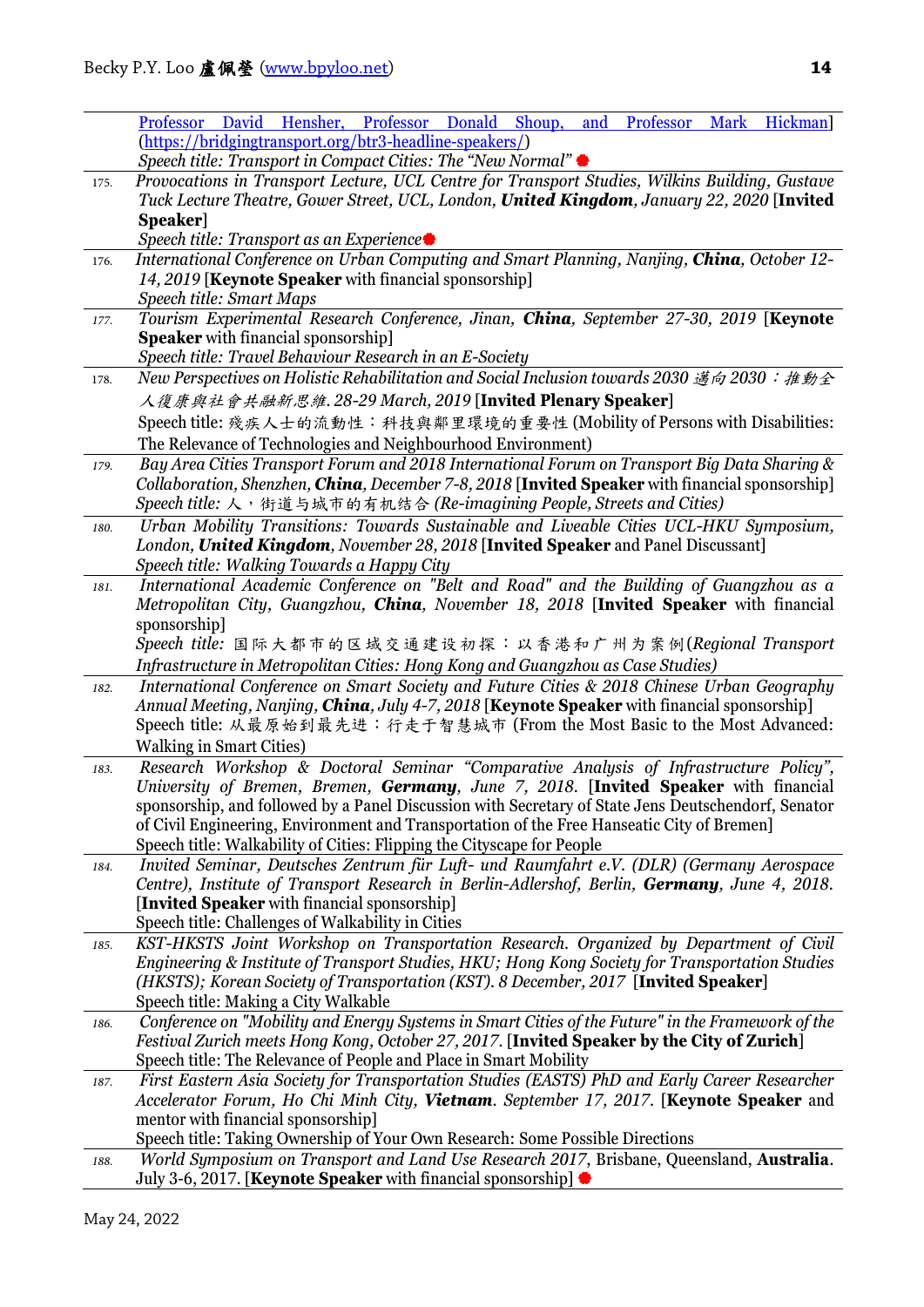|      | Speech title: From Negative Externalities to Sustainability: What are the Ways Forward?                                                                                               |
|------|---------------------------------------------------------------------------------------------------------------------------------------------------------------------------------------|
| 189. | Chinese Academy of Sciences (CAS), Institute of Geographic Sciences and Natural Resources                                                                                             |
|      | <i>Research, Beijing, China, May 20, 2017</i> [Invited Speaker with financial sponsorship]. $\bullet$                                                                                 |
|      | Speech title: Decarbonizing Transport: Worldwide Trends and Challenges in China                                                                                                       |
| 190. | First Academic Conference on Tourist Travel Behaviour Research, Shandong University, China,                                                                                           |
|      | September 23 to 25, 2016. [Keynote Speaker with financial sponsorship].                                                                                                               |
|      | Speech title: Conservation Education in a Marine Theme Park: A New Model Linking Emotions, Time                                                                                       |
|      | and Spatial Behaviour                                                                                                                                                                 |
| 191. | The iBUILD Assembly, Double Tree by Hilton, Granary Wharf, Leeds, LS1 4BR, United Kingdom.                                                                                            |
|      | June 6-7, 2016. [Invited Speaker with financial sponsorship]                                                                                                                          |
|      | Speech title: Transport Resilience in Hong Kong: The Occupy Central Movement from Another                                                                                             |
|      | Perspective                                                                                                                                                                           |
| 192. | Seoul Metropolitan Forum, University of Seoul, Seoul, Korea, November 19-20, 2015. [Invited                                                                                           |
|      | <b>Speaker</b> with financial sponsorship]                                                                                                                                            |
|      | Speech title: Sustainable Railway Futures: Supporting Cities and Beyond                                                                                                               |
| 193. | Department of Geography, Nanjing University, Nanjing, China. October 16, 2015. [Invited                                                                                               |
|      | <b>Speaker</b> with financial sponsorship]                                                                                                                                            |
|      | Speech title: Neighbourhood Environment and Health among the Elderly in Hong Kong                                                                                                     |
| 194. | Queensland Department of Transport and Main Roads, Brisbane, Australia, July 30 2015.                                                                                                 |
|      | [Invited Speaker] ♦<br>Speech title: Neighbourhood, Social Capital and Health of the Seniors                                                                                          |
| 195. | Department of Geography, The University of Birmingham, United Kingdom, June 23 2015.                                                                                                  |
|      | [Invited Speaker]                                                                                                                                                                     |
|      | Speech title: Movements in Cities and Beyond: Sustainability and Quality of Life                                                                                                      |
| 196. | International Symposium on "Urban Environment and Health: Interdisciplinary Approach",                                                                                                |
|      | organized by the Graduate School of Human Development and Environment, Kobe University, Kobe,                                                                                         |
|      | <b>Japan</b> , January 7, 2015. [ <b>Keynote Speaker</b> with financial sponsorship]                                                                                                  |
|      | Speech title: Neighbourhood Environment and Health among Hong Kong Seniors                                                                                                            |
| 197. | Academic Psychiatry Conference 2014, organized by Yong Loo Lin School of Medicine, National                                                                                           |
|      | University of Singapore (NUS), Department of Psychological Medicine, National University Health                                                                                       |
|      | System (NUHS), and National University Hospital (NUH), Singapore, October 30-November 1                                                                                               |
|      | 2014. [Invited Speaker with financial sponsorship] $\bullet$                                                                                                                          |
|      | Speech title: Relationship between the Environment and the Elderly                                                                                                                    |
| 198. | Centre de recherche en amenagement et developpement (CRAD), Faculte d'amenagement,                                                                                                    |
|      | d'architecture, d'art et de design, Universite Lavel, Canada, August 25 2014. [Invited Speaker with                                                                                   |
|      | financial sponsorship]                                                                                                                                                                |
|      | Speech title: Towards Sustainable Mobility Strategies in China: Opportunities and Challenges                                                                                          |
| 199. | Low-carbon Cities: Land Use and Transportation Interventions, Shaanxi Normal University and<br>University of Minnesota, Xian, China, June 12-13 2014. [Invited Speaker with financial |
|      | sponsorship]                                                                                                                                                                          |
|      | Speech title: Sustainable Mobility in Low-carbon Cities                                                                                                                               |
| 200. | International Forum on Shipping, Ports and Airports (IFSPA) 2014: Sustainable Development in                                                                                          |
|      | Shipping and Transport Logistics, The Hong Kong Polytechnic University, Hong Kong, May 19-21                                                                                          |
|      | 2014. [Keynote Speaker]                                                                                                                                                               |
|      | Speech title: Towards an Intermodal Freight Transport System in Global Cities                                                                                                         |
| 201. | Sao Carlos School of Engineering, University of Sao Paulo (USP), Sao Paulo, <b>Brazil</b> , April 22 2014.                                                                            |
|      | [Invited Speaker] ♥                                                                                                                                                                   |
|      | Speech title: Rethinking Sustainable Mobility Strategies in China                                                                                                                     |
| 202. | Centro de Desarrollo Urbano Sustentable (CEDEUS), Pontificia Universidad Catolica de Chile                                                                                            |
|      | (PUC), Santiago, Chile, April 16 2014. [Invited Speaker with financial sponsorship] $\bullet$                                                                                         |
|      | Speech title: Understanding and Planning for Sustainable Mobilities in Developing Countries: Lessons                                                                                  |
|      | from China and Beyond                                                                                                                                                                 |
| 203. | Department of Transport and Logistics Engineering, School of Engineering, Pontificia Universidad                                                                                      |
|      | Catolica de Chile (PUC), Santiago, Chile, April 15 2014. [Invited Speaker with financial                                                                                              |
|      | sponsorship]                                                                                                                                                                          |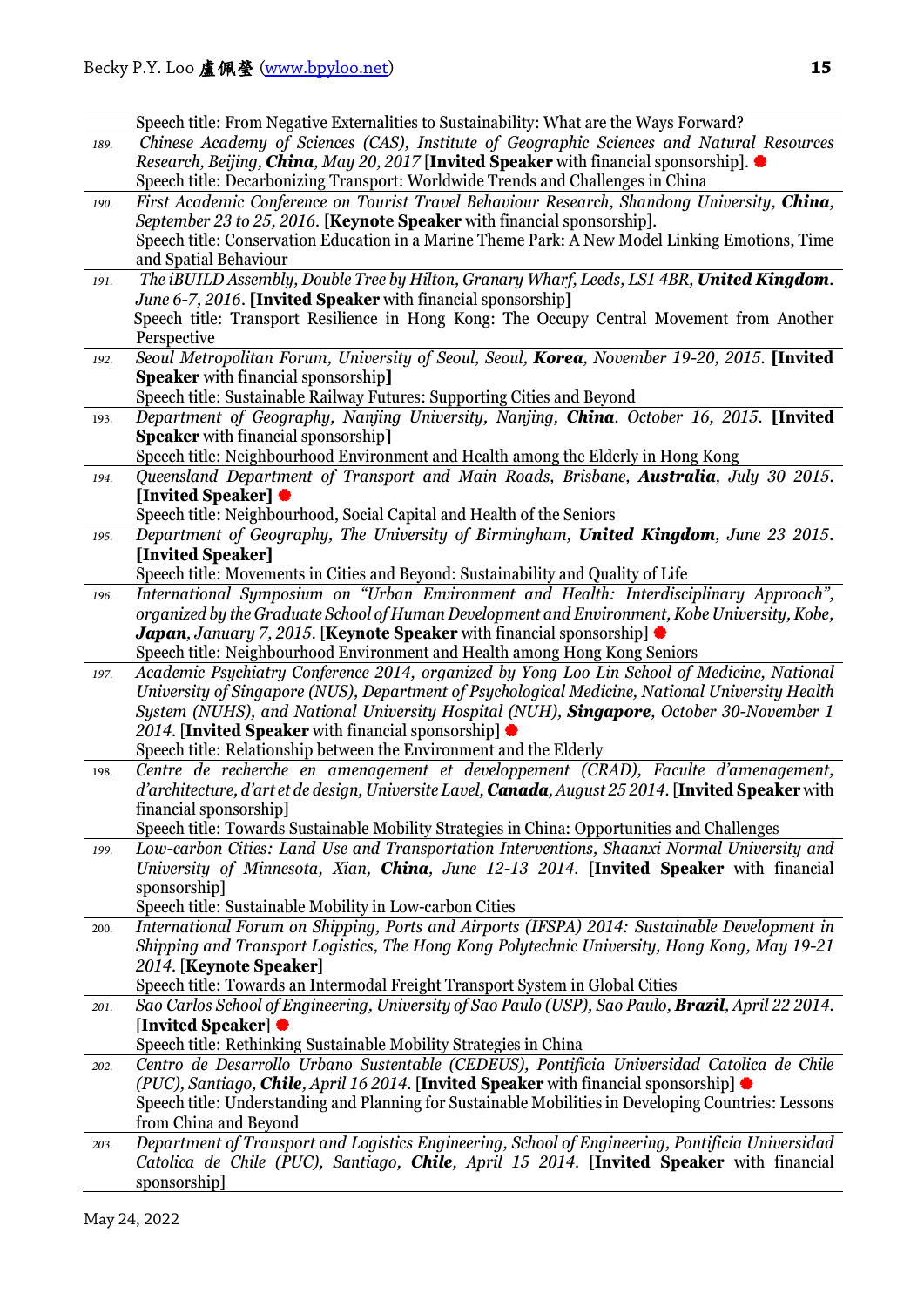|      | Speech title: Sustainability Research: Challenges and Opportunities for Us to Work Together                                                                                          |
|------|--------------------------------------------------------------------------------------------------------------------------------------------------------------------------------------|
| 204. | Transport Studies Unit, Oxford University Centre for the Environment, Oxford University, Oxford,                                                                                     |
|      | United Kingdom, March 12 2014. [Invited Speaker with financial sponsorship] $\bullet$                                                                                                |
|      | Speech title: Sustainable Mobilities in China                                                                                                                                        |
| 205. | Symposium of Space-time Behavior and Smart City & The 9th Conference on Spatial Behavior and                                                                                         |
|      | Planning, Nanjing University, Nanjing, China, January 4-5 2014. [Invited Speaker with financial                                                                                      |
|      | sponsorship]                                                                                                                                                                         |
|      | Speech title: Smart City= Low-carbon City= Happy City?                                                                                                                               |
| 206. | Department of Urban Planning, Nanjing University, Nanjing, China, January 3 2014. [Invited                                                                                           |
|      | <b>Speaker</b> with financial sponsorship]                                                                                                                                           |
|      | Speech title: Planning Sustainable and Resilient Infrastructure: Challenges and Opportunities for                                                                                    |
|      | <b>Chinese Cities</b>                                                                                                                                                                |
| 207. | <b>Building Urban Sustainability and Resilience Symposium, University of Illinois at Chicago, Chicago,</b>                                                                           |
|      | USA, May 20-21 2013. [Invited Speaker with financial sponsorship]                                                                                                                    |
|      | Speech title: Resiliency versus Sustainability: Conflicting or Complementary Goals in Cities                                                                                         |
| 208. | Resilience through Innovation: Critical Local Transport and Utility Infrastructure. Institute of                                                                                     |
|      | Directors, 116 Pall Mall, London, United Kingdom, April 26 2012. [Invited Speaker with                                                                                               |
|      | financial sponsorship]                                                                                                                                                               |
|      | Speech title: Five Thoughts on Critical Local Transport Infrastructure                                                                                                               |
| 209. | China 2010-2030: Global China Expert Panel, Geneva, Switzerland, December 19 2011. Invited                                                                                           |
|      | Speaker and Panel Member. Funded by CBMM and Fundaco Dom Cabral (FDC) [Invited Speaker                                                                                               |
|      | with financial sponsorship] $\bullet$                                                                                                                                                |
|      | Speech title: Urbanization and Mobility Outlook                                                                                                                                      |
| 210. | International Geographical Union, The Israeli National Commission for Geography, IGU/UGI                                                                                             |
|      | Regional Conference, Tel Aviv, Israel, July 12-16, 2010: Bridging Diversity in a Globalizing World.                                                                                  |
|      | <b>[Plenary Speaker</b> with financial sponsorship]                                                                                                                                  |
|      | Speech title: Different Dimensions of the E-society: Convergence or Divergence                                                                                                       |
| 211. | The Fifth National Injury Control and Prevention Conference, Wuhan, China, October 21-24, 2010.                                                                                      |
|      | [Invited Speaker with financial sponsorship; in Putonghua]                                                                                                                           |
|      | Speech title: An Analysis of Traffic Injury in China                                                                                                                                 |
| 212. | Traffic Safety Promotion: Primary and Secondary Prevention, Organized by Trauma Center, Princess                                                                                     |
|      | Margaret Hospital, HKSAR, Co-organized by WHO Collaboration Centre on Community Safety                                                                                               |
|      | Promotion, Division of Social Medicine, Karolinska Instituet, Stockholm, Sweden, Department of                                                                                       |
|      | Geography, The University of Hong Kong, Kwai Tsing Safe Community and Healthy City Association,                                                                                      |
|      | Hong Kong, October 30, 2009. [Invited Speaker]                                                                                                                                       |
|      | Speech title: Identification of Hot Zones in Kwai Tsing: GIS Methodology                                                                                                             |
| 213. | Motor Vehicle Crash Symposium 2008, Central Committee on Trauma Service, The Hospital                                                                                                |
|      | Authority, Lecture Theatre, G/F, Centre for Health Protection, The Hospital Authority, Hong Kong,                                                                                    |
|      | November 22, 2008. [Invited Speaker]                                                                                                                                                 |
|      | Speech title: Crashes and Traffic Casualties: A Spatial Perspective                                                                                                                  |
| 214. | The Second International Symposium on Road Safety (ISRS' 2006), School of Geography, The<br>University of Hong Kong and Transport Department, The Hong Kong SAR Government, Sheraton |
|      | Hotel, Hong Kong, August 5, 2006. [Invited Speaker]                                                                                                                                  |
|      | Speech title: A Spatial Analysis of Crashes in Hong Kong                                                                                                                             |
|      |                                                                                                                                                                                      |
|      | I.4b)<br><b>INVITED SPEAKER/PANELIST FOR KN</b>                                                                                                                                      |
|      |                                                                                                                                                                                      |

Becky is active in knowledge exchange and eager to engage with the industry, the media and the general public. She is regularly interviewed both by local and international media on issues related to transportation, notably walkability and sustainable mobility.

*215. [Hong Kong's Pathway to Carbon Neutrality,](https://www.wilsoncenter.org/event/hong-kongs-pathway-carbon-neutrality) Wilson Center (co-hosted by the Hong Kong Economic and Trade Office and ECSP), Washington D.C., April 6, 2022 9:00-10:00 ET [Invited Panellist, with Secretary of Environment, HK SAR Government, KS Wong, and Executive Director of the Hong Kong Monetary Authority, Darryl Chan; moderated by Jennifer Turner]*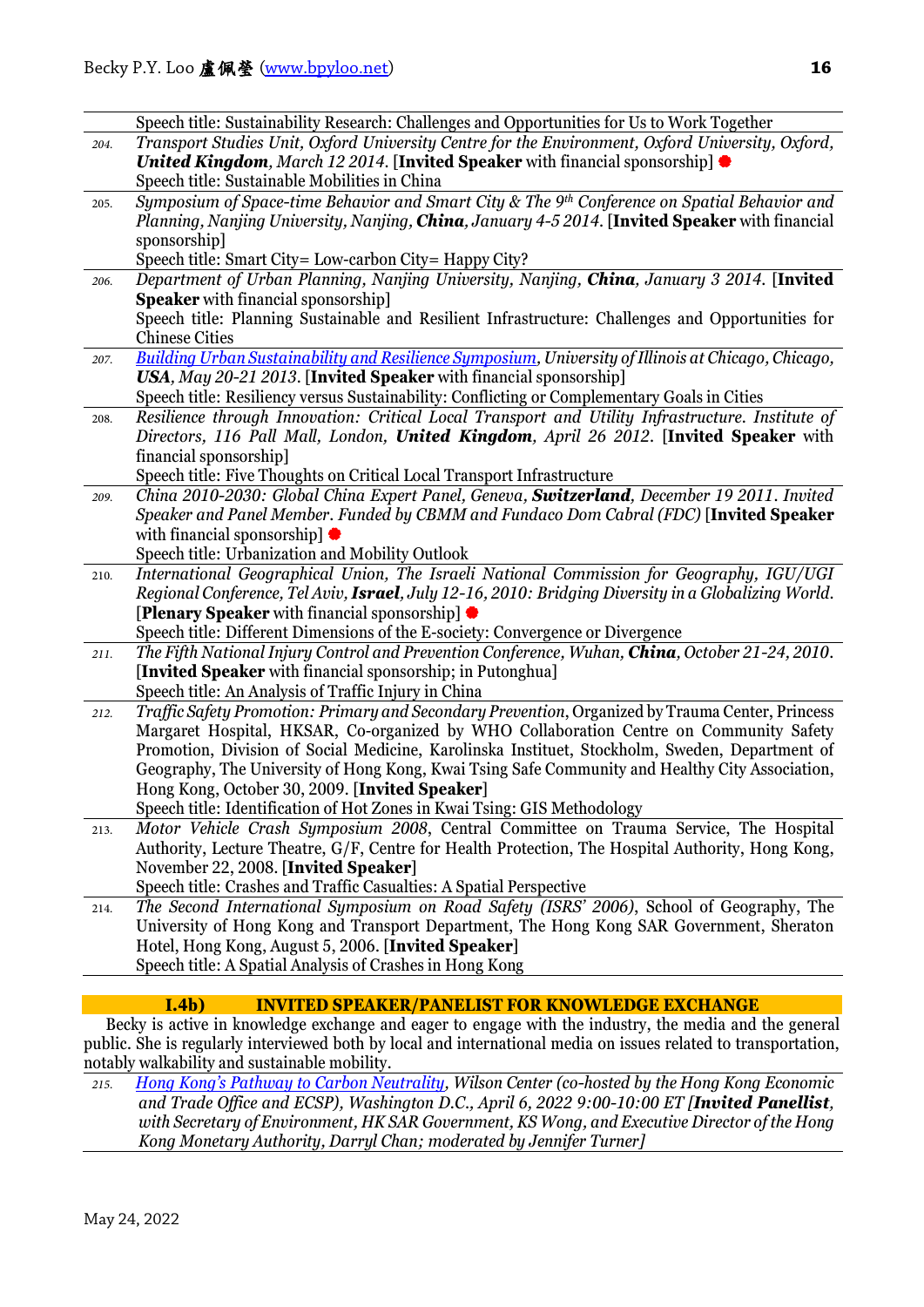| 216. | <b>Smart and Sustainable Mobility: Delivering Low Carbon Places, CILT Green Series Webinar,</b><br>London, United Kingdom, April 21, 2020 [Invited Panellist, with Giles Perkins, Deborah Fox & |
|------|-------------------------------------------------------------------------------------------------------------------------------------------------------------------------------------------------|
|      | Lucie Anderton]                                                                                                                                                                                 |
|      | Speech title: The Importance of a Strategic Framework                                                                                                                                           |
| 217. | Academic Symposium on Theory and Application of Smart City Research, The National Natural                                                                                                       |
|      | Science Foundation of China (NSFC), The Chinese University of Hong Kong (CUHK) and Beijing-                                                                                                     |
|      | Hong Kong Academic Exchange Centre, September 25-28, 2017. [Invited Speaker, presented by                                                                                                       |
|      | <b>Wang Bo]</b>                                                                                                                                                                                 |
|      | Speech title: 全球智慧城市中的交通发展趋势与难点 (Mega-trends and Challenges of Developing                                                                                                                       |
|      | Transport in Smart Cities) (with Wang Bo)                                                                                                                                                       |
| 218. | Sharing Session, Harbour Unit, Development Bureau, The Hong Kong SAR Government, Conference                                                                                                     |
|      | Hall C, 2/F, Central Government Offices, Hong Kong, June 2, 2017. [Invited Speaker]                                                                                                             |
|      | Speech title: Walkability in Hong Kong: Pedestrian Planning                                                                                                                                     |
| 219. | Knowledge Sharing Seminar of Hong Kong 2030+: Towards a Planning Vision and Strategy                                                                                                            |
|      | Transcending 2030. Planning Department, Multi-purpose Hall, City Gallery, Hong Kong, April 1,                                                                                                   |
|      | 2017. [Guest Speaker]                                                                                                                                                                           |
|      | Speech title: Transport, Life                                                                                                                                                                   |
| 220. | Professional Forum for Traffic Engineers 2017. Transport Department, Auditorium of CSTDI,                                                                                                       |
|      | North Point Government Offices, Hong Kong, February 20, 2017. [Invited Speaker]                                                                                                                 |
|      | Speech title: Walkability: Opportunities for Enhancement                                                                                                                                        |
| 221. | Croucher Advanced Study Institute 2016-2017 Integration of Urban Science and Urban Informatics                                                                                                  |
|      | for Smart Cities, The Chinese University of Hong Kong, January 10-12, 2017 [Invited Panel                                                                                                       |
|      | <b>Discussion Member]</b>                                                                                                                                                                       |
| 222. | PedBike Trans, Brisbane, Australia. August 5, 2015. [Invited Speaker]                                                                                                                           |
|      | Speech title: Bicycle Collisions: Geographical and Behavioural Aspects                                                                                                                          |
| 223. | OECD Roundtable on Public Private Partnerships for Funding Transport Infrastructure: Sources of                                                                                                 |
|      | Funding, Managing Risk and Optimism Bias. IEA Headquarters, 9 rue de la Federation, 75105                                                                                                       |
|      | Paris, France, September 27-28 2012. [Invited panellist with financial sponsorship].                                                                                                            |
| 224. | Bicycle Injury: From Global to Local: NTWC Program cum Central Commissioned Training                                                                                                            |
|      | Program 2012, Hong Kong, November 11 2012. [Invited Speaker]                                                                                                                                    |
|      | Speech title: The Relationship between Geographical and Behavioral Characteristics in Bicycle Injury                                                                                            |
| 225. | RGS-IBG Annual International Conference, London, United Kingdom, September 1-3, 2010. [Invited                                                                                                  |
|      | guest of the transport geography session with financial sponsorship]                                                                                                                            |
| 226. | Green Transport in Hong Kong: Asia's World City, Shanghai, China, June 18, 2010. [Invited panel                                                                                                 |
|      | member with financial sponsorship].                                                                                                                                                             |
| 227. | Busan International Conference on Global Strategy for Regional Economic Development and Urban                                                                                                   |
|      | Regeneration, Busan, South Korea, April 14-17, 2008. [Invited participant with financial                                                                                                        |
|      | sponsorship]                                                                                                                                                                                    |
|      |                                                                                                                                                                                                 |
|      | I.5)<br><b>EDITORSHIPS</b>                                                                                                                                                                      |
| 228. | Loo, Becky P.Y. and Donggen Wang (2014) Guest Editors. Journal of Transport Geography:                                                                                                          |
|      | Special Issue on Changing Landscapes of Transport and Logistics in China 40. (IF <sub>2020</sub> =4.986) [Top                                                                                   |

- **10%2]** 229. Lam, Winnie W.Y. and **Becky P.Y. Loo** (2013) Editors. *Travel Behaviour & Society: Proceedings of the 18th International Conference of Hong Kong Society for Transportation Studies (HKSTS), 14-16 December 2013* (Hong Kong: HKSTS) (ISBN: 978-988-15814-2-6).
- 230. **Loo, Becky P.Y.** (2008) Guest Editor. *International Journal of Sustainable Transportation. Special Issue on Sustainable Transport Experiences: An International Survey* 2(3). (IF<sub>2020</sub>=3.929)

231. **Loo, Becky P.Y.** and Stephen W.K. Lam (2005) Guest Editors. *Transportmetrica. Special Issue on Some Recent Advances in Transportation Studies* 1, no. 1. (IF<sub>2020</sub>=3.496)

232. **Loo, Becky P.Y.** and Stephen W.K. Lam (2003) Editors. *Transportation and Logistics: Proceedings of the 8th Conference of Hong Kong Society for Transportation Studies (HKSTS), 13th-14th December, 2003* (Hong Kong: HKSTS). (ISBN: 988-97488-1-9)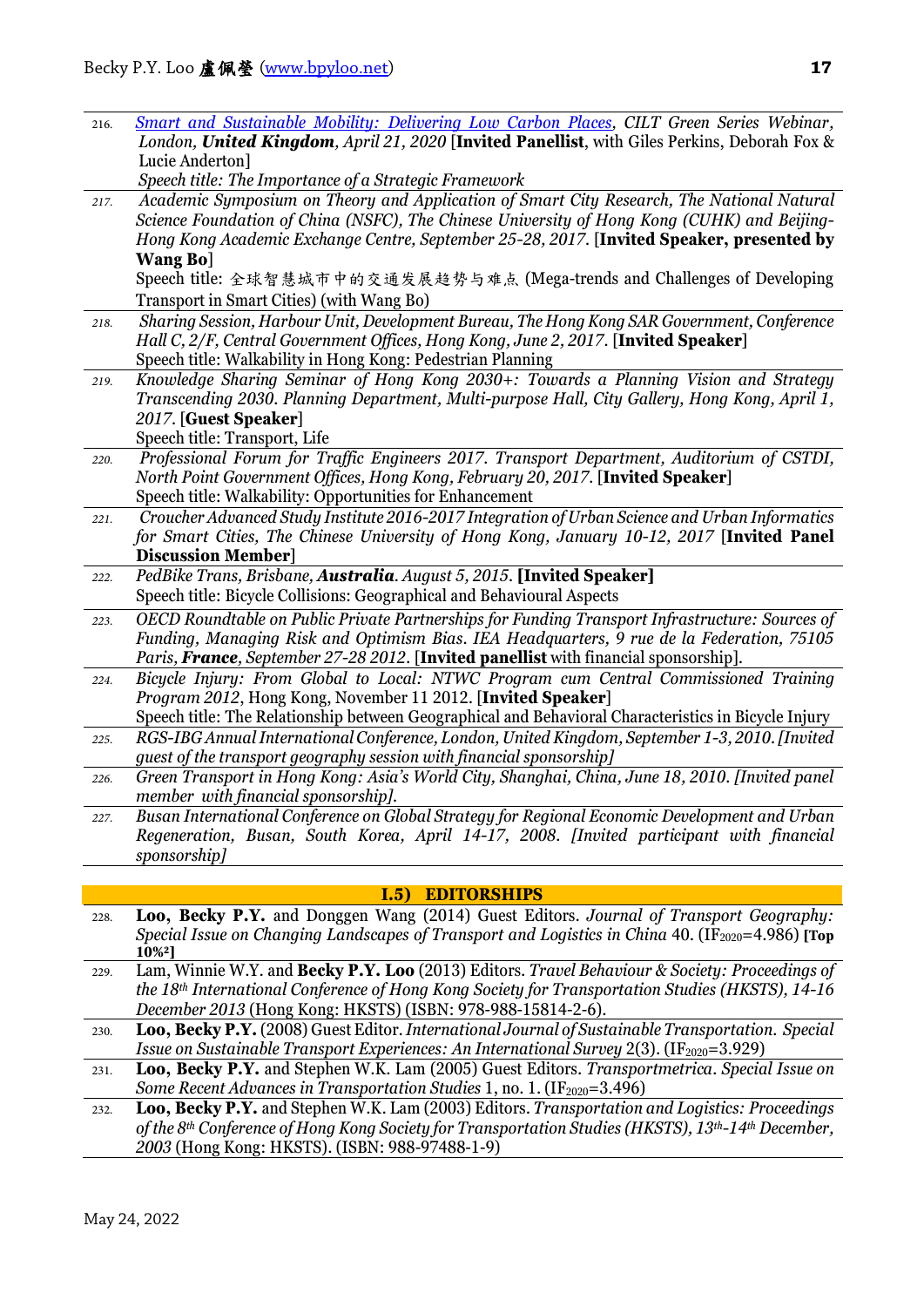- 233. **Loo, Becky P.Y.** (2002) Guest Editor. *Networks and Communication Studies: Special Issue on Internet Development in Asia* 16(1).
- 234. **Loo, Becky P.Y.** (2002) Editor. *Quality Assurance Handbook* (Hong Kong: CILTHK).
- 235. Ho, S.F. **Becky P.Y. Loo**, S.C. Wong and H.K. Lo (2003) Editors. *Professional Qualifying Examination: Jan. & May 2003: Question Papers and Suggested Solutions* (Hong Kong: CILTHK).
- 236. Ho, S.F., S.C. Wong, **B.P.Y. Loo** and H.K. Lo (2002) Editors. *Professional Qualifying Examination May 2002: Question Papers and Suggested Solutions.* (Hong Kong: CILTHK).
- 237. Wong, P.C.C., S.C. Wong, **B.P.Y. Loo**, B.S.Y. Leung (2001) Editors. *Professional Qualifying Examination: Question Papers and Suggested Solutions, May 2001*. (Hong Kong: CILTHK).

### **I.6) CONFERENCE AND WORKING PAPERS**

Becky has presented 180 research papers in at major local, regional and international conferences/seminars in Athens (Greece), Berkeley (USA), Berlin (Germany), Birmingham (UK), Bremen (Germany), Brisbane (Australia), Budapest (Hungary), Busan (South Korea), Chicago (USA), Denver (USA), Geneva (Switzerland), Helsinki (Finland), Hoh Chi Minh City (Vietnam), Honolulu (USA), Johannesburg (South Africa), Kobe (Japan), Kyoto (Japan), Leeds (UK), London (UK), Melbourne (Australia), Montreal (Canada), New Orleans (USA), Oxford (UK), Paris (France), Rio de Janeiro (Brazil), Sao Paulo (Brazil), Santiago (Chile), Singapore (Singapore), Seoul (South Korea), Sydney (Australia), Tallinn (Estonia), Tel Aviv (Isreal), Tunis (Tunisia) and various cities in China. Other than the Keynote and Invited talks listed under I.4, details of the other conference papers and presentations (238-372) is available upon request.

### **I.7) WORKS OF FICTION, CONSULTING REPORTS, CASE STUDIES, ETC.**

- 373. **Loo, Becky P.Y.** (2020) Final Report on *Re-establishing Ferry's Key Position in the Sustainable Transport System of Hong Kong*, Final Report submitted to the Public Policy Research Funding Scheme, Policy Innovation and Co-ordination Office, the Hong Kong SAR Government.
- 374. **Loo, Becky P.Y.** (2017) Consultancy Services on *Walkability in Pedestrian Planning and Enhancement of Pedestrian Network in Hong Kong* (PLB(Q)016/2015), Institute of Transport Studies, The University of Hong Kong.
	- Included a Preliminary Assessment Report, a Task 1 Report, a Task 2 Report, a Task 3 Report, a Task 4 Report, and a Final Report
- 375. Department of Civil Engineering and Institute of Transport Studies (2015) *Review for Study on Applying Adjustment/Calibration Factor to Car Journey Time Survey Conducted beyond the Regular Survey Period* (Agreement No. TD 48/2015) (PI: S.C. Wong)
- 376. Wong, S.C., N.N. Sze, **Becky P.Y. Loo**, K.L. Tsui, F.L. So, H.S. Lee and S.S. So (2013) Bicycle Injury Prevention Program in Tuen Mun District. Final Report HCPF (Project No.: 24100244) **[Award 2015]**
- 377. Department of Civil Engineering and Institute of Transport Studies, The University of Hong Kong (2012) *Research Study on the Installation of Seat Belts on Student Service Vehicles in Hong Kong: Final Report* (October, 2012). Prepared for the Transport Department, The Hong Kong SAR Government. (Agreement No.: TD 31/2010) (PI: S.C. Wong)
- 378. Wong, S.C., N.N. Sze, **Becky P.Y. Loo**, K.L. Tsui and F.L. So (2012) *Bicycle Injury Prevention Program in Tuen Mun District: Analysis of Bicycle Accident Hot Zones and Site Investigation*. Prepared for the Tuen Mun District Council.
- 379. Wong, S.C, N.N. Sze, **Becky P.Y. Loo**, S.Y. Chow, Hong K. Lo and W.T. Hung (2011) *Performance Evaluations of the Trial Spiral-marking Roundabouts in Hong Kong, 2004-2010*. Prepared for the Road Safety Research Committee, Road Safety Council, the Hong Kong SAR Government.
- 380. Chow, C.B., Julian T.H. Kwong, M. Leung, Adela S.F. Lai and **Becky P.Y. Loo** (2010) *Development of an Integrated Traffic Injury Database in Kwai Tsing: Final Report (May, 2010)*. A project funded by the Health Care and Promotion Fund (HCPF) (Project No.: 21070504). **[Award 2011]**
- 381. Wong, S.C., N.N. Sze, **Becky P.Y. Loo**, S.Y. Chow, Hong K. Lo and W.T. Hung (2010) *Performance Evaluations of the Trial Alberta Roundabouts in Hong Kong, 2004-2010 (September, 2011)*. A Final Report submitted to the Road Safety Research Committee, Road Safety Council, Hong Kong SAR Government.
- 382. Holliday, Ian, **Becky P.Y. Loo**, K.H. Mok, C.N. Ng and R.M. Walker (2009) *Further Developing Hong Kong as a World City: Report on Brainstorming Sessions*, February-April 2009 (Internal report submitted to Information Services Department, Hong Kong SAR Government).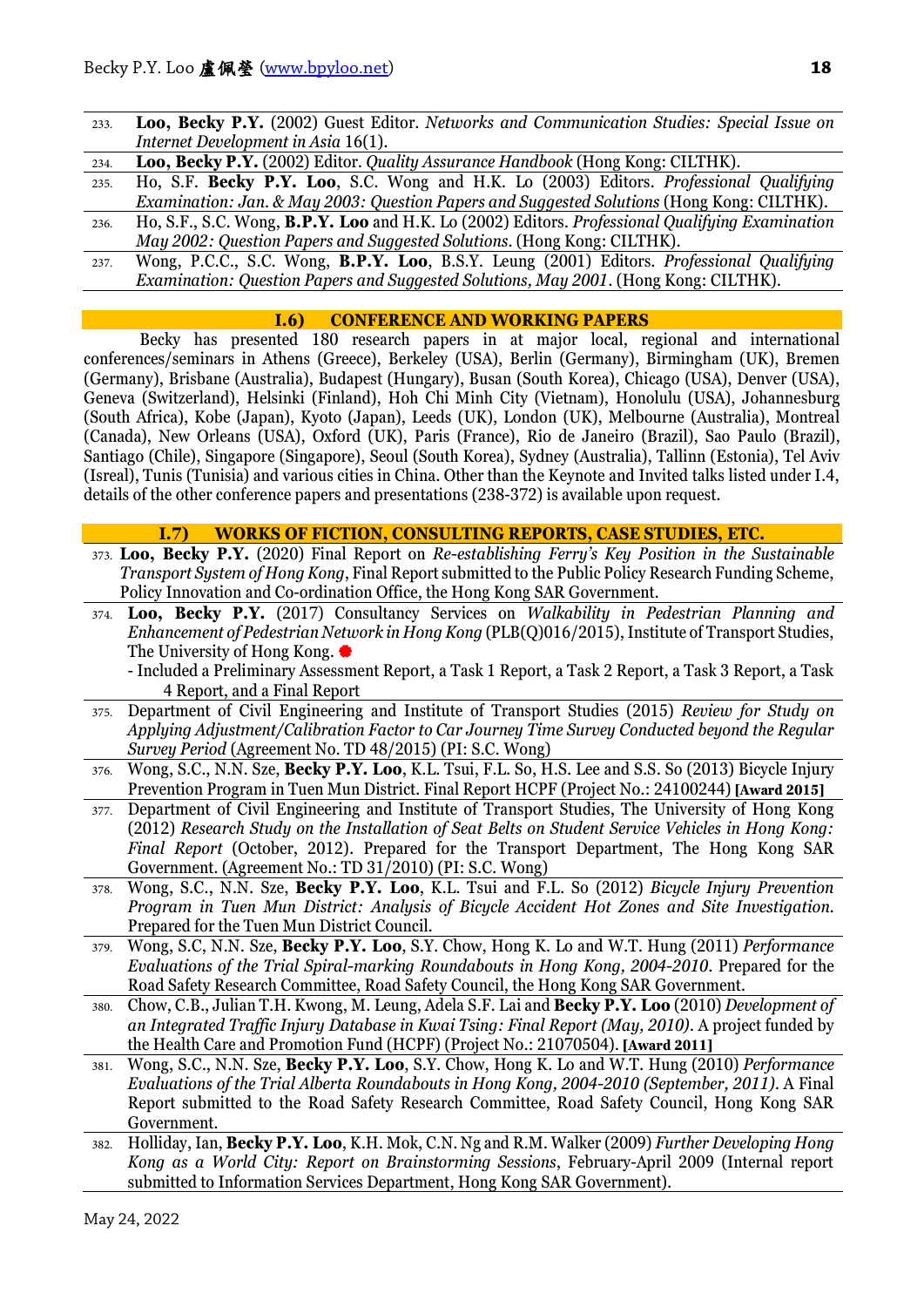- 383. **Loo, Becky P.Y.** (2007) *The Redistribution of Container Truck Traffic among Different Land-based Customs Check-points after the Opening of the Shenzhen Western Corridor: Final Report*. A contract research project funded by Route 3 (CPS) Co. Ltd.
- 384. MVA Hong Kong Limited (**Becky P.Y. Loo** as a consultancy team member) (2004) *Study of Air Travel Demand in Guangdong and Hong Kong International Airport's Surface Transport Connectivity Strategy*. *A* Consultancy Report commissioned by the Airport Authority Hong Kong.
- 385. **Loo, Becky P.Y.**, W.T. Hung, H.K. Lo and S.C. Wong (2002) *Review of Overseas Practices on the Formulation of Road Safety Strategy and the Effectiveness and the Applicability in Hong Kong.* A consultancy report commissioned by Transport Department, Hong Kong SAR Government. *- Final Report (Loo et al, 2002a), Applicability Report (Loo et al, 2002b), Evaluation Report (Hung et al, 2002), Review Report (Loo et al, 2002c)*

# **I.9) RESEARCH GRANTS**

**Total amount of grants awarded as Principle Investigator: over \$21.4 million Total amount of grants awarded: over \$36.3 million**

### **I.9.1) EXTERNAL PEER-REVIEWED COMPETITIVE RESEARCH GRANTS/FUNDING**

**Improving bus safety in Hong Kong: From advanced spatial analysis to artificial intelligence** 以空間分析和人工智能提升香港巴士交通安全

Principal Investigator: Becky P.Y. Loo

Funding Source: RGC GRF

Project Duration: 1st January, 2022 - 31st December, 2024

**Investigation of High-ozone episodes in Southern China due to Distant Tropical Cycles** 熱帶氣旋

# 引起的高臭氧調查

Principal Investigator: Nicky Y.F. Lam Co-Investigator: Becky P.Y. Loo Funding Source: Environment and Conservation Fund (ECF) Project Duration: 1<sup>st</sup> August, 2019 – 31<sup>st</sup> July, 2021

**Ageing-in-place in Chinese Cities: Promoting Quality of Life through the Urban Environment, Smart Technologies and Big Data** 基于大小资料结合的城市居家养老生活质量与邻里环境关系研究 **(41671154) (Completed)**

Principal Investigator: Becky P.Y. Loo

Funding Source: National Natural Science Foundation of China 国家自然科学基金

Project Duration:  $1<sup>st</sup>$  January,  $2017 - 30<sup>th</sup>$  December, 2020

**Re-establishing Ferry's Key Position in the Sustainable Transport System in Hong Kong** 重塑渡輪 成爲香港可持續交通模式的重要地位**(Completed)**

Principal Investigator: Becky P.Y. Loo

Funding Source: Public Policy Research (PPR) Funding Scheme, Policy Innovation and Co-ordination Office Project Duration: 15th June, 2018 – 14th December, 2019

**Understanding Children's Independent Mobility and their Road-crossing Ability: Challenges and Opportunities in Hong Kong (Completed)**

Principal Investigator: Becky P.Y. Loo

Co-Investigator(s): K.L. Tsui, F.L. So

Funding Source: RGC GRF (HKU 406314)

Project Duration: 1st January, 2015 - 31st December, 2017

**"Walkability" in Pedestrian Planning and Enhancement of Pedestrian Networks in Hong Kong (Completed) (PLB(Q)016/2015)**

Principal Investigator: Becky P.Y. Loo

Funding Source: Development Bureau

Project Duration:  $5<sup>th</sup> March, 2016 - 1<sup>st</sup> March, 2017$ 

**Revisiting the "Three Ds" in Transit-oriented Development (TOD): A People-oriented and Placebased Perspective (Completed) (HKU 748912)** Principal Investigator: Becky P.Y. Loo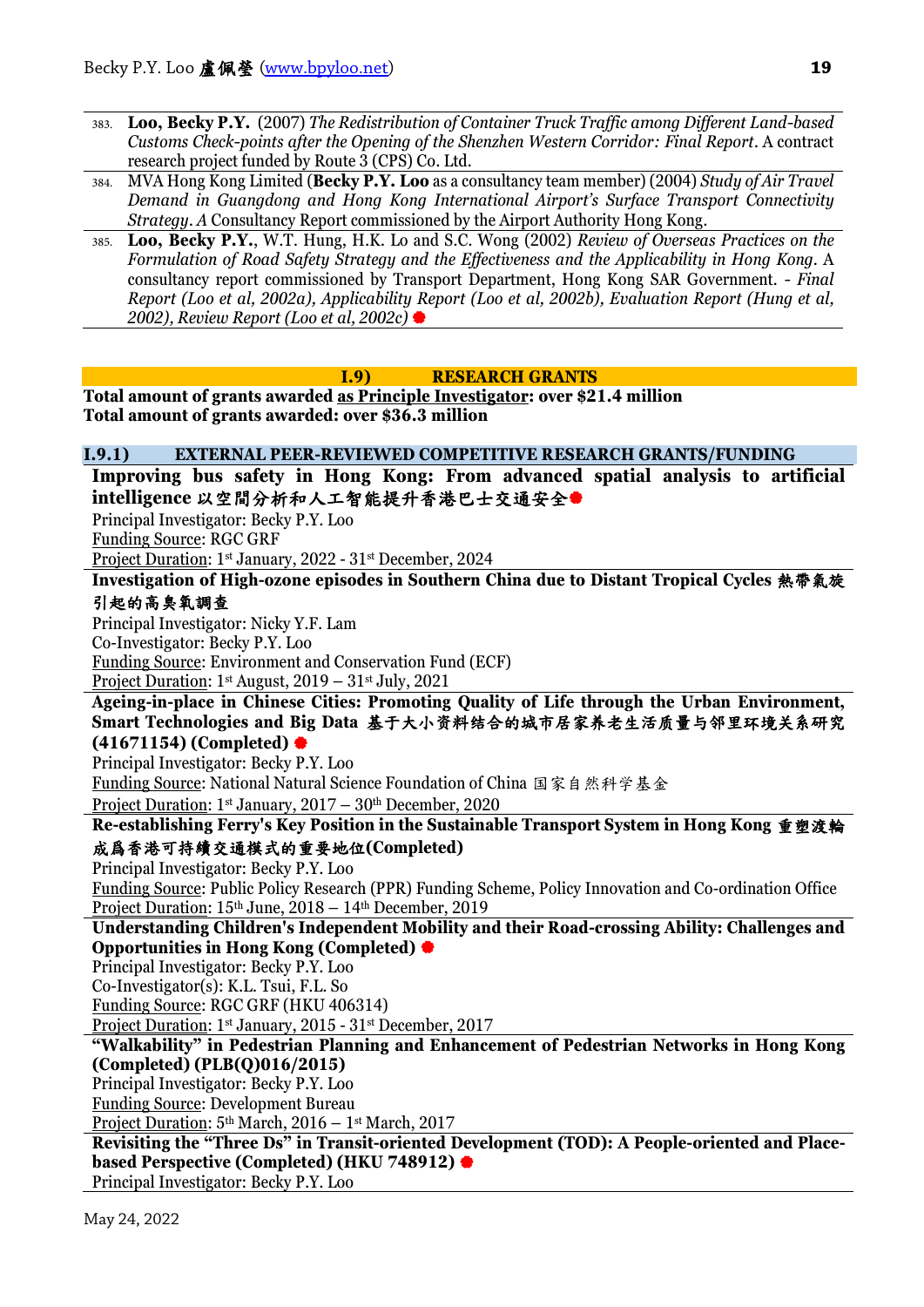| <b>Funding Source: RGC GRF</b>                                                                                                                                                   |
|----------------------------------------------------------------------------------------------------------------------------------------------------------------------------------|
|                                                                                                                                                                                  |
| Project Duration: 1 <sup>st</sup> January, 2013 - 31 <sup>st</sup> December, 2015                                                                                                |
| <b>Healthy Ageing and Sustainable Transport (Completed)</b>                                                                                                                      |
| Principal Investigator: Becky P.Y. Loo                                                                                                                                           |
| Funding Source: The University of Hong Kong, 27th Round PDF/RAP Scheme                                                                                                           |
| Project Duration: 7 <sup>th</sup> September, 2012 - 6 <sup>th</sup> September, 2015                                                                                              |
| Promoting Active Transportation for the Elderly: A Comparative Study of Three Asian Cities                                                                                       |
| (Completed) ●                                                                                                                                                                    |
| Principal Investigator: Becky P.Y. Loo                                                                                                                                           |
| Co-investigator(s): W.W.Y. Lam, Keiko Katagiri and Rathi Mahendran                                                                                                               |
| Funding Source: Global Asia Institute (GAI) NUS Initiative to Improve Health in Asia (NIHA)                                                                                      |
| Project Duration: 15 <sup>th</sup> May, 2012 - 14 <sup>th</sup> June, 2015                                                                                                       |
| Bicycle Injury Prevention Program in Tuen Mun District (Completed) (24100244)                                                                                                    |
| Principal Investigator: S.C. Wong                                                                                                                                                |
| Co-investigator(s): N.N. Sze, Becky P.Y. Loo, K.L. Tsui, F.L. So, H.S. Lee and S.S. So                                                                                           |
| Funding Source: Health Care and Promotion Fund Committee, Food and Health Bureau, Hong Kong SAR                                                                                  |
| Government                                                                                                                                                                       |
| Project Duration: 1st September, 2011 - 28th February, 2013                                                                                                                      |
| Understanding and Enhancing the Mobility and Safety of Elderly Pedestrians (Completed)                                                                                           |
| Principal Investigator: Becky P.Y. Loo                                                                                                                                           |
| Co-investigator(s): K.L. Tsui                                                                                                                                                    |
| Funding Source: RGC GRF (HKU 749210)                                                                                                                                             |
| Project Duration: $1st$ January, $2011 - 30th$ June, 2013                                                                                                                        |
| Bicycle Injury Prevention Program in Tuen Mun District (Completed)<br>Principal Investigator: S.C. Wong                                                                          |
| Co-Investigator(s): N.N. Sze, Becky P.Y. Loo, K.L. Tsui, F.L. So, H.S. Lee, S.S. So                                                                                              |
| <b>Funding Source: Health Care and Promotion Fund</b>                                                                                                                            |
| Project Duration: $1^{st}$ Sept 2011 – 28 <sup>th</sup> Feb, 2013                                                                                                                |
| Consultancy Study on the Installation of Seat Belts on Student Services Vehicles (SSVs) in Hong                                                                                  |
|                                                                                                                                                                                  |
|                                                                                                                                                                                  |
| <b>Kong (Completed)</b>                                                                                                                                                          |
| Principal Investigator: S.C. Wong                                                                                                                                                |
| Co-investigator(s): T. Sze, P. Poon, K.Y. Sze, F.W.H. Chan, W.T. Hung, H.K. Lo, Becky P.Y. Loo                                                                                   |
| Funding Source: Highways Department, Hong Kong SAR Government                                                                                                                    |
| Project Duration: 1st August, 2010 - 26th April, 2012                                                                                                                            |
| Rail-based Transit-oriented Development: Urban Structure and Geographical Characteristics                                                                                        |
| (Completed) $\bullet$                                                                                                                                                            |
| Principal Investigator: Becky P.Y. Loo                                                                                                                                           |
| Funding Source: RGC GRF (HKU 7481 08H)                                                                                                                                           |
| Project Duration: 1st January, 2009 - 30th June, 2011                                                                                                                            |
| Research on Hot Zones: Facing the Theoretical and Methodological Challenges (Completed) $\bullet$                                                                                |
| Principal Investigator: Becky P.Y. Loo                                                                                                                                           |
| Funding Source: RGC CERG (HKU 7472 07H)                                                                                                                                          |
| Project Duration: 1 <sup>st</sup> January, 2008 - 31 <sup>st</sup> December, 2010                                                                                                |
| Development of an Integrated Traffic Injury Database in Kwai Tsing (Completed)                                                                                                   |
| Principal Investigator: Chun Bong Chow                                                                                                                                           |
| T.H.J Kwong, M. Leung, S.F.A. Lai, Becky P.Y. Loo<br>$Co\text{-}Investigator(s):$                                                                                                |
| Funding Source: Health Care and Promotion Fund Committee, Food and Health Bureau, Hong Kong SAR<br>Government (21070504)                                                         |
|                                                                                                                                                                                  |
| Project Duration: 1 <sup>st</sup> March, 2008 - 28 <sup>th</sup> February, 2010<br>From the Black Spot to "Black Zone" Methodology in Road Safety Research: A Case Study of Hong |
| Kong (Completed) (729604) $\bullet$                                                                                                                                              |
| Principal Investigator: Becky P.Y. Loo                                                                                                                                           |
| Co-investigator(s): W.S. Chan                                                                                                                                                    |
| <b>Funding Source: RGC CERG</b>                                                                                                                                                  |
| Project Duration: 1st January, 2005 - 30th June, 2007                                                                                                                            |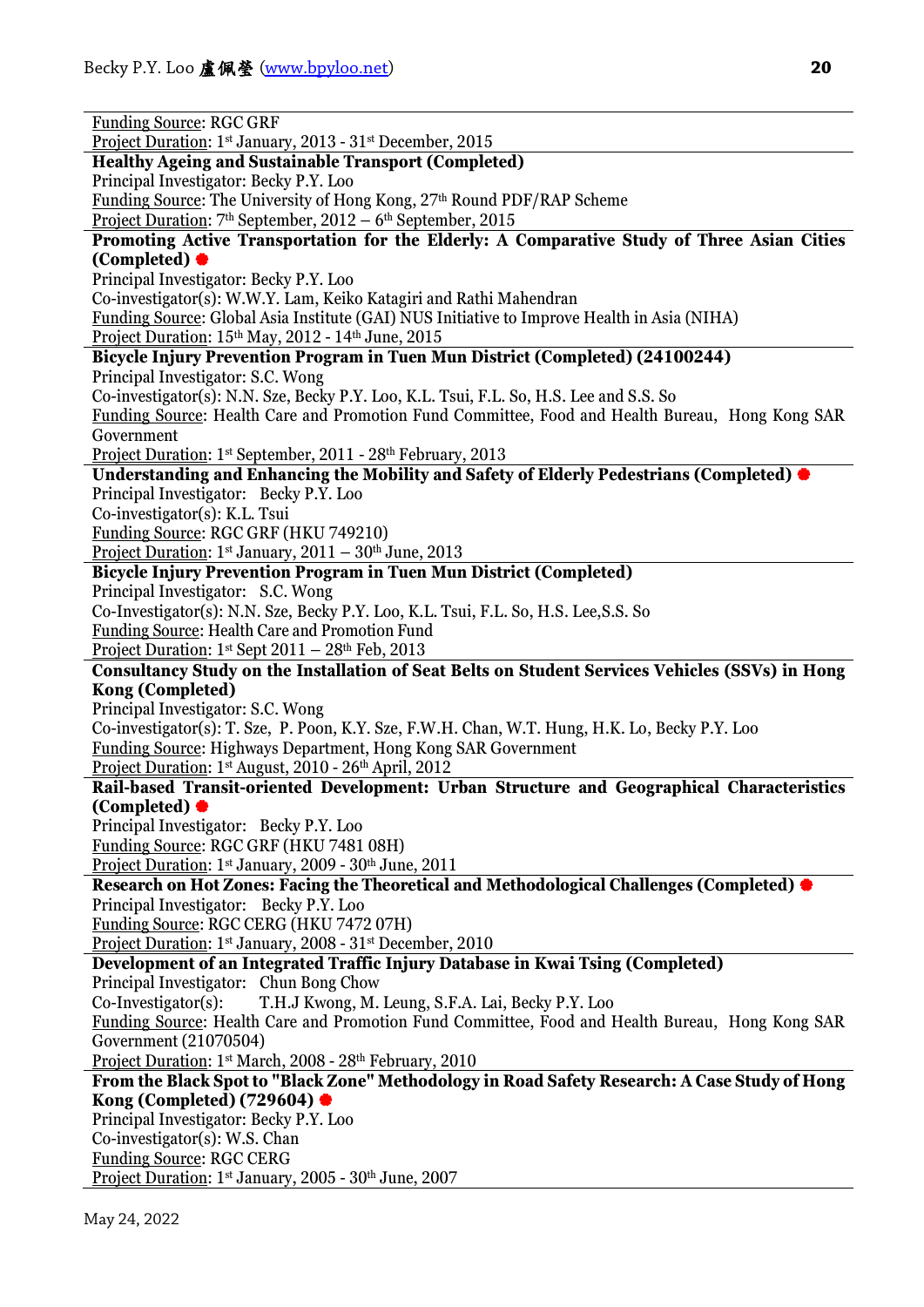### **Review of Overseas Practices on the Formulation of Road Safety Strategy and the Effectiveness and Applicability in Hong Kong (Completed) (RSS 1/2002)**

Project Leader: Becky P.Y. Loo

Team Members: W.T. Hung, Hong K. Lo, S.C. Wong

Funding Source: Transport Department, Hong Kong SAR Government

Project Duration: 10<sup>th</sup> June, 2002 - 10<sup>th</sup> September, 2002

#### **Improving Air Quality in Hong Kong: The Views of Public Transport Operators on Sustainable Transport (Completed) (HKU 7173 01H)**

Principal Investigator: Becky P.Y. Loo

Co-investigator(s): Timothy D.K. Hau, S.C. Wong

Funding Source: RGC CERG

Project Duration: 31st December, 2001 - 30th September, 2004

**Two Other External Peer-Reviewed Competitive Grants Related to "Teaching and Learning Innovations" are listed unde[r Section II.3.1.](#page-27-0)**

# **I.9.2) INDUSTRY-SPONSORED AND OTHER RESEARCH GRANTS/FUNDING**

**Better Data Analytic Performance in Understanding Transportation in Smart Cities** Principal Investigator: Becky P.Y. Loo

Co-Investigator: Hayden K.H. So

Funding Source: Government Matching Grant Scheme (8th UGC) Project Duration:  $1<sup>st</sup>$  May,  $2021 - 30<sup>th</sup>$  April, 2025

**Guangdong-Hong Kong-Macao Joint Laboratory on Smart Cities (**粤港澳智慧城市联合实验室**)** 

Principal Investigators (项目负责人): Guo Renzhong (Shenzhen University), Anthony G.O. Yeh (University of Hong Kong) and Yuan Jiarong (Macao University)

Co-Investigators (主要参与人员) at HKU: Fang Bian, Zifeng Chen, Reynold Cheng, Weifeng Li, **Becky P.Y. Loo**, W.Y. Szeto, Jiangping Zhou and S.C. Wong (There are six working packages 研究課題 of the Joint Laboratory, Becky Loo is Leader 帶頭人 of one of them.)

Funding Source: 2020 Guangdong Province Technological Innovation Special Fund of the Department of Science and Technology of the Guangdong Province (广东省科学技术厅)

Project Duration: November, 2023 – October, 2023

**Using Computer Vision, Machine Learning, and Artificial Intelligence to Improve Bus Safety in Smart Cities: A Pilot Study**

Principal Investigator: Becky P.Y. Loo

Funding Source: Kowloon Motor Bus Company (1933) Limited (KMB), AND Research Matching Grant Scheme (RMGS) (UGC)

Project Duration: 1st October, 2020 – 30th September, 2022

**Reducing Transport Stress in Big Cities: MTR Passengers, Services and Stations**

Principal Investigator: Becky P.Y. Loo

Funding Source: The Mass Transit Railway Corporation (MTRC)

Project Duration: 1st April, 2020 – 28th February, 2021

**Reducing Transport Stress in Big Cities: Buses, Bus Stops and Bus Passengers** Principal Investigator: Becky P.Y. Loo

Funding Source: Kowloon Motor Bus Company (1933) Limited (KMB) and Long Win Bus Company Limited (LWB), AND Research Matching Grant Scheme (RMGS) (UGC)

Project Duration: 1<sup>st</sup> December, 2019 – 31<sup>st</sup> March, 2021

# **Rethinking about Transport Space in Cities: Challenges and Opportunities of a Shared-Parking System (Completed)**

Principal Investigator: Becky P.Y. Loo

Funding Source: HKU Seed Fund for Basic Research

Project Duration: 1st July, 2019 - 30th November, 2019

# **Together in a Sustainable Transport Dream at the Two Bay Areas (One Dream, Two Bay Areas) (Completed)**

Principal Investigator: Becky P.Y. Loo (HKU) & Gil Tal (UC Davis)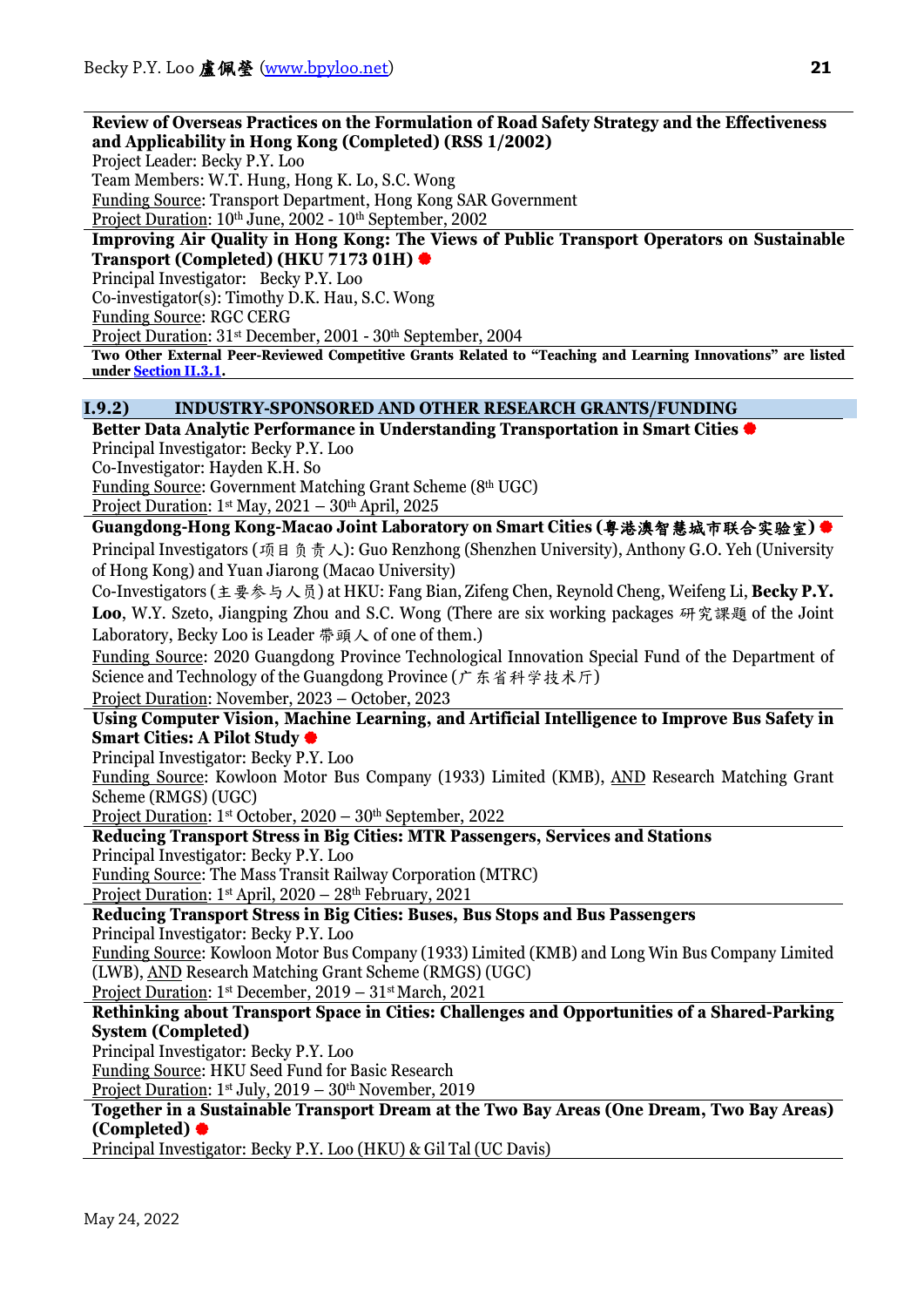Co-investigator(s): J.H. Lee, A. Jenn, S. Hardman, J. Zhou, W. Li, P. Zhu, R.C.K. Cheng, Y-H Kuo, W.Y. Szeto, G.Q. Huang Funding Source: UC Davis-HKU Collaboration in Research Scheme Project Duration: 1st August, 2018 – 31stDecember, 2020 **Joint Laboratory on Future Cities** Principal Investigator: Becky P.Y. Loo Co-Investigator: Hayden K.H. So Funding Source: Prosit Philosophiae Foundation Project Duration: 1st July 2018 – 30th June, 2025 **New Algorithms and Approaches to Extract Land Cover Attributes through the Integration of Multisource and Multitemporal Satellite Images (Completed)** Principal Investigator: Raffa Lafortezza Co-Investigator: Becky P.Y. Loo, J Qi, R Bellotti Funding Source: Seed Fund for Basic Research Project Duration:  $28<sup>th</sup>$  June,  $2018 - 27<sup>th</sup>$  June,  $2020$ **The Role of Transport in Transiting to Liveable and Sustainable Cities in Europe and China (Completed)** Principal Investigators: Becky P.Y. Loo (HKU) & Peter Jones (UCL) Funding Source: HKU-UCL Strategic Partnership Fund Project Duration: 1<sup>st</sup> January, 2018 – 30<sup>th</sup> December, 2019 **Research on the Building and Development of Smart Communities** 智慧社區建設與發展研究 **(Completed)** Principal Investigators: Becky P.Y. Loo (HKU) & Zheng Feng (Nanjing University) Funding Source: 2017 HKU China 1,000 Exchange Programme (HK) & Ministry of Education, China (Naniing) Project Duration:  $20<sup>th</sup>$  July,  $2017 - 27<sup>th</sup>$  July,  $2017$ **Research on Residents' Internet Behaviour in the Information Age** 資訊時代居民網路行為研究 **(Completed)** Principal Investigator: Becky P.Y. Loo (HKU) & Zheng Feng (Nanjing University) Funding Source: 2017 HKU China 1,000 Exchange Programme (HK) & Ministry of Education, China (Naniing) Project Duration:  $1<sup>th</sup>$  July,  $2016 - 31<sup>st</sup>$  August,  $2016$ **Vice-Chancellor's Travel Grant to Visit Mainland China 2015 (Completed)** Principal Investigator: Becky P.Y. Loo Funding Source: Vice-Chancellor HKU Project Duration: 12<sup>th</sup> October, 2015 – 17<sup>th</sup> October, 2015 **Promoting Cycling Safety in Hong Kong: Evidences from Adolescent Cycling Training Programme (Completed)** Principal Investigator: Becky P.Y. Loo Funding Source: Knowledge Exchange (KE) Fund: Impact Project Scheme Project Duration:  $1^{st}$  Sept,  $2015 - 30^{th}$  June,  $2016$ **Can Cycling Training enhance Cycling Safety in Hong Kong? A Study from the Perspective of Adolescent Cyclists and their Parents (Completed)** Principal Investigator: Becky P.Y. Loo Funding Source: Small Project Funding Project Duration: 1st April, 2015 - 31st March, 2016 **Healthy and Active Ageing: What is the Role of the Urban Environment? (Completed)** Principal Investigator: Becky P.Y. Loo Funding Source: Sixth Government Matching Grant Scheme Project Duration: 1st January, 2014 - 31st December, 2015 **China's Mobility Transition 2030 (Completed)** Principal Investigator: Becky P.Y. Loo Funding Source: CBMM Technology Suisse SA Project Duration: August 2012 – July 2013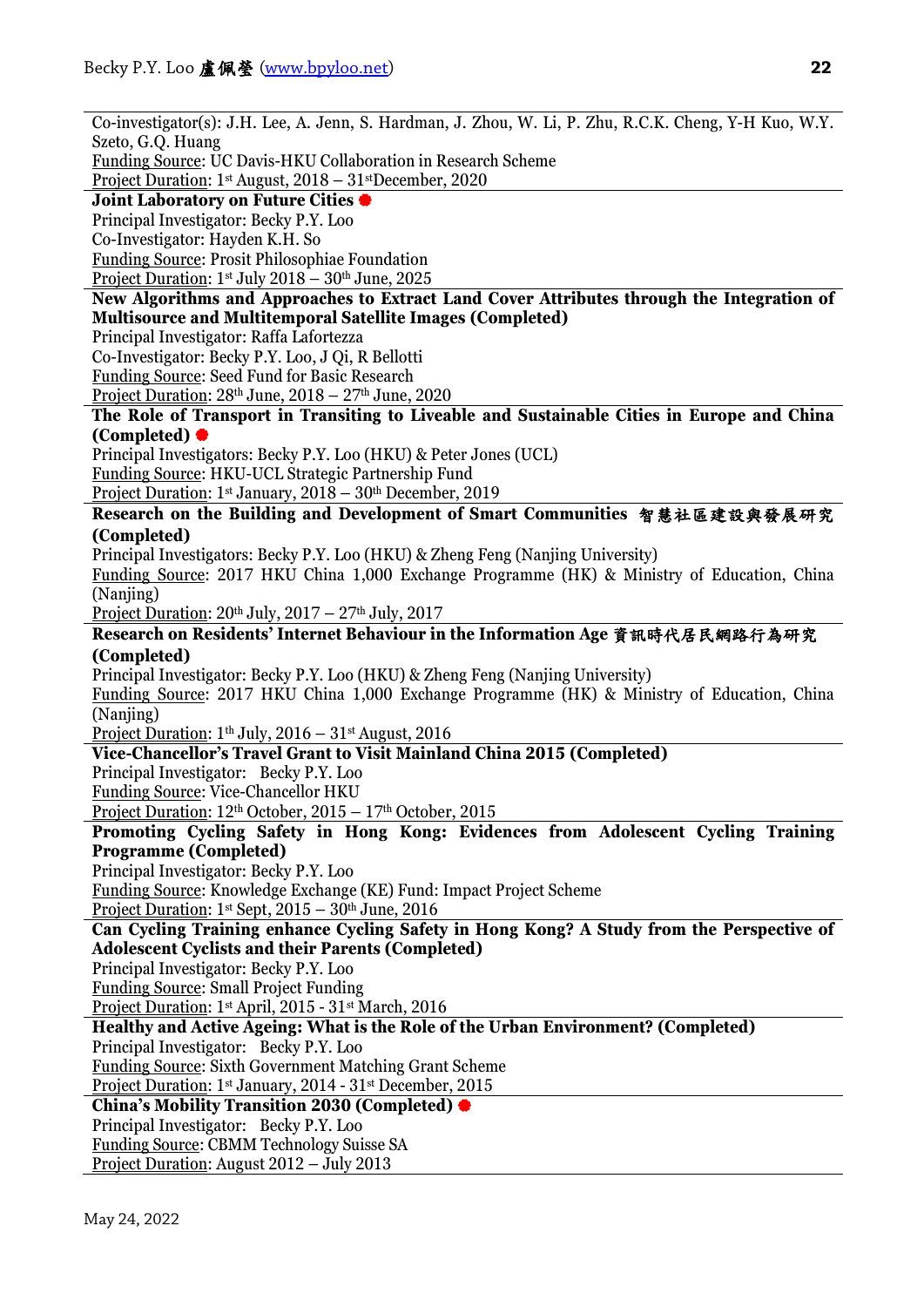**Pedestrian Walkway Environment and Its Impact on People's Path Choice: A Comparative Study of Hong Kong and New York (Completed)** Principal Investigator: Becky P.Y. Loo Co-Investigator(s): Zhan Guo Funding Source: HKU Faculty of Social Sciences, "Managing World Cities" Initiative Project Duration: April 2010 – September 2011 **Understanding and Improving Traffic Judgments of Elderly Pedestrians (Completed)** Principal Investigator: Becky P.Y. Loo Co-Investigator(s): K.L. Tsui Funding Source: Enhanced GRF Top-Up Grants, The University of Hong Kong Project Duration: September 2009 – August 2010 **An Experimental Study of Age Differences on Road Crossing Behaviour (Completed)** Principal Investigator: Becky P.Y. Loo Co-Investigator(s): K.L. Tsui Funding Source: CRCG Seed Funding (20061159074) Project Duration: 1st April, 2007 - 31st December, 2008 **An Analysis of Bicycle Crashes in Hong Kong: Where? How? And What? (Completed)** Principal Investigator: Becky P.Y. Loo Funding Source: CRCG Research Grant: Small Project Funding Project Duration**:** 1st October, 2007 - 31st December, 2008 **The Redistribution of Container Truck Traffic among Different Land-based Customs Checkpoints after the Opening of the Shenzhen Western Corridor (Completed)** Principal Investigator: Becky P.Y. Loo Funding Source: Route 3 (CPS) Company Limited Project Duration: 20th April, 2006 - 16th February, 2007 **A Spatial Analysis of Road Accidents in Tuen Mun Area (Completed)** Principal Investigator: Becky P.Y. Loo Funding Source: CRCG Small Project Funding Project Duration: 1st November, 2004 - 31st October, 2006 **The Role of Residents' Coaches in Shaping Hong Kong's Urban and Transport Development (Completed)** Principal Investigator: Becky P.Y. Loo Funding Source: Hui Oi Chow Trust Fund Project Duration: 1st April, 2003 - 30th June, 2004 **Potential Impacts of West Rail on Urban Development in Northwest New Territories (Completed)** Principal Investigator: Becky P.Y. Loo Funding Source: Lau Wong Fat Urbanization Research Fund Project Duration: 18<sup>th</sup> May, 2001 - 17<sup>th</sup> August, 2003 **The Geography of Railway-based Container Load Centers in the People's Republic of China (Completed)** Principal Investigator: Becky P.Y. Loo Co-investigator(s): K. Liu Funding Source: CRCG (Low Budget, High Impact) Project Duration: 1<sup>st</sup> November, 2001 - 30<sup>th</sup> June, 2004 **Study of Air Travel Demand in Guangdong and Hong Kong International Airport (HKIA)'s Surface Transport Connectivity Strategy (Completed)** Principal Investigator: Becky P.Y. Loo Funding Source: MVA Hong Kong Ltd. (Airport Authority Hong Kong) Project Duration**:** 20th March, 2004 - 20th February, 2005 **Hong Kong-Pearl River Delta Logistics Cooperation (Completed)** Principal Investigator: Victor F.S. Sit Co-investigator(s): P.A. Liu, Becky P.Y. Loo, J.J. Wang, J.S. Zheng Funding Source: Hui Oi Chow Trust Fund Project Duration: 1<sup>st</sup> January, 2002 - 30<sup>th</sup> September, 2004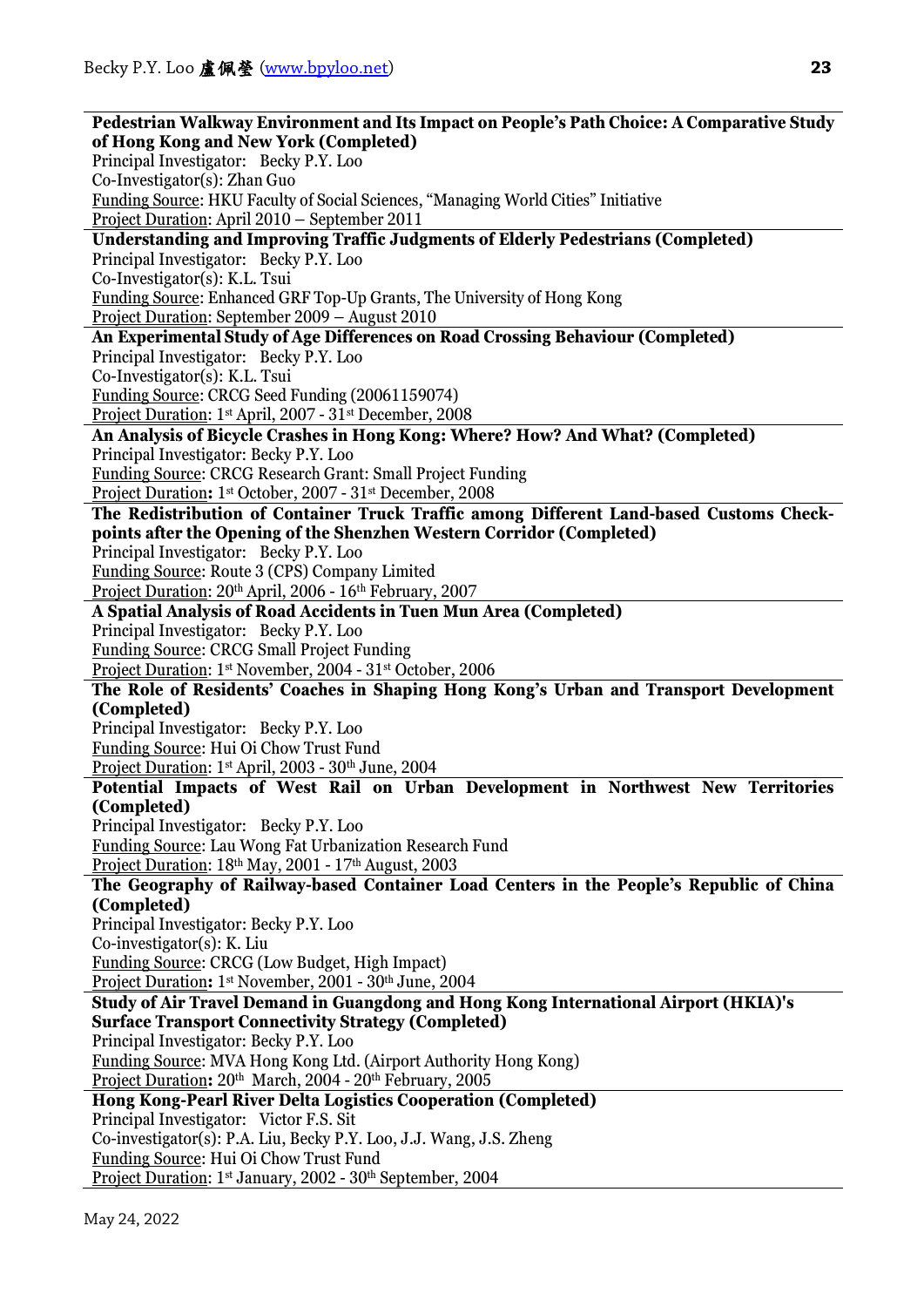| Hong Kong's Labour Force under Forces of Globalization: A Case Study of the Textile and       |  |  |
|-----------------------------------------------------------------------------------------------|--|--|
| <b>Clothing Industries (Completed)</b>                                                        |  |  |
| Principal Investigator: Becky P.Y. Loo                                                        |  |  |
| <b>Funding Source: CRCG (Research Initiation)</b>                                             |  |  |
| Project Duration: 1st April, 1999 - 31st March, 2001                                          |  |  |
| The Geopolitical Economy of Container Port Development in Hong Kong (Completed)               |  |  |
| Principal Investigator: Becky P.Y. Loo                                                        |  |  |
| Co-Investigator(s): Brian Hook                                                                |  |  |
| <b>Funding Source: Hui Oi Chow Trust Fund Research Grant</b>                                  |  |  |
| Project Duration: 6 <sup>th</sup> January, 1999 - 31 <sup>st</sup> October, 2000              |  |  |
| Potential Impacts of Route Three on Urban Development in Yuen Long (Completed)                |  |  |
| Principal Investigator: Becky P.Y. Loo                                                        |  |  |
| Funding Source: Lau Wong Fat Urbanization Research Fund                                       |  |  |
| Project Duration: 20th May, 1998 - 20th May, 1999                                             |  |  |
| <b>China Regional Development Report (Completed)</b>                                          |  |  |
| Principal Investigator: Victor F.S. Sit                                                       |  |  |
| Co-investigator(s): Becky P.Y. Loo, F.Y.S Lee, G.C.S. Lin, J.J. Wang, J. Cai, W. Liu, D.D. Lu |  |  |
| Funding Source: Hui Oi Chow Trust Fund                                                        |  |  |
| Project Duration: 1 <sup>st</sup> July, 1996 - 30 <sup>th</sup> June, 1998                    |  |  |
| <b>Outstanding Young Researcher Award 2005-2006 (Completed)</b>                               |  |  |
| Project Title: N.A. (Research grant supporting multiple projects)                             |  |  |
| Principal Investigator: Becky P.Y. Loo                                                        |  |  |
| Award Date: 29th September 2006                                                               |  |  |
| Numerous conference grants are not listed separately. A list is available upon request.       |  |  |
|                                                                                               |  |  |

### **I.10) CONFERENCE AND WORKSHOP ORGANIZATION**

- **1. Co-Chairperson, The HK-Swiss Symposium on Future Cities**, Co-organized by ETH Zurich and the University of Hong Kong (Institute of Transport Studies and Joint Laboratory on Future Cities), 16- 17 May 2022 (Co-chaired with Professor Kay Axhausen, ETH).
- **2. Co-Chairperson, International Symposium on High-speed Railways and Regional Development**, Organized by the University of Hong Kong (Institute of Transport Studies) and Liverpool University and co-organized by Jiangxi Normal University (School of Geography and Environment) and *Computational Urban Science* (Springer), 12 May 2022 (Co-chaired with Professor Hui Lin, Jiangxi Normal University).
- **3. Co-Chairperson and Convenor**, **People-environment Dynamics under COVID-19**, COVID-19 and Geography series, Department of Geography, The University of Hong Kong, May 28, 2020.
- **4. Chairperson and Convenor**, **Location Intelligence, Human Mobility and Travel Restrictions under COVID-19**, COVID-19 and Geography series, Esri China (Hong Kong) Limited, HKU Geographic/Land Information System (GIS) Research Centre, and Department of Geography, The University of Hong Kong, April 23, 2020.
- **5. Chairperson and Convenor**, **From Mapping SARS to COVID-19: Why and How Geography Matters?**, COVID-19 and Geography series, Department of Geography, The University of Hong Kong, April 9, 2020.
- **6. Chairperson, International Conference on Smart Mobility and Logistics in Future Cities**, jointly organized by the Institute of Transport Studies, HKU, the Chartered Institute of Logistics and Transport in Hong Kong, and Transport Department of the Hong Kong SAR Government, Hong Kong Convention and Exhibition Centre, Hong Kong, October 18-20, 2018.
- **7. Chairperson, Workshop on Electric Vehicles and Future Cities**, jointly organized by the Institute of Transport Studies at the University of Hong Kong and Tongji University Laboratory of Big Data Security for Transportation (BiDas-T), September 29, 2018, Hong Kong.
- **8. Chairperson, HKU-UCL Symposium on The Role of Transport in Transiting to Liveable and Sustainable Cities in Europe and China**, May 9, 2018, Hong Kong.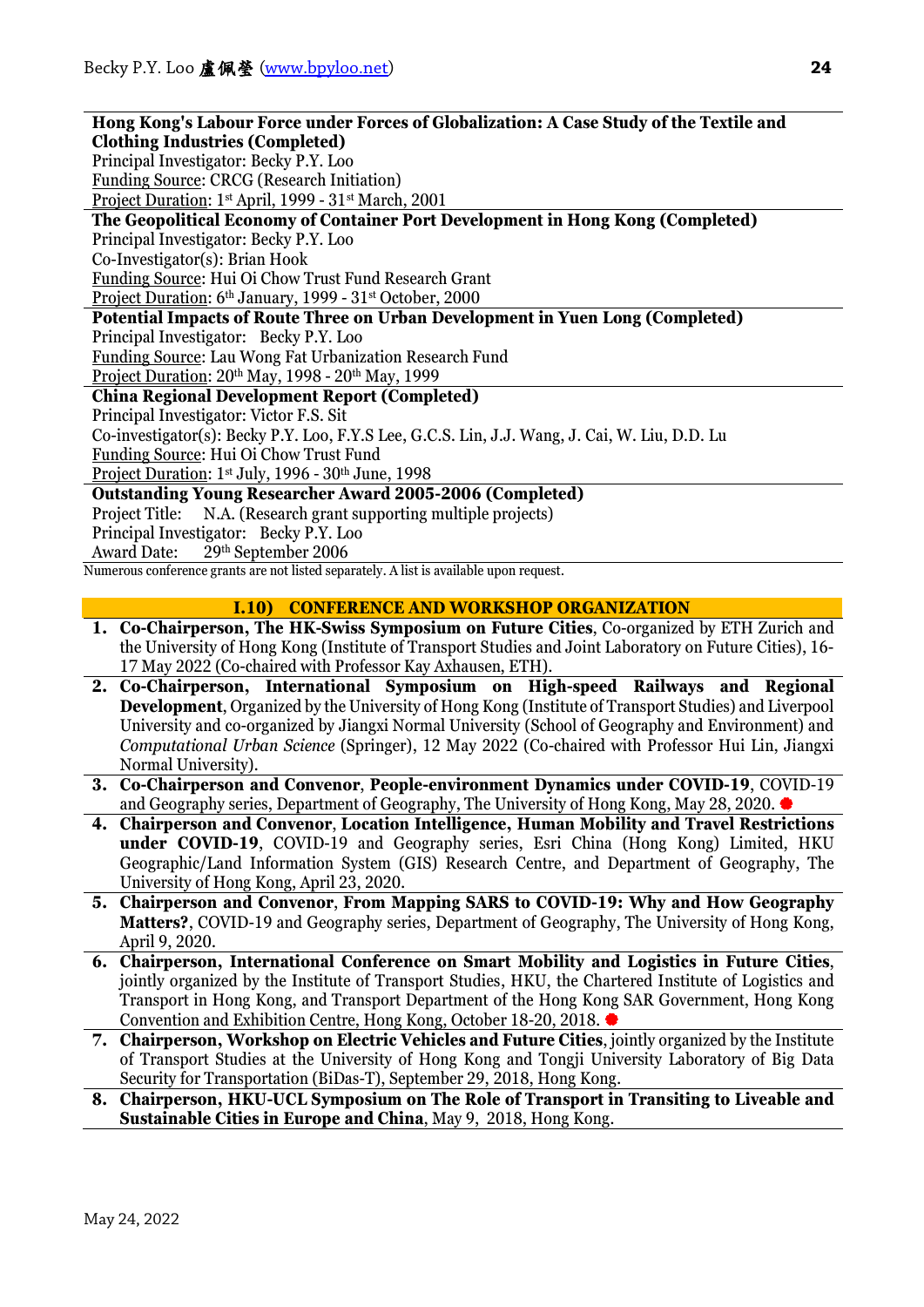- **9. Chairperson**, **The 18th International Conference of the Hong Kong Society for Transportation Studies (HKSTS): Travel Behaviour and Society**, jointly organized by the HKSTS, the Department of Geography and the Institute of Transport Studies at The University of Hong Kong, 14-16 December,  $2013.$
- 10. **Chairperson, Workshop on Transportgraphy: Advances in Spatiotemporal Transport Analysis**. 12 December 2012, jointly organized by the Institute of Transport Studies and the Hong Kong Society for Transportation Studies.
- 11. **Chairperson, Second International Symposium on Road Safety (ISRS' 2006)**, 5 August 2006 (IRSR' 2006), jointly organized by the Transport Department of the Hong Kong SAR Government and the School of Geography of the University of Hong Kong (05/2005 to 9/2006)
- 12. **Chairperson, Post-conference Workshop of The Ninth International Conference of the Hong Kong Society for Transportation Studies on Sustainable Urban Transportation: Concepts, Policies and Methodology**, December, 2004, jointly organized by the Hong Kong Society for Transportation Studies and the Department of Geography of the University of Hong Kong (09/2003 to 12/2004)
- 13. **Co-Chairperson, The Eighth International Conference of the Hong Kong Society for Transportation Studies on Transportation and Logistics**, December, 2003, jointly organized by the Hong Kong Society for Transportation Studies, the Airport Authority Hong Kong and the Department of Geography of the University of Hong Kong (09/2002 to 12/2003)

# **I.11) OTHER INFORMATION ON INTERNATIONAL STANDING AND CONTRIBUTIONS TO KNOWLEDGE IN THE FIELD**

# *14.Summary of impact as a researcher (as of 17/03/2022)*

- *Clarivate Analytics Web of Science h-index=28*
- *Scopus h-index=31*
- *Google Scholar Citations=4671, h-index=40, i10-index=100*
- **15. Clarivate Analytics InCites Essential Science Indicator (ESI) Author (since 03/2019)**
- *16. 2019 & 2020 HKU Top 1% Scholars (http://hub.hku.hk/local/top1pc/top1pc.jsp)*
- *17.Panel Member, European Research Council (ERC), Advanced Grants 2021 (Social Sciences and Humanities Panel on "Institutions, Values, Environment and Space)*
- 18. Panel Member, European Research Council (ERC), Advanced Grants 2019 (Social Sciences *and Humanities Panel on "Institutions, Values, Environment and Space)*
- *19.Panel Member, European Research Council (ERC), Advanced Grants 2017 (Social Sciences and Humanities Panel on "Institutions, Values, Environment and Space)*
- *20.Panel Member, European Research Council (ERC), Advanced Grants 2015 (Social Sciences and Humanities Panel on "Environment, Space and Population)*
- *21.Panel Member, Assessment Panel of the Innovation and Technology Fund for Better Living, Secretary for Innovation and Technology, Hong Kong SAR Government (05/2017- 04/2023)*
- *22.Member, Standing Committee of Statistical Methods (ABJ80), Transportation Research Board (TRB), (US) National Academies of Sciences, Engineering, and Medicine (15/04/2020-14/04/2023)*
- *23. Invited Grant Application Reviewer* 
	- *Policy Innovation and Co-ordination Office (PICO) (former Central Policy Unit), Hong Kong*
	- *Comision Nacional de Investigacion Cientifica y Tecnlogica – CONICYT, Chile*
	- *Engineering and Physical Sciences Research Council (EPSRC), UK*
	- *European Research Council (ERC)*
	- *European Science Foundation*
	- *Israel Science Foundation*
	- *National Natural Science Foundation of China (NNSFC)*中国国家自然科学资金委员会
	- *National Science Foundation (NSF), USA*
	- *Social Sciences and Humanities, Research Council of Canada (SSHRCC)*
	- *Research Grants Council (RGC), Hong Kong*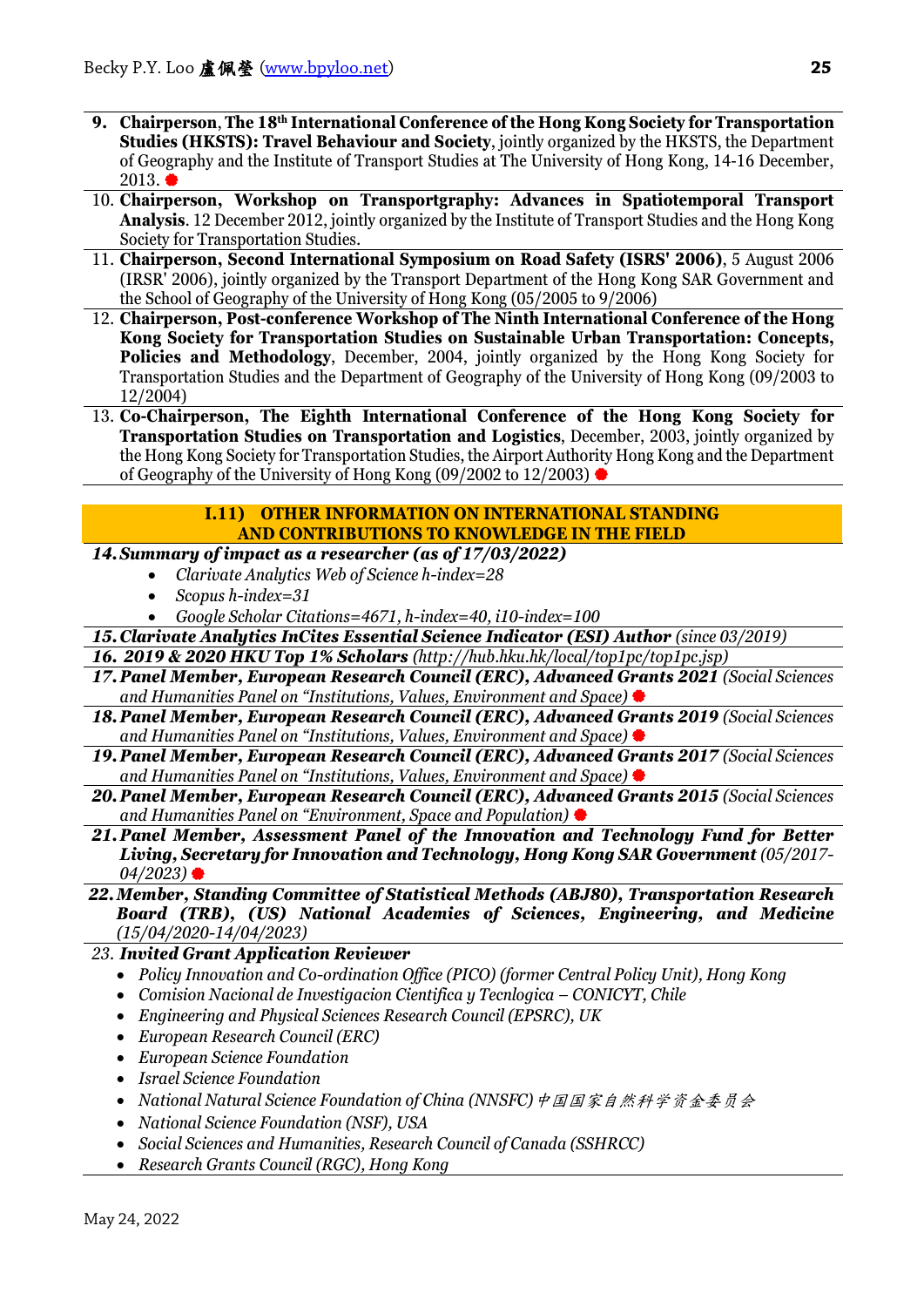• *Research Grants Council of Oman*

- *24. Member, Technical Committee, Provincial Engineering Laboratory of Smart City Design Simulation & Visualization, Jiangsu (10/2019-10/2024)*
- *25. Invited Outside Referee to Review Applications for University Recruitment, Tenure and Promotion (for universities in Australia, Canada, Hong Kong, Israel, mainland China, Singapore, UK and USA)*
- 26. Member, *Expert Advisory Group, Infrastructure Business Models, Valuation and Innovations for Local Delivery (iBUILD)* (2013-2017) - *iBUILD* is funded by a £3.5 million grant from EPSRC and ESRC. The programme also benefits from £1.8 million of other support. It is a consortium of three of the UK's leading Universities: Newcastle
- University, University of Leeds and University of Birmingham.
- 27. Vice-Chairperson, Commission on Transport and Geography (C08), International Geographical Union (10/2009 to 08/2016)
- 28. Jury Member, **Global Schindler Award 2015** - The GSA is a partnership between the Schindler Group and the ETH Zurich along with its Future Cities Laboratory (FCL), led by Prof. Kees Christiaanse. With over €150,000 in prizes, the Global Schindler Award is a significant new platform for generating ideas about contemporary urbanism.
- 29. Panel Member, **Graduate School Review, Hong Kong University of Education** (12/2015- 01/2016)
- 30. Member, Advisory Committee, Shipping Research Centre (SRC), The Hong Kong Polytechnic University
- 31. Member, International Steering Committee, International Geospatial Health Research Network
- 32. Member, International Scientific Committee, Eastern Asian Society for Transportation Studies (EASTS) (08/2008-08/2014)
- 33. Member, Committee on Injury Prevention and Control, Chinese Preventive Medicine Association (CPMA) (11/2009-10/2014)
- 34. Honorary Secretary, Geography of Information Society Commission (C10), *International Geographical Union* (08/2008-04/2013) (Member of the Steering Committee since 07/2003)
- 35. **Chairperson**, Hong Kong Section, *International Geographical Union* (03/2005 to 2/2009)
- *36.* **Invited book proposal reviewer and journal paper reviewer of a wide range of top peerreviewed academic journals.**

# **I.12) PRIZES, AWARDS, HONOURS, AND OTHERS**

- **Fellow of the Academy of Social Sciences (FAcSS), United Kingdom 英國社會科學院院士●**
- **-** The award of the Fellow of the Academy of Social Sciences (FAcSS) has been conferred on Professor Becky P.Y. Loo for her contribution to social science on 1 October 2019.

# **2020 Chang Jiang Scholar, Ministry of Education, PRC (**長江學者講座教授**)**

This high-level official award and title Chang Jiang Scholar was conferred by the Ministry of Education, People's Republic of China on Professor Becky P.Y. Loo in April 2021. She is a Chang Jiang Scholar at the School of Geography and Environment of Jiangxi Normal University from April 2021 to April 2024.

### **The Eastern Asia Society for Transportation Studies (EASTS) Outstanding Transportation Project Award 2019**

**-** Awarded by the Eastern Asia Society for Transportation Studies (EASTS) to Becky P.Y. Loo on her project entitled "Walkability in Pedestrian Planning and Enhancement of Pedestrian Network in Hong Kong". The award was presented on the occasion of the 13th EASTS International Conference in Colombo, Sri Lanka on 9-12 September 2019 in recognition of the project's excellence in terms of social impact and planning in pursuit of the objectives of excellence in transportation projects in Eastern Asia.

# **Outstanding Health Promotion Project Award 2015**

- Awarded by the Food and Health Bureau at the Health Promotion Symposium 2015 (November 2015) on Wong, S.C., N.N. Sze, Becky P.Y. Loo, K.L. Tsui, F.L. So, H.S. Lee and S.S. So (2013) Bicycle Injury Prevention Program in Tuen Mun District. (Project No.: 24100244)

# **Griffith University Short Term Visiting Research Fellowship 2015**

The Fellowship supports an invitation for me to visit the Urban Research program in 2015 on the theme of "Active Transport, the Elderly and Quality of Life".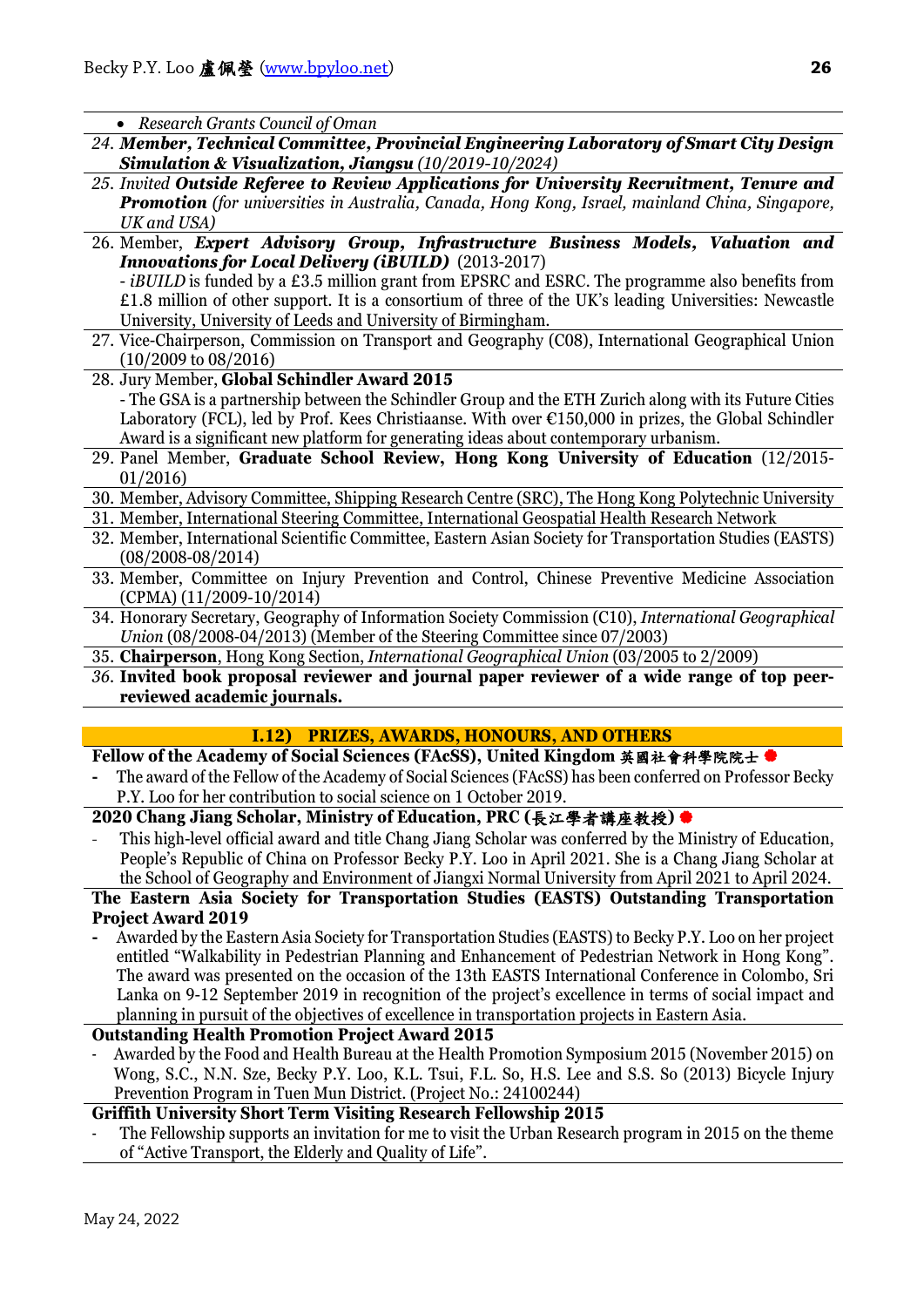### **The University of Birmingham Institute of Advanced Study (IAS) Distinguished Visiting Fellowship 2015**

The Fellowship supports an invitation for me to visit the University of Birmingham as a Distinguished Visiting Fellow (DVF) on the theme of "Infrastructure and Urban Transformation".

# **The University of Oxford Fellowship 2013 & Distinguished Visiting Scholar**

The Fellowship is part of the scheme of the Association of Commonwealth Universities (ACU) Titular Fellowships. It is a prestigious and competitive award to support staff from member institutions to spend time in another member institution outside their own country. I visited as a Distinguished Visiting Scholar (DVS) at the University of Oxford on a joint research project with Professor Banister entitled "Sustainable Mobility Experiences and Lessons".

# **The Most Outstanding Community Partnership Award 2011**

The award honours people who have achieved distinction in health promotion in Hong Kong. Achievement is recognized through excellence in health promotion initiatives and impact on public health promotion. Our project titled "Development of an Integrated Traffic Injury Database in Kwai Tsing" (Project No. 21070504) supported by the Health Care and Promotion Fund was cited by the Panel as contributing greatly to advancing health promotion in Hong Kong. The team members are C.B. Chow (PI), J.T.H. Kwong, M. Leung, A.S.F. Lai and myself. The Award was presented at the Health Promotion Symposium 2011.

# **Outstanding Young Researcher Award 2006**

- *Supported more than 10 publications* 

# **II) TEACHING**

# **II. 1) TEACHING EXPERIENCE**

# **II.1.1) CURRENT COURSES**

**GEOG7001 Survey and Data Analysis in Transport Studies;** *Masters; 1997-1998, except 2013-2014 (co-taught since 2020-2021)*

**GEOG3420 Transport and Society (formerly GEOG3411);** *Undergraduate; Since 2014-2015, 2012- 2013 (GEOG3411), 2010-2011(GEOG3411), 2007-2008 (GEOG2105)*

**GEOG3422 Contemporary Urban Transportation Issues;** *Undergraduate; Since 2020-2021 (cotaught in 2020-2021)*

# **II.1.2) NON-CURRENT COURSES**

**Global Development**; *Undergraduate; 1999-2000 to 2016-2017, except 2013-2014)*

**Survey and Statistical Techniques in Geography;** *Undergraduate; 2006-07, 2005-06, 2003-04, 2002- 03, 2001-02, 2000-01, 1999-00*

**Geography of Information Technology;** *Undergraduate; 2006-07, 2004-05, 2002-03, 2001-02, 2000- 01*

**Geography of Poverty and Wealth**, *Undergraduate; 2011-2012, 2008-09*

**Methodological Issues in Geography;** *Undergraduate; 2000-01(co-taught)*

**Overseas Field Trip;** *Undergraduate; 1999-00, 1997-98*

**China Studies for Surveying Students;** *Undergraduate; 1998-99, 1997-98*

**Geography of Global Development;** *Undergraduate; 1998-99*

**Research Methods in Transport Studies;** *Masters; 2006-2007 to 2018-2019, except 2013-2014*

**Quantitative and Computing Techniques;** *Undergraduate; 1997-98 (co-taught), 1998-99 (co-taught)* **Transport and Development;** *Postgraduate; 1997-98*

# **II.2) POSTGRADUATE SUPERVISION**

# **II.2.1) TAUGHT POSTGRADUATE DISSERTATIONS**

Becky has supervised **48** taught postgraduate dissertations on the Master of Arts in Transport Policy and Planning (MATPP) and the Master of Arts in China Studies (MAChS) programmes since 1997.

# **II.2.2) RESEARCH POSTGRADUATE THESES**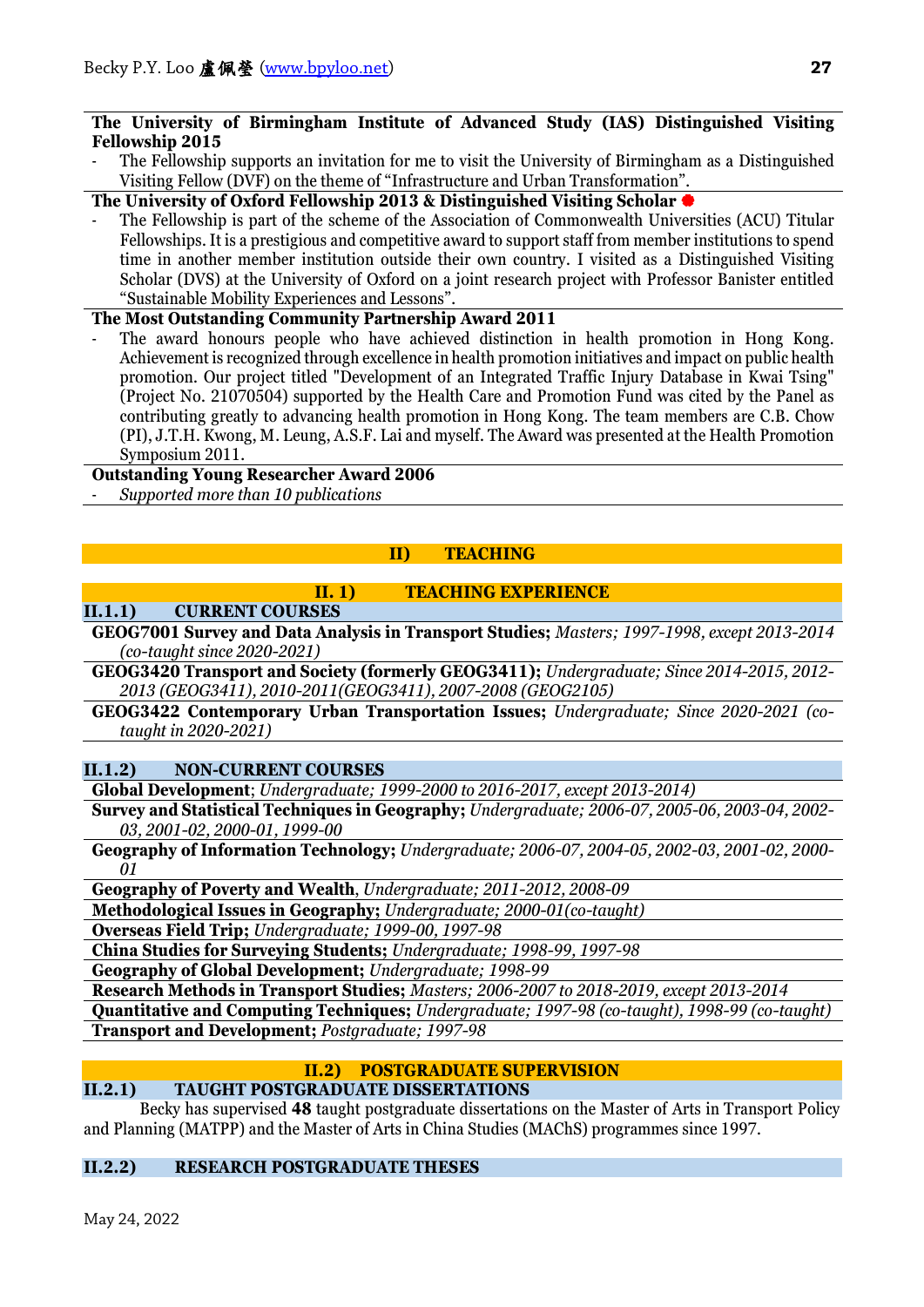Becky has trained nine Doctor of Philosophy (PhD) graduates and six Master of Philosophy (MPhil) graduates. She has served as an Examiner of 36 other research postgraduate theses locally and overseas in Australia, Singapore and the Netherlands.

- 1. Fan, Zhuangyuan. *Transport Geography* (Field of Study). **Doctor of Philosophy** Thesis, The University of Hong Kong, August 2025 (expected). (HKPFS and HKU-PS awardee)
- 2. Lian, Ting. *Transportation* (Field of Study). **Doctor of Philosophy** Thesis, The University of Hong Kong, February 2024 (expected).
- 3. Zhang, Feiyang. *Urban Transport Studies* (Field of Study). **Doctor of Philosophy** Thesis, The University of Hong Kong, December 2022 (expected).
- 4. Huang, Zhiran. *Transport System* (Field of Study). **Doctor of Philosophy** Thesis, The University of Hong Kong, October 2022 (expected).
- 5. Wong, Wai Man. *Smart Cities* (Field of Study). **Doctor of Philosophy** Thesis, The University of Hong Kong, August 2024 (expected) (part-time).
- 6. Tsoi, Ka Ho. *Sustainable Mobility in Hong Kong*. **Doctor of Philosophy** Thesis, The University of Hong Kong, December 2020. (UPF awardee)
- 7. Leung, Yin Kiu Kevin. *Childhood in Hong Kong: Perspectives from Children's Safety, Mobility and Wellbeing*. **Doctor of Philosophy** Thesis, The University of Hong Kong, August 2019.
- 8. Wang, Bo. *The Role of Distance in the Information Age*. **Doctor of Philosophy** Thesis, The University of Hong Kong, August 2017.
- 9. Yang, Zi. *Transport Geography and Spatial Analysis*. **Doctor of Philosophy** Thesis, The University of Hong Kong, August 2016.
- 10. Nichols, Samantha Laura. *Sustainable Transport in Hong Kong: Reshuffling the Transport Hierarchy Based on Geographical and Trip Characteristics Variations*. Master of Philosophy Thesis, The University of Hong Kong, June 2015.
- 11. Li, Linna. *Interaction between Regional Development and Inter-city High-speed Railways in Chinese Mega-city Regions*. **Doctor of Philosophy** Thesis, The University of Hong Kong, August 2014.
- 12. Wu, Yuhao. *Motorcycle Safety in Developing Countries: A Case Study of Maoming, China*. **Doctor of Philosophy** Thesis, The University of Hong Kong, June 2014.
- 13. Du Verle, Frederic Daniel. Transit-oriented Development in Hong Kong. Master of Philosophy Thesis. The University of Hong Kong, September 2013.
- 14. Yao, Shenjun. *Pedestrian Road Safety*. **Doctor of Philosophy** Thesis, The University of Hong Kong, August 2012.
- 15. Lam, Wing Yee Winnie. *Individual Mobility for Socially Sustainable Transport*. **Doctor of Philosophy** Thesis, The University of Hong Kong, August 2011.
- 16. Cheng, Hon Ting. *Understanding Rail-based Transit-oriented Development: The Dynamics of Metro Systems, Population and Income Growth*. Master of Philosophy Thesis, The University of Hong Kong, August 2010.
- 17. Chow, Sin Yin Alice. Spatial Perspective on Sustainable Transport under Population Decentralization: A Case of Hong Kong. **Doctor of Philosophy** Thesis, the University of Hong Kong, August 2009.
- 18. Chan, Tak Hin Eric. The Relationship between Urban Form and Rail Patronage in Two Metropolitan Cities: Hong Kong and New York. Master of Philosophy Thesis, The University of Hong Kong, August 2009. (now with PhD from the University of Oxford)
- 19. Tsui, Miu Kuan. Pedestrian Safety in Hong Kong. Master of Philosophy Thesis, The University of Hong Kong, August 2006.
- 20. Wong, Yan Ping Agnes. The Geography of Internet Production and Consumption in the Asia-Pacific. Master of Philosophy Thesis, The University of Hong Kong, February 2003.

# <span id="page-27-0"></span>**II.3) CURRICULUM DEVELOPMENT AND TEACHING INNOVATIONS II.3.1) PEER-REVIEWED COMPETITIVE TEACHING GRANTS**

# **1. Education Bureau, Hong Kong SAR Government (Completed)**

**Project Title: Conducting Spatial Enquiry in the New Senior Secondary Geography Curriculum** Principal Investigator: Becky P.Y. Loo

Award Date: 5th February, 2007

**2. University Grants Committee (UGC) Teaching Development Grant (TDG) (Completed)**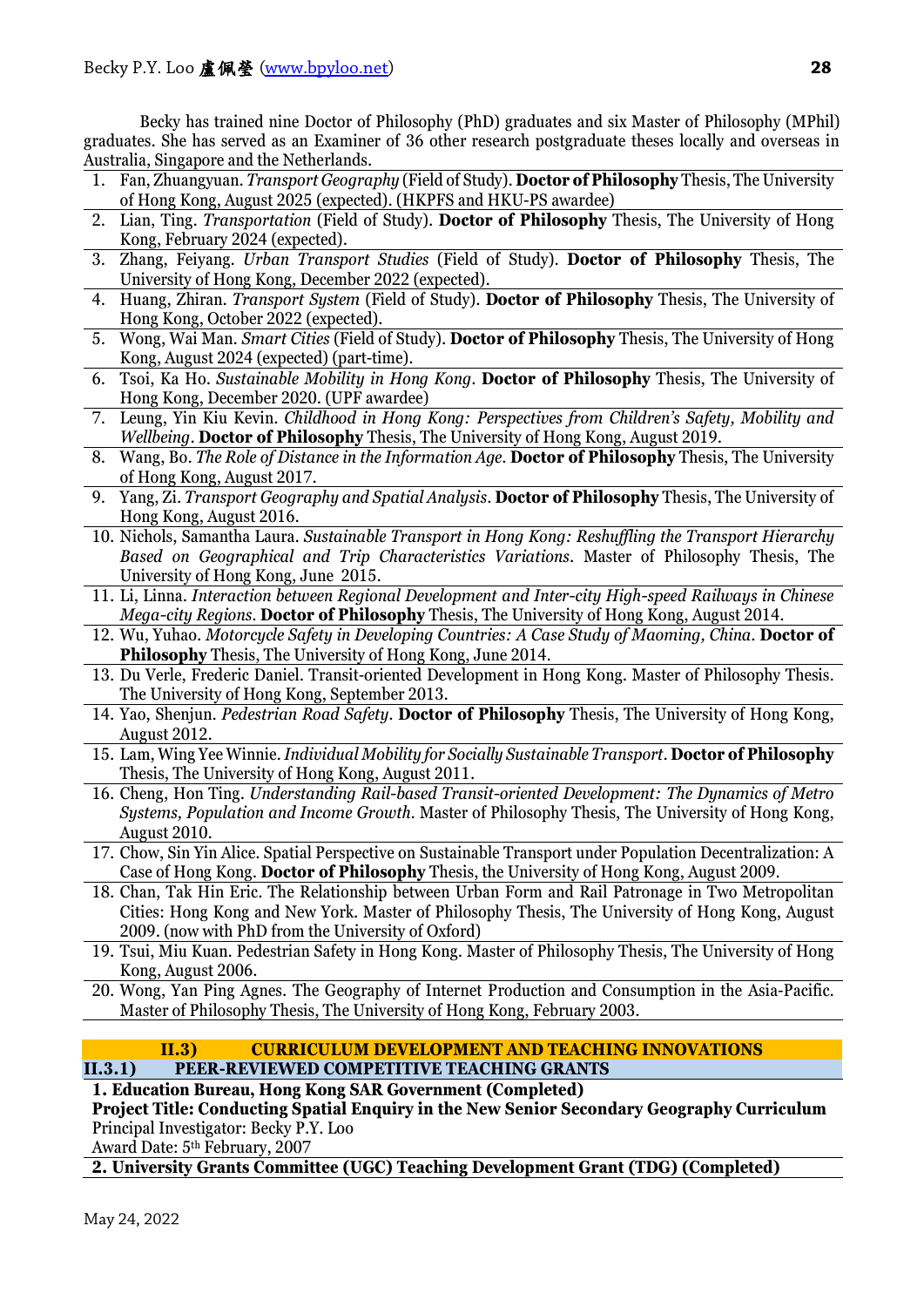**Project Title: Integrating the Teaching of Transportation and Geographic Information Systems in Hong Kong's Tertiary Education** 

Principal Investigator: Becky P.Y. Loo Co-investigators: P.C. Lai, Lin Hui Award Date: 10th July, 2002

### **II.4) LEADERSHIP AND SCHOLARSHIP OF TEACHING AND LEARNING II.4.1) MEMBERSHIP OF COMMITTEES ON TEACHING AND LEARNING**

For Membership of Committees on Teaching and Learning at the University of Hong Kong, se[e Section III.1.](#page-29-0)

## <span id="page-28-0"></span>**II.4.2) LEADERSHIP IN GEOGRAPHICAL EDUCATION**

- 1. **Chairperson**, Curriculum Development Council (CDC)-Hong Kong Examinations and Assessment Authority (HKEAA) Committee (One Committee) on Geography (Senior Secondary), The Hong Kong SAR Government (Member 07/2003-08/2015; Chairperson 12/2007-03 & 07/2013-08/2015)
- 2. Member, Ad Hoc Committee on the Revision of S1-3 Geography Curriculum, Curriculum Development Council, Hong Kong SAR Government (since 10/2008)
- 3. Member, Focus Group (Geography, Junior Secondary PSHE) for the Development of Depository of Curriculum-based Learning and Teaching Resources, Education Bureau, Hong Kong SAR Government (since 11/2010)
- 4. **Chairperson**, Hong Kong Geographical Association (HKGA) (03/2005 to 02/2007; 03/2007 to 02/2009) (Honorary Treasurer 03/2003 to 02/2005; Honorary Secretary 03/2001 to 02/2003)
- 5. Setter, Sample Papers for the New Secondary School Geography Curriculum in the Hong Kong Diploma of Secondary Education (HKDSE), Hong Kong Examinations and Assessment Authority (HKEAA), Hong Kong SAR Government (04/2007 to 03/2008)
- 6. **Chairperson** and Member, Working Party on the Review of AL Geography Syllabus, HKEAA, Hong Kong SAR Government (09/2000 to 08/2003, Chairperson from 09/2000 to 08/2002)
- 7. **Chairperson** and Member, Sixth Form Geography Subject Committee, HKEAA, Hong Kong SAR Government (09/2000 to 08/2003, Chairperson from 09/2000 to 08/2001 and 09/2002 to 08/2003)
- 8. **Chief Examiner**, Hong Kong A-level Geography Examination 2003 Paper I, HKEAA, Hong Kong SAR Government (also Co-setter of Papers I & II and Proof-reader of Paper II) (02/2002 to 08/2003)
- 9. **Chief Examiner**, Hong Kong A-level Geography Examination 2002 Paper II, HKEAA, Hong Kong SAR Government (also Co-setter of Papers I & II, Proof-reader of Paper I and Marker of Paper I) (02/2001 to 08/2002)
- 10. Moderator, Hong Kong A-level Geography Examination 2004 Papers I & II, HKEAA, Hong Kong SAR Government (02/2003 to 08/2004)
- 11. Proof-reader, Hong Kong A-level Geography Examination 2005 Papers I & II, HKEAA, Hong Kong SAR Government (02/2004 to 08/2005)
- 12. External Advisor/Reviewer, Quality Education Fund (since 01/1998)

### **II.4.3) LEADERSHIP IN PROFESSIONAL EDUCATION IN THE TRANSPORT AND LOGISTICS INDUSTRIES**

- 1. Member, Quality Assurance Committee, **The Chartered Institute of Logistics and Transport in Hong Kong (CILTHK)** (08/2002 to 08/2020)
- 2. Member, **International Membership Accreditation Panel**, The Chartered Institute of Logistics and Transport (CILT International) (10/2008 to 05/2016)
- 3. **Chairperson**, International Membership Standards Committee, CILT International (08/2012-  $06/2017$
- 4. Deputy Education and Training Officer, CILTHK (10/2002 to 09/2004); Mentor for young members, CILTHK (03/2005 to 09/2006)
- 5. Honorary Advisor, Master of Arts in Transport Policy and Planning Alumni Association (MATPPA) (since 12/2000)
- 6. Academic Assessor and Members of various Committees in Logistics and Transport Operations programmes of HKU SPACE (various years)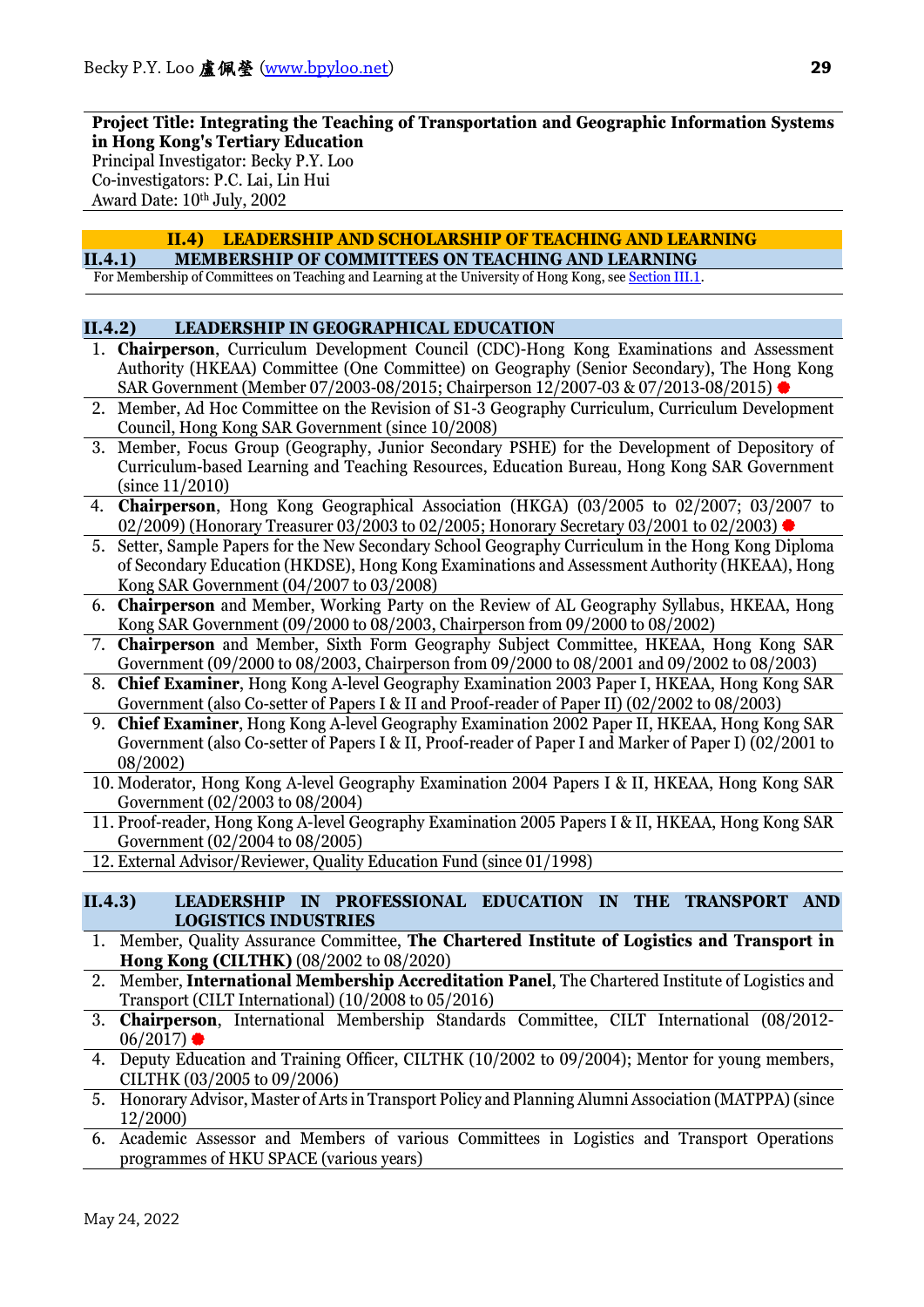## **II.5) ACADEMIC QUALIFICATIONS**

### **Doctor of Philosophy**

*Thesis Title:* 

Transport and Regional Development: A Case Study of the Zhujiang Delta under the Open Policy *Supervisors:* Prof. C.K. Leung, Prof. V.S.F. Sit *Institution:* The University of Hong Kong *Date of Award:* August 1997 (submission); December 1998 (congregation)

# *Bachelor of Arts (First Class Honours)*

*Major in Geography Minor in Economics Institution:* The University of Hong Kong *Date of Award:* December 1992

### *Hong Kong A-level Examination (HKALE)*

*Economics: A History: A Geography: A Use of English: A School:* Queen Elizabeth School *Date of Award:* July 1989

# **II.6) TEACHING OR STUDY PRIZES AND AWARDS, AND OTHERS**

# **Personal: Teaching**

# 1. **Loo, Becky P.Y. Outstanding Teaching Award 2008-2009**

*Date of Award: December 19, 2008*

- **Personal: Academic Prizes and Awards**
- 1. **Li Po Chun Postgraduate Scholarship**, 1994-1995, The University of Hong Kong
- 2. **Swire Scholarship**, 1994-1995, The University of Hong Kong<br>3. Postgraduate Studentship, 1994-1995, The University of Hong I
- 3. Postgraduate Studentship, 1994-1995, The University of Hong Kong<br>4. Sir Edward Youde Memorial Fellowship, 1993-1994
- 4. **Sir Edward Youde Memorial Fellowship**, 1993-1994
- 5. Swire Scholarship, 1993-1994, The University of Hong Kong
- 6. Postgraduate Studentship, 1993-1994, The University of Hong Kong
- 7. Sir Edward Youde Memorial Fellowship, 1992-1993
- 8. Swire Scholarship, 1992-1993, The University of Hong Kong
- 9. Postgraduate Studentship, 1992-1993, The University of Hong Kong
- 10. Research Grants for Higher Degree Students, 1992-1993, The University of Hong Kong
- 11. **Hui Oi Chow Prize in Geography and Geology**, 1991-1992, The University of Hong Kong
- 12. **Yeung Wing Hong Memorial Prize**, 1988-1989, Queen Elizabeth School
- 13. **Arthur Hinton Scholarship**, 1988-1989, Queen Elizabeth School
- 14. Certificate of Merit (Economics), 1988-1989, Queen Elizabeth School
- 15. Certificate of Merit (Geography), 1988-1989, Queen Elizabeth School
- 16. Certificate of Merit (History), 1988-1989, Queen Elizabeth School
- 17. Certificate of Merit (Economics), 1987-1988, Queen Elizabeth School
- 18. **Academic Award**, 1986-1987, Holy Family Canossian College

# <span id="page-29-0"></span>**III) ADMINISTRATION AND SERVICES**

# **III.1) THE UNIVERSITY OF HONG KONG**

- 1. **Director, Institute of Transport Studies (ITS)** (07/2014 to 06/2023) (Deputy Director 07/2008 to 06/2014; Member since 10/2000)
- **2. Founding Co-Director, Joint Laboratory on Future Cities (JLFC)** (07/2019 to 06/2024)
- 3. **Programme Director, Master of Arts in Transport Policy and Planning programme** (since 09/1997)
- 4. Panel Member, **Review of the Faculty of Architecture** (04/2022 to 08/2022)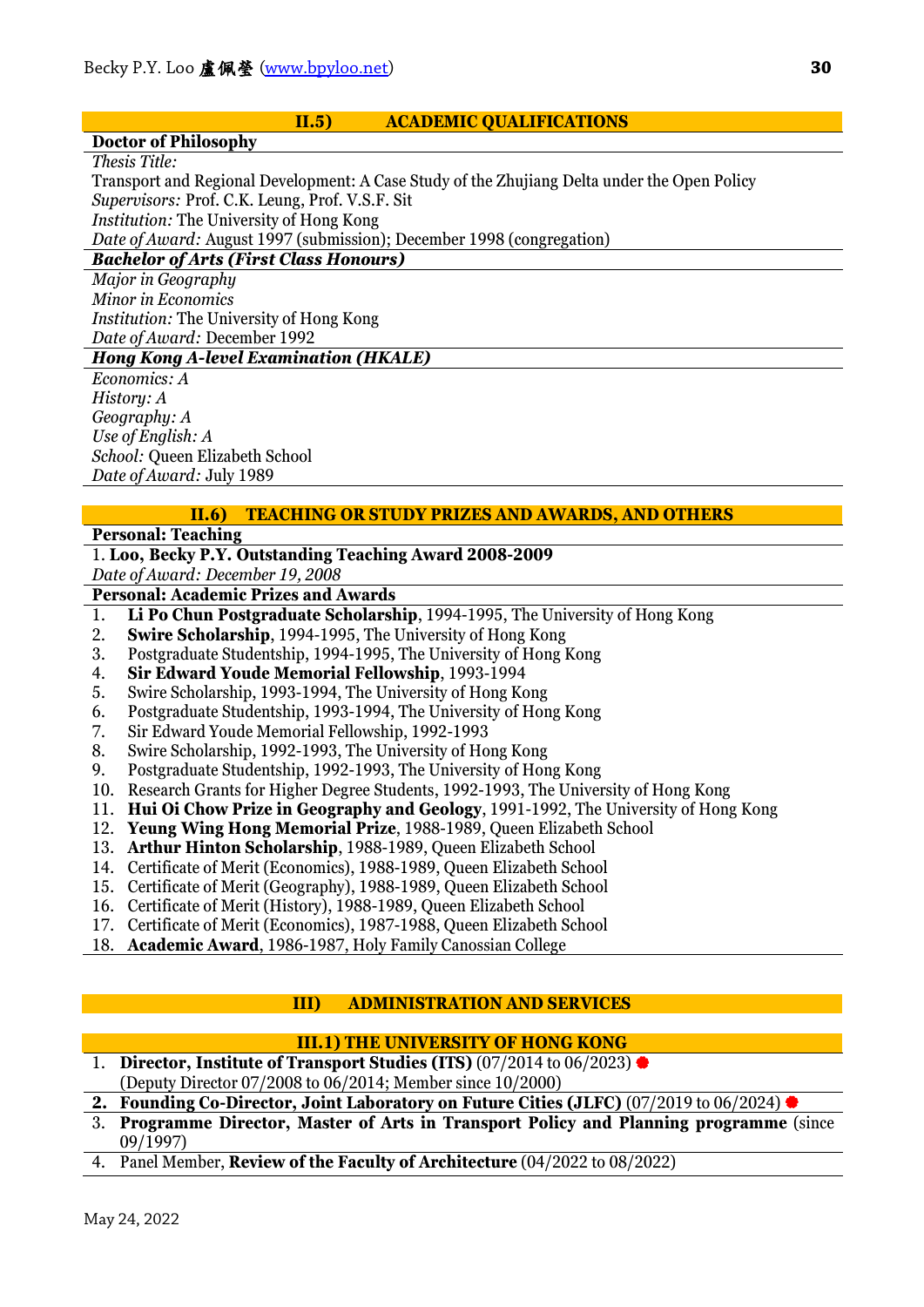- 5. Panel Member, **Review of Centre for Innovation in Construction and Infrastructure Development (CICID)** (04/2022 to 08/2022)
- **6.** Member, **Social Sciences Faculty Human Resource Committee** (08/2018 to 08/2021)
- 7. Alternate Member, **Appeals Panel**, Human Resource Policy Committee (02/2020 to 01/2022)
- **8. Head, Department of Geography** (11/2017 to 10/2020)
- **9.** Member, **Human Resource, Promotion and Tenure Committee (HRPTC)**, Hong Kong Institute for the Humanities and Social Sciences (HKIHSS) (09/2017 to 04/2020)
- 10. **Chairperson, Hui Oi-Chow Trust Fund Committee of Management** (11/2017 to 10/2020)
- **11.**Member, **Executive Board, Centre for Water Technology and Policy** (10/2018 to 09/2019)
- 12. Member, **Advisory Board for the Laboratory of Neuroscience for Education (NfE Lab)**, Faculty of Education (09/2018 to 08/2020)
- 13. **Mentor**, **HKU10**, a programme to enhance gender parity in academic leadership at HKU (03/2018- 09/2018, the Inaugural cohort)
- 14. Member, Faculty Curriculum Development Committee, Faculty of Social Sciences (11/2017 to 10/2020)
- 15. Member, Faculty Resources Allocation Committee, Faculty of Social Sciences (11/2017 to 10/2020)
- 16. Member, Common Core Curriculum Committee (01/2010 to 06/2016)

17. **Associate Dean**, **Graduate School** (01/2014 to 12/2015) (Assistant Dean 04/2013 to 12/2013)

- 18. **Associate Dean**, **Faculty of Social Sciences** (07/2008 to 08/2011)
- 19. Deputy Chairperson, Human Research Ethics Committee for Non-clinical Faculties (HRECNCF) (01/2013 to 12/2014)
- 20. Member, Policy Board of Postgraduate Education (01/2014 to 12/2015)
- 21. Member, Board for Professional Doctorates (08/2013-03/2015)
- 22. **Leader**, "Global Issues" Area of Inquiry (AoI), Common Core Curriculum Committee (01/2010 to 06/2016)
- 23. Fellow, Centre of Urban Studies and Urban Planning (CUSUP) (07/2013-06/2016)
- 24. Member, Social Sciences Promotion and Tenure Panel (PTP)(09/2011 to 08/2013)
- 25. **Chairperson**, Higher Social Sciences Degrees Committee (07/2008 to 08/2011) (Member 07/2007 to 06/2008)
- 26. **Chairperson**, Faculty Ethics Panel (FEP), Faculty of Social Sciences (04/2011 to 08/2011; member since 11/2007)
- 27. Member, Strategic Research Theme on Contemporary China Studies (since 2008)
- 28. Member, Faculty Curriculum Development Committee (FCDC) (11/2010 to 08/2011)
- 29. Member, Faculty Research Committee, Faculty of Social Sciences (11/2007 to 08/2011)
- 30. **Chairperson**, Faculty Teaching and Learning Quality Committee, Faculty of Social Sciences (07/2008 to 12/2008)
- 31. Member, Departmental Research Committee, Department of Geography (since 09/1999)

### **III.2) PUBLIC SERVICE**

- 1. Member, Appeal Tribunal Panel Section 45 of the Buildings Ordinance (Cap. 123), The Hong Kong SAR Government (12/2021 to 11/2024) (Appointment on a personal basis)
- 2. Member, **[Aviation Development and Three-runway System Advisory Committee \(ADTAC\)](https://www.thb.gov.hk/eng/boards/transport/air/adac.htm)**, The Hong Kong SAR Government (08/2021 to 07/2023) (Appointment on a personal basis)
- 3. Member, **[Harbourfront Commission](http://www.hfc.org.hk/en/membership/index.html)**, The Hong Kong SAR Government (07/2010 to 06/2023) (Appointment on a personal basis  $07/2021$  to  $06/2023$ )
- 4. **Chairperson**, Task Force [on Kowloon, Tsuen Wan and Kwai Tsing, Harbourfront Commission,](http://www.hfc.org.hk/en/task_forces/kowloon/membership_kln.html) The Hong Kong SAR Government (07/2010 to 06/2023)
- 5. Member, **[Lantau Development Advisory Committee](https://www.devb.gov.hk/en/boards_and_committees/landac/index.html)**, The Hong Kong SAR Government (02/2018 to 01/2024) (Appointment on a personal basis)
- 6. Member, **[Common Spatial Data Advisory Committee \(CSDAC\)](https://www.devb.gov.hk/en/boards_and_committees/common_spatial_data_advisory_committee/index.html)**, Development Bureau, The Hong Kong SAR Government (10/2020 to 09/2023) (Appointment on a personal basis)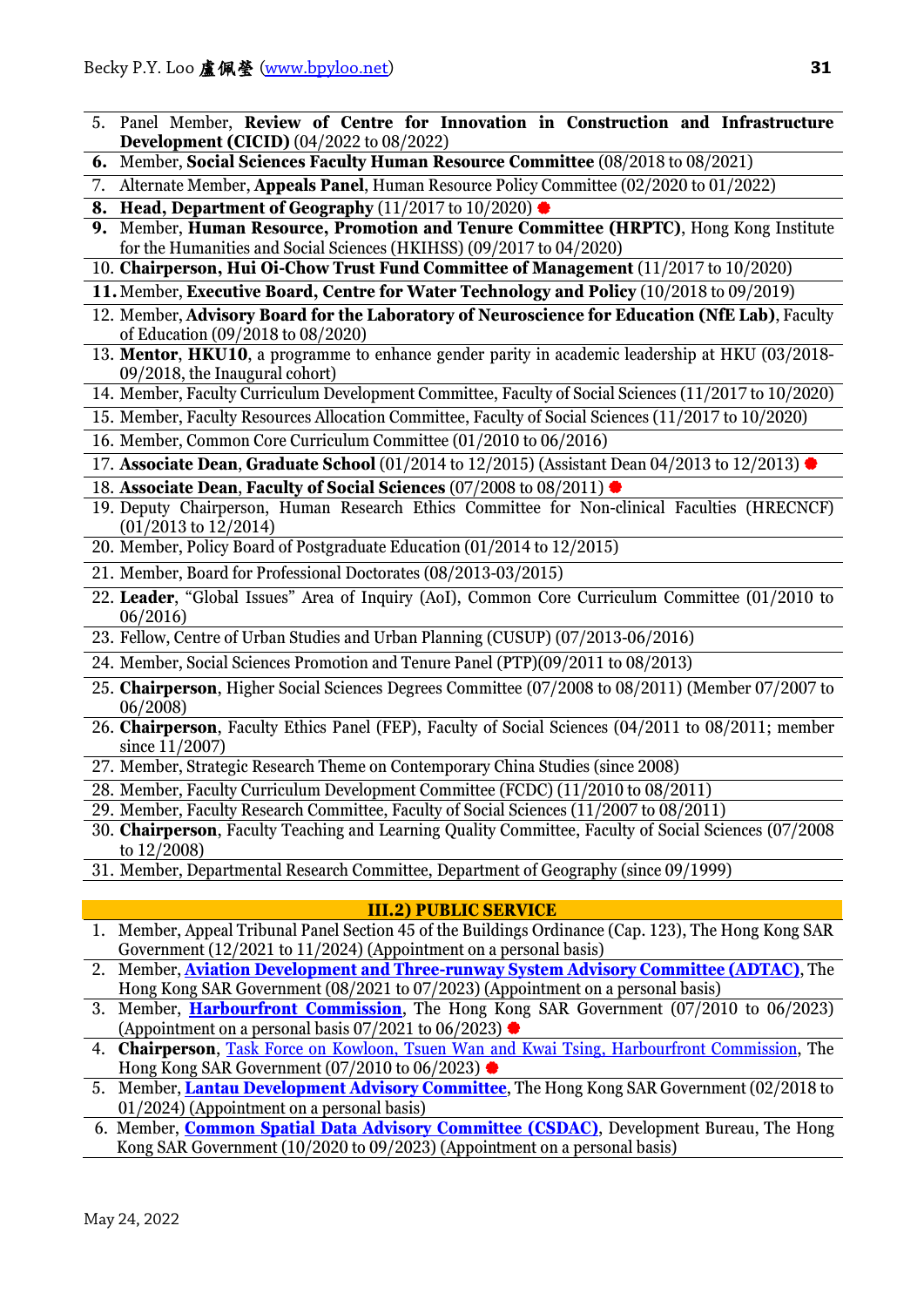- 7. Member, **[Transport Advisory Committee](http://www.thb.gov.hk/eng/boards/transport/land/tac.htm#tac)**, The Hong Kong SAR Government (10/2013 to 09/2019) (Appointment on a personal basis)  $\bullet$ 
	- o In 2014, she served as a member of the Transport Advisory Committee Working Group on the Road Traffic Congestion. Many recommendations in the subsequent Report on Study of Road Traffic Congestion have been accepted by the Hong Kong SAR Government.
- 8. Member, **[Road Safety Council](http://www.roadsafety.gov.hk/en/about_us/rsc.html)**, The Hong Kong SAR Government (08/2013 to 07/2019)
- 9. Member, [Road Safety Research Committee \(RSRC\) of the Road Safety Council \(RSC\),](http://www.roadsafety.gov.hk/eng/about/rsrc.html) The Hong Kong SAR Government (since 06/2003; latest appointment 06/2021-05/2023)  $\bullet$
- 10. Member, Committee on Accessible Transport and Travel, **Hong Kong Society for Rehabilitation** (06/2018 to 12/2023)
- 11. Member, **[Trustees of the Ocean Park Conservation Foundation \(OPCF\)](http://www.opcf.org.hk/tc/team.php)**, HK (09/2011 to 12/2022) (Appointment on a personal basis) (Chairperson, OPCF Scientific Committee)
- 12. Member, Assessment Panel on Personal, Social and Humanities Education Key Learning Area, [Chief](http://www.ate.gov.hk/english/compendiums.html)  [Executive's Award for Teaching Excellence \(CEATE\),](http://www.ate.gov.hk/english/compendiums.html) The Hong Kong SAR Government (2018/2019) (08/2018 to 12/2019)
- 13. Member, [Expert Group on Capacity to Receive Visitors and Green Transport for Lantau,](https://www.lantau.gov.hk/en/our-projects/receive-visitors.html) The Hong Kong SAR Government (07/2018 to 10/2022) (Appointment on a personal basis)
- 14. **Chairperson**, [Transport Complaints Unit, Transport Advisory Committee,](http://www.thb.gov.hk/eng/boards/transport/land/tac.htm#sc) Hong Kong SAR Government (01/2018 to 09/2019) (Member: 11/2013 to 12/2017)
- 15. [Member, Education Committee, The Ocean Park Corporation \(OPC\)](http://www.oceanpark.com.hk/html/en/footer/corporate-information/board.html) (since 08/2017) (Chairperson, Education Advisory Committee, 07/2014 to 06/2017)
- 16. Member, **[Air Transport Licensing Authority \(ATLA\)](http://www.thb.gov.hk/eng/boards/transport/air/atla.htm)**, The Hong Kong SAR Government (08/2012 to 07/2018) (Appointment on a personal basis)
	- o In 2015, she served as a member of ATLA's **Public Inquiry** with regard to an application for air licence in Hong Kong.
- 17. **[Member, Board of Directors, The Ocean Park Corporation \(OPC\)](http://www.oceanpark.com.hk/html/en/footer/corporate-information/board.html)** (07/2011 to 06/2017) (Appointment on a personal basis)  $\bullet$
- 18. Member, [Logistics Industry Training Advisory Committee, Qualifications Framework, Education Bureau,](http://www.hkqf.gov.hk/guie/com_ITAClist_logistics.asp)  [Hong Kong SAR Government](http://www.hkqf.gov.hk/guie/com_ITAClist_logistics.asp) (5/2012 to 12/2015) (Appointment on a personal basis)

For Government Appointments Related to *Curriculum Design and Assessment*, se[e Section II.4.2.](#page-28-0)

# **III.3) PROFESSIONAL SERVICES**

1. **Second Vice-President, Hong Kong Society for Transportation Studies (HKSTS)** (since  $04/2019$ )

Honorary Secretary (06/2011 to 03/2019); Honorary Deputy Treasurer (since 05/2006); Board Member (since 01/2004)

- 2. **Council Membe[r, The Chartered Institute of Logistics and Transport in Hong Kong](http://www.cilt.org.hk/council_member.shtml)  [\(CILTHK\)](http://www.cilt.org.hk/council_member.shtml)** (10/2002 to 09/2020)
	- Member of Quality Assurance Committee (since 10/2008); Immediate Past President (10/2014- 09/2016); **President (10/2012-09/2014)** : Vice-President (10/2008-08/2012); Fellow of the CILT (FCILT) (10/2005 to present); Council Member (10/2002 to now); Chairperson, Membership Committee (10/2004 to 09/2008); Chartered Member (CMILT) (1997 to 10/2005)
- 3. **[International Vice-President, The Chartered Institute of Logistics and Transport \(CILT](http://www.ciltinternational.org/AboutUs/LeadershipTeam.aspx)  [International\)](http://www.ciltinternational.org/AboutUs/LeadershipTeam.aspx)** (06/2012-05/2016)
	- CILT is the leading professional body associated with logistics and transport. With over 33,000 members working in over 100 countries worldwide, CILT holds unparalleled professional international recognition. Established in 1919 and receiving its Royal Charter in 1926, the Institute has an exciting history behind it, but is always adapting to stay consistent with current logistics and transport issues. The Institute's Patron is Her Majesty Queen Elizabeth II.
- 4. **Vice Chairperson**, Transport and Geography Commission (C12.38) International Geographical Union  $(IGU) (03/2012-02/2016)$
- 5. Member, Aviation Policy and Research Center, The Chinese University of Hong Kong (since 01/2008)
- 6. Fellow, Geographical/Land Information System Research Centre (GISRC) (since 03/1999)
- 7. Member, World Conference on Transport Research Society (2007 to 2009)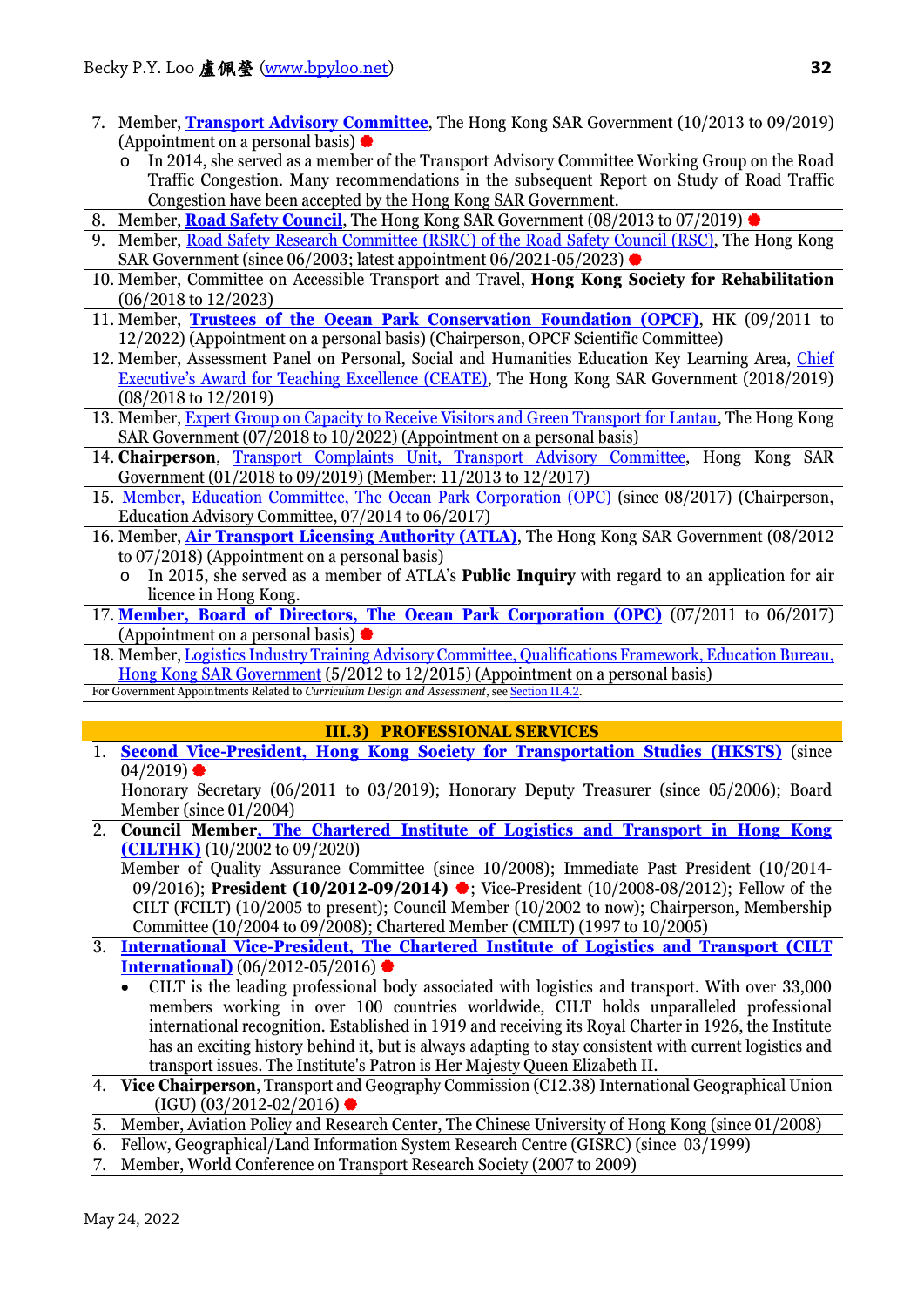### 8. Member, Swire Scholars Association (since 09/1998)

Apart from the above major professional services, Becky P.Y. Loo has been engaged in various community services and served as the Advisor and/or Member of various Judgement Panels. Some recent ones include the Harbourfront Public Furniture Competition Selection Panel 2021, the 2019 International Symposium on STEM Education Awards, 2018 Esri Young Scholars Award, Global Schindler Award 2015, Hong Kong U-21 Internet of Things (IoT) Awards 2014, the CILT Award (2014) (Chairperson), the Michelin Second Road Safety Awareness Recitation and Tongue Twisters Competition, and the Hong Kong RFID Awards (2013).

|    | <b>III.4) BRIEF EMPLOYMENT HISTORY</b>                                                                                                                  |
|----|---------------------------------------------------------------------------------------------------------------------------------------------------------|
| 1. | Professor, The University of Hong Kong, Hong Kong, China (07/2009-Present)                                                                              |
|    | Department of Geography, The University of Hong Kong                                                                                                    |
| 2. | Honorary Professor, University College London (UCL), UK (12/2020-11/2025)                                                                               |
|    | • Department of Civil, Environmental & Geomatic Engineering                                                                                             |
| 3. | Chang Jiang Scholar, Ministry of Education, PRC (長江學者講座教授) at Jiangxi Normal                                                                            |
|    | University (04/2021-03/2024)                                                                                                                            |
|    | School of Geography and Environment (地理與環境學院)                                                                                                           |
| 4. | Academic Leader, Guangdong-Hong Kong-Macau Joint Laboratory for Smart Cities (粤港澳                                                                       |
|    | 智慧城市聯合實驗室)(學術帶頭人)(07/2021-07/2023)                                                                                                                      |
|    | Smart city development simulations 智慧城市發展模擬                                                                                                             |
|    |                                                                                                                                                         |
| 5. | Researcher, The University of Hong Kong Shenzhen Institute of Research and Innovation,                                                                  |
|    | China 香港大學深圳研究院特聘研究員 (since 03/2016)                                                                                                                    |
| 6. | Visiting Professor, The Chinese Academy of Sciences (CAS), China (03/2017-02/2018)                                                                      |
|    | Institute of Geographic Sciences and Natural Resources Research 中国科学院地理科学与资源                                                                            |
|    | 研究所客座研究员                                                                                                                                                |
| 7. | Visiting Research Fellow, Griffith University, Australia (07/2015-08/2015)                                                                              |
|    | Urban Research Program, Griffith University, Australia (July 22 to August 21 2015)                                                                      |
|    | Fully funded by the Griffith University Short Term Visiting Research Fellowship                                                                         |
| 8. | Distinguished Visiting Fellow, University of Birmingham, UK (06/2015)                                                                                   |
|    | • Institute of Advanced Studies, University of Birmingham, Birmingham, UK (June 1 to June 30                                                            |
|    | 2015)                                                                                                                                                   |
|    | Fully funded by the Institute of Advanced Studies                                                                                                       |
| 9. | Visiting Professor, University of Montreal, Canada (08/2014)                                                                                            |
|    | Interuniversity Research Centre on Enterprise Networks, Logistics and Transportation (CIRRELT)                                                          |
|    | Fully funded by CIRRELT and the "China Mobility 2030" Project of CBMM                                                                                   |
|    | 10. Visiting Professor, Pontificia Universidad Catolica de Chile, Chile (03/2014-04/2014)                                                               |
|    | School of Engineering, Pontificia Universidad Catolica de Chile (PUC), Santiago, Chile (March 31                                                        |
|    | to April 18 2014)                                                                                                                                       |
|    | • Fully funded by the School of Engineering, PUC and the "China Mobility 2030" Project of CBMM                                                          |
|    | 11. Distinguished Visiting Scholar (DVS), Oxford University, UK (02/2014-03/2014)                                                                       |
|    | • School of Geography and the Environment, The University of Oxford (February 17 to March 17                                                            |
|    | 2014)                                                                                                                                                   |
|    | Fully funded by the ACU University of Oxford Fellowship and the "China Mobility 2030" Project of                                                        |
|    | <b>CBMM</b>                                                                                                                                             |
|    | 12. Associate Professor, The University of Hong Kong, Hong Kong, China (12/2002-06/2009)                                                                |
|    | Department of Geography, The University of Hong Kong                                                                                                    |
|    | 13. Assistant Professor, The University of Hong Kong, Hong Kong, China (09/1998-11/2002)                                                                |
|    | Department of Geography, The University of Hong Kong                                                                                                    |
|    | 14. Temporary Full-time Assistant Professor, The University of Hong Kong, Hong Kong, China                                                              |
|    | $(09/1997 - 08/1998)$                                                                                                                                   |
|    | Department of Geography and Geology, The University of Hong Kong<br>15. Full-time Demonstrator, The University of Hong Kong, Hong Kong, China (07/1995- |
|    | 06/1997)                                                                                                                                                |
|    |                                                                                                                                                         |

• Department of Geography and Geology, The University of Hong Kong